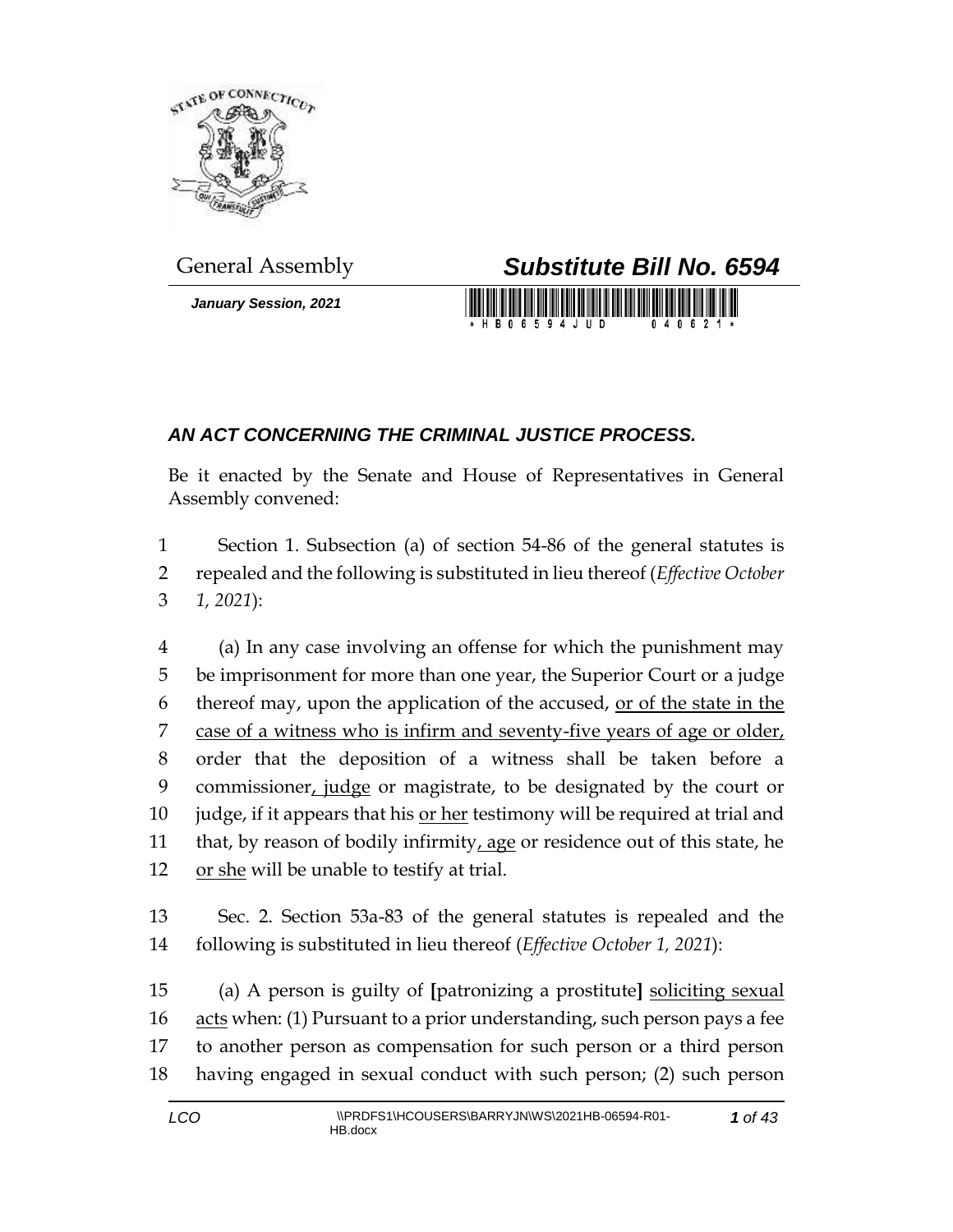pays or agrees to pay a fee to another person pursuant to an understanding that in return for such fee such other person or a third person will engage in sexual conduct with such person; or (3) such person solicits or requests another person to engage in sexual conduct with such person in return for a fee.

 (b) **[**Patronizing a prostitute**]** Soliciting sexual acts is a class A misdemeanor and any person found guilty shall be fined two thousand dollars.

 Sec. 3. Section 53a-84 of the general statutes is repealed and the following is substituted in lieu thereof (*Effective October 1, 2021*):

 (a) In any prosecution for prostitution in violation of section 53a-82 or **[**patronizing a prostitute**]** soliciting sexual acts in violation of section 53a-83, as amended by this act, the sex of the two parties or prospective parties to the sexual conduct engaged in, contemplated or solicited is immaterial, and it shall be no defense that: (1) Such persons were of the same sex; or (2) the person who received, agreed to receive or solicited a fee was a male and the person who paid or agreed or offered to pay such fee was a female.

 (b) In any prosecution for **[**patronizing a prostitute**]** soliciting sexual 38 acts in violation of section 53a-83, as amended by this act, promoting prostitution in violation of section 53a-86, 53a-87 or 53a-88 or permitting prostitution in violation of section 53a-89, it shall be no defense that the person engaging or agreeing to engage in sexual conduct with another person in return for a fee could not be prosecuted for a violation of section 53a-82 on account of such person's age.

 Sec. 4. Section 7-22 of the general statutes is repealed and the following is substituted in lieu thereof (*Effective October 1, 2021*):

 Whenever complaint in writing is made to the **[**state's attorney for any judicial district**]** Attorney General that the town clerk of any town **[**in such judicial district**]** is guilty of misconduct, wilful and material neglect of duty or incompetence in the conduct of such town clerk's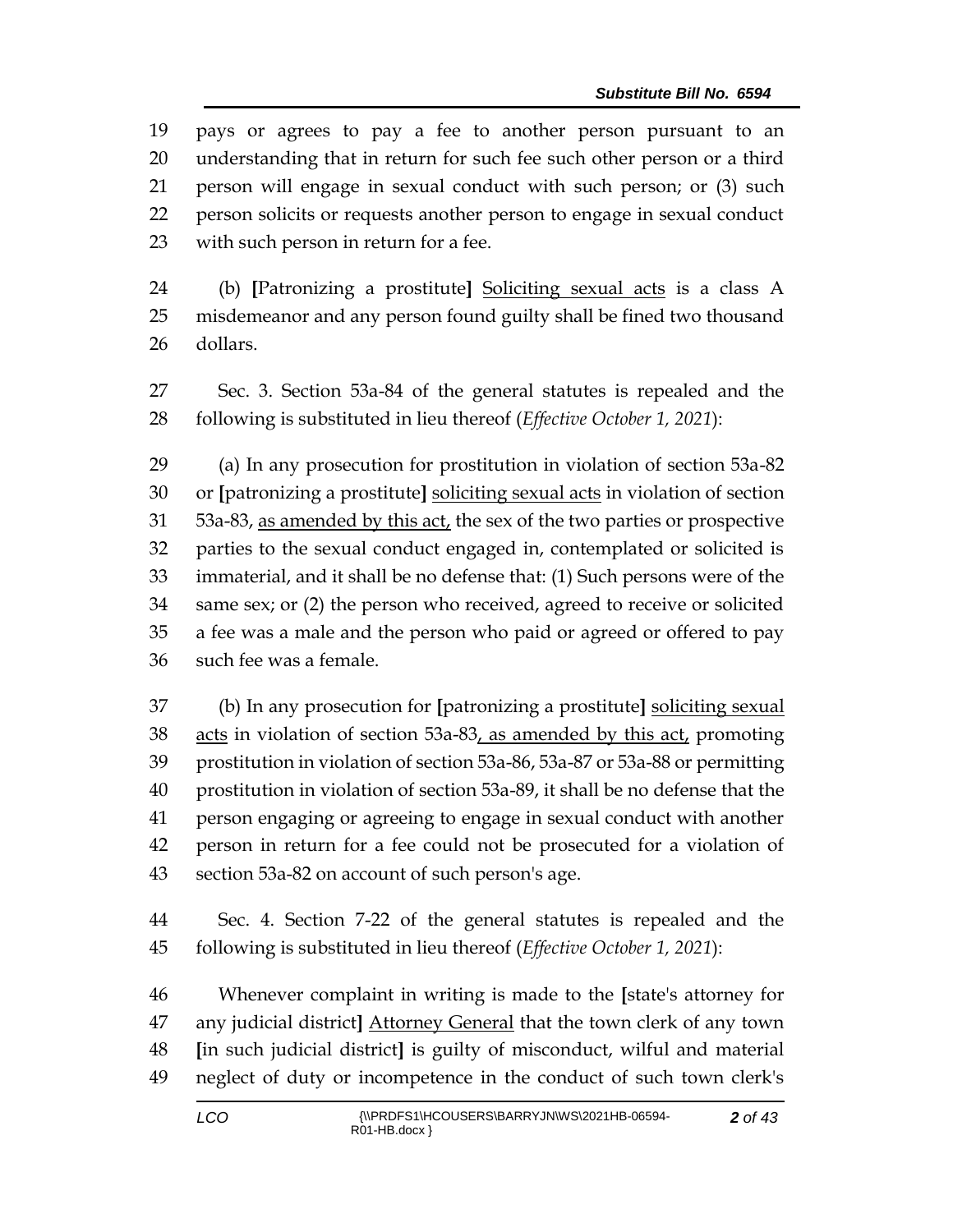office, **[**such state's attorney**]** the Attorney General shall make such investigation of the charges as **[**such state's attorney**]** the Attorney General deems proper and shall, if **[**such state's attorney**]** the Attorney General is of the opinion that the evidence obtained warrants such action, prepare a statement in writing of the charges against such town clerk, together with a citation in the name of the state, commanding such town clerk to appear before a judge of the Superior Court at a date named in the citation and show cause, if any, why such town clerk should not be removed from office as provided in this section. **[**Such state's attorney**]** The Attorney General shall cause a copy of such statement and citation to be served by some proper officer upon the defendant town clerk at least ten days before the date of appearance named in such citation, and the original statement and citation, with the return of the officer thereon, shall be returned to the clerk of the superior court for the judicial district within which such town is situated. To carry into effect the proceedings authorized by this section, the **[**state's attorney of any judicial district**]** Attorney General shall have power to summon witnesses, require the production of necessary books, papers and other documents and administer oaths to witnesses; and upon the date named in such citation for the appearance of such town clerk, or upon any adjourned date fixed by the judge before whom such proceedings are pending, the **[**state's attorney**]** Attorney General shall appear and conduct the hearing on behalf of the state. If, after a full hearing of all the evidence offered by the **[**state's attorney**]** Attorney General and by and on behalf of the defendant, such judge is of the opinion that the evidence presented warrants the removal of such town clerk from office, the judge shall cause to be prepared a written order to that effect, which order shall be signed by the judge and lodged with the clerk of the superior court for the judicial district in which such defendant resides. Such clerk of the superior court shall cause a certified copy of such order to be served forthwith upon such town clerk, and upon such service the office held by such town clerk shall become vacant and the vacancy thereby created shall be filled at once in the manner provided in section 9-220. Any witnesses summoned and any officer making service under the provisions of this section shall be allowed and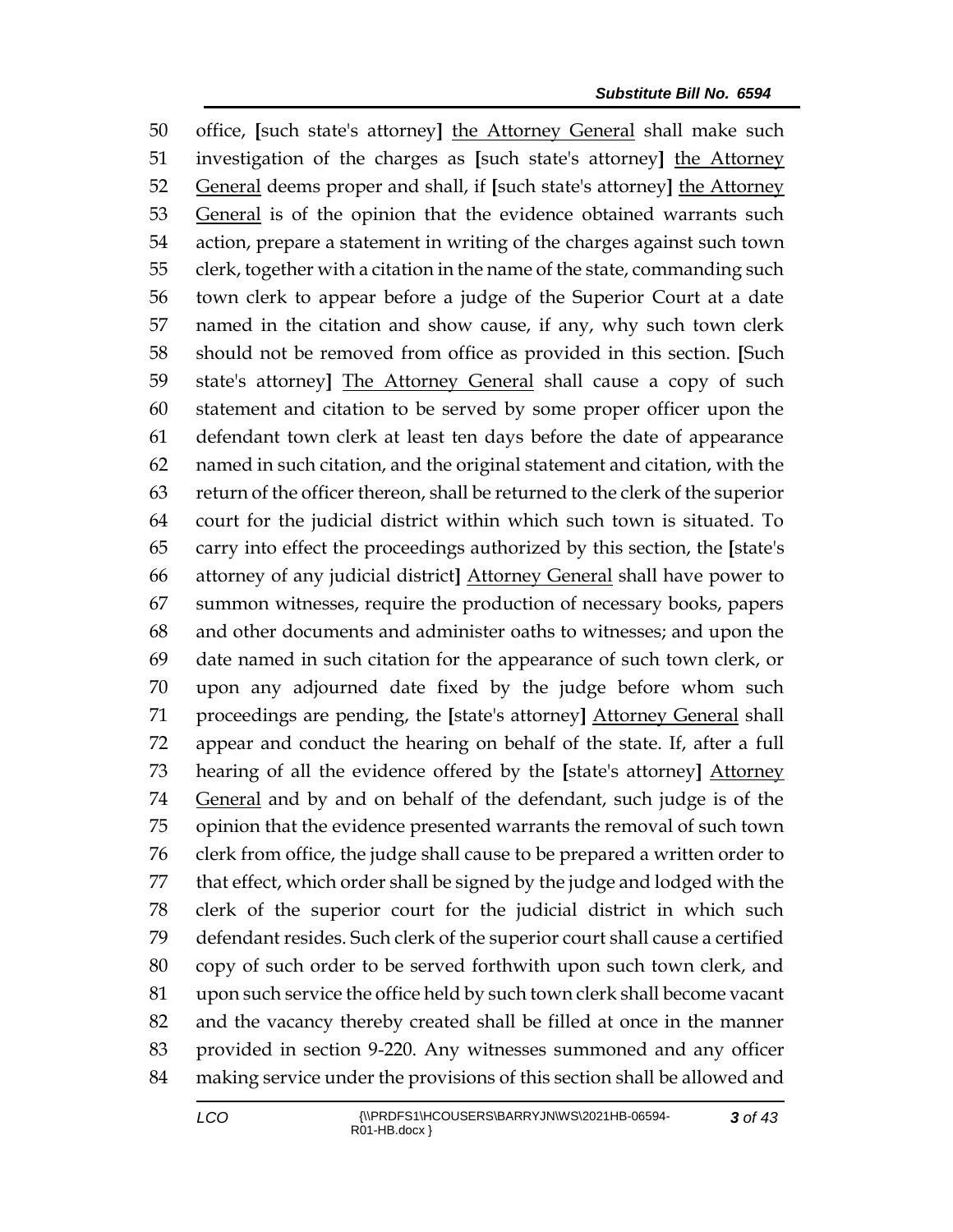paid by the state the same fees as are allowed by law in criminal prosecutions.

 Sec. 5. Section 7-81 of the general statutes is repealed and the following is substituted in lieu thereof (*Effective October 1, 2021*):

 Whenever complaint in writing is made to the **[**state's attorney for any judicial district**]** Attorney General that the town treasurer of any town **[**in such judicial district**]** is guilty of misconduct, wilful and material neglect of duty or incompetence in the conduct of such town treasurer's office, **[**such state's attorney**]** the Attorney General shall make such investigation of the charges as **[**such state's attorney**]** the Attorney General deems proper, and shall, if **[**such state's attorney**]** the Attorney General is of the opinion that the evidence obtained warrants such action, prepare a statement in writing of the charges against such town treasurer, together with a citation in the name of the state, commanding such town treasurer to appear before a judge of the Superior Court at a date named in the citation and show cause, if any, why such town treasurer should not be removed from office as provided in this section. **[**Such state's attorney**]** The Attorney General shall cause a copy of such statement and citation to be served, by some proper officer, upon the defendant town treasurer at least ten days before the date of appearance named in such citation, and the original statement and citation, with the return of the officer thereon, shall be returned to the clerk of the superior court for the judicial district within which such town is situated. To carry into effect the proceedings authorized by this section, the **[**state's attorney of any judicial district**]** Attorney General shall have power to summon witnesses, require the production of necessary books, papers and other documents and administer oaths to witnesses; and, upon the date named in such citation for the appearance of such town treasurer, or upon any adjourned date fixed by the judge before whom such proceedings are pending, **[**such state's attorney**]** the Attorney General shall appear and conduct the hearing on behalf of the state. If, after a full hearing of all the evidence offered by the **[**state's attorney**]** Attorney 117 General and by and on behalf of such defendant, such judge is of the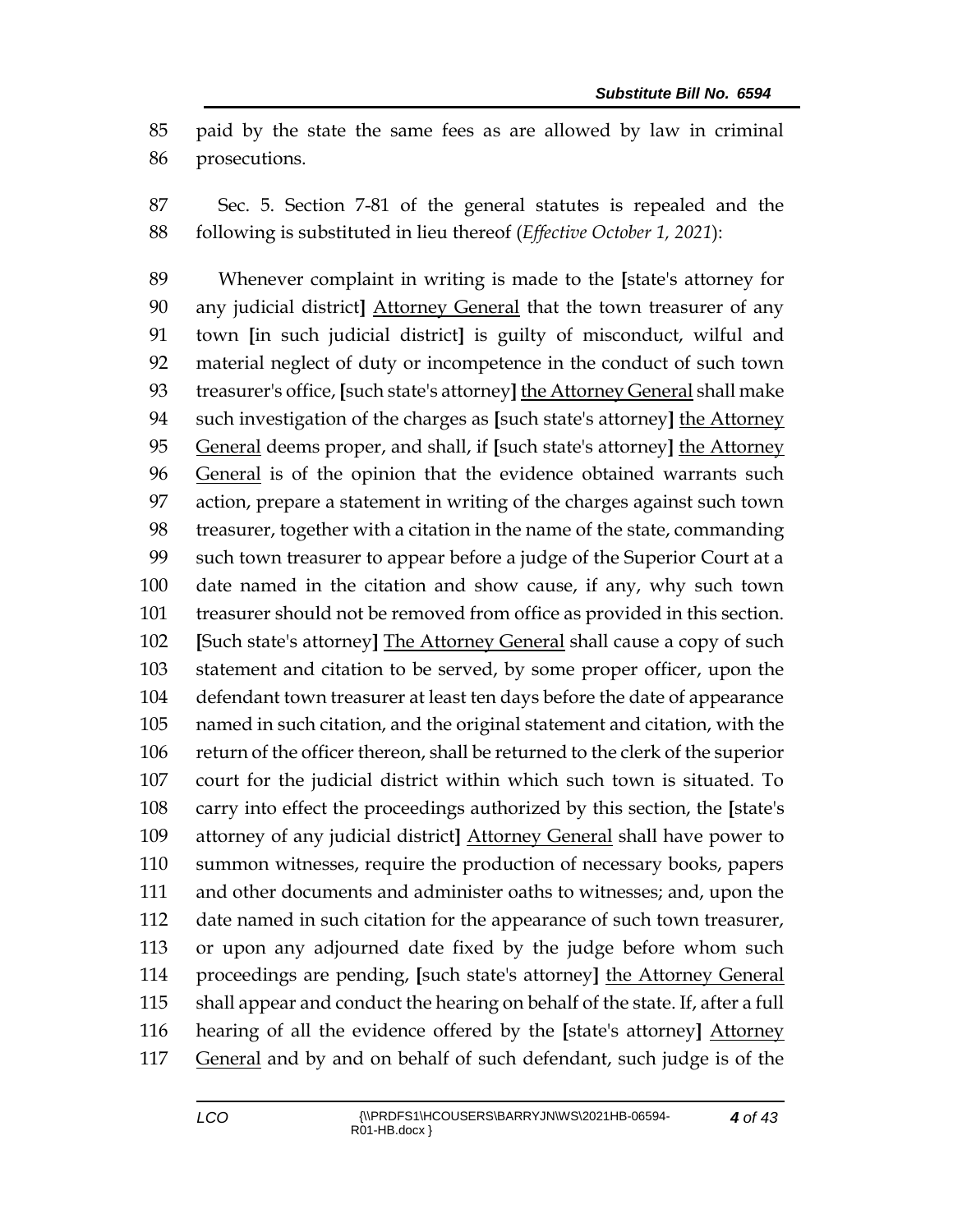opinion that the evidence presented warrants the removal of such town treasurer from office, the judge shall cause to be prepared a written order to that effect, which order shall be signed by the judge and lodged with the clerk of the superior court for the judicial district in which such defendant resides. Such clerk of the superior court shall cause a certified copy of such order to be served forthwith upon such town treasurer, and upon such service the office held by such town treasurer shall become vacant and the vacancy thereby created shall be filled at once in the manner provided in section 9-220. Any witnesses summoned and any officer making service under the provisions of this section shall be allowed and paid by the state the same fees as are allowed by law in criminal prosecutions.

 Sec. 6. Section 51-279b of the general statutes is repealed and the following is substituted in lieu thereof (*Effective October 1, 2021*):

 **[**(a)**]** The Chief State's Attorney shall establish a racketeering and continuing criminal activities unit within the Division of Criminal Justice. Such unit shall be available for the investigation and prosecution of criminal matters including, but not limited to, the illegal purchase and sale of controlled substances, criminal activity by gangs, fraud, corruption, illegal gambling and the recruitment of persons to carry out such illegal activities.

 **[**(b) The Chief State's Attorney shall establish a bond forfeiture unit within the Division of Criminal Justice. Such unit shall be responsible 141 for the collection, in the name of the state, and by suit when necessary, of all forfeited bonds payable to the state. Such unit may compromise and settle forfeited bonds for less than the amount thereof without regard to the expiration of any stay of forfeiture.

 (c) The Chief State's Attorney shall develop uniform standards for the compromise and settlement of forfeited bonds. Such standards shall be applied on a state-wide basis.**]**

Sec. 7. Section 54-72 of the general statutes is repealed and the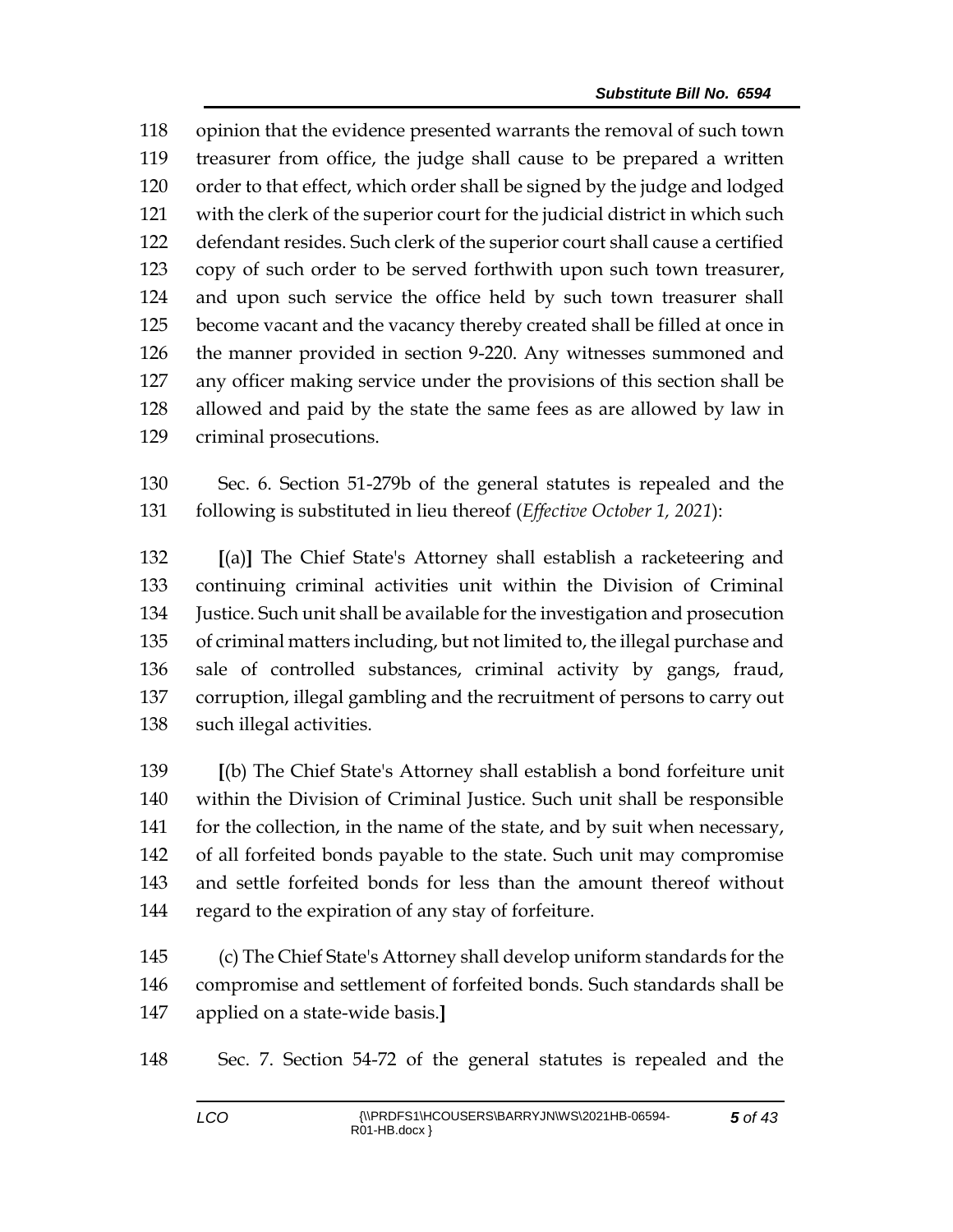## following is substituted in lieu thereof (*Effective October 1, 2021*):

 All fines, forfeitures and penalties, unless otherwise expressly disposed of by law, if imposed on any person by the Superior Court, shall belong to the state. When a fine, penalty or forfeiture is imposed by any statute as a punishment for any offense, and any part thereof is given to the person aggrieved or to him who sues therefor and the other part to the state, all proper informing officers shall make presentment of such offense to the court having cognizance thereof; and the whole of such fine, penalty or forfeiture shall in such case belong to the state. Whenever any corporation has incurred a penalty or forfeiture or is liable to a fine, the **[**state's attorney in the judicial district wherein such corporation is located or has its principal place of business in this state**]** 161 Attorney General may bring a civil action under the provisions of this section, in the name of the state, to recover such penalty, forfeiture or fine. The court shall render judgment, under the limitations of law, for the recovery of such penalty, forfeiture or fine, and issue execution therefor.

 Sec. 8. Section 54-73 of the general statutes is repealed and the following is substituted in lieu thereof (*Effective October 1, 2021*):

 The **[**state's attorney in the judicial district in which any forfeiture to the state accrues**]** Attorney General shall collect and pay **[**it**]** to the State Treasurer any forfeiture that accrues to the state; and, if in the opinion of the court the plaintiff is an improper person to collect **[**it**]** the forfeiture, a separate execution may be issued in favor of the state.

 Sec. 9. Subsection (f) of section 1-110a of the general statutes is repealed and the following is substituted in lieu thereof (*Effective October 1, 2021*):

 (f) In all criminal proceedings in state **[**or federal**]** court in which the defendant is a public official or a state or municipal employee who is charged with a crime related to state or municipal office, the **[**Attorney General**]** state prosecutor shall notify the **[**prosecutor of the existence of**]**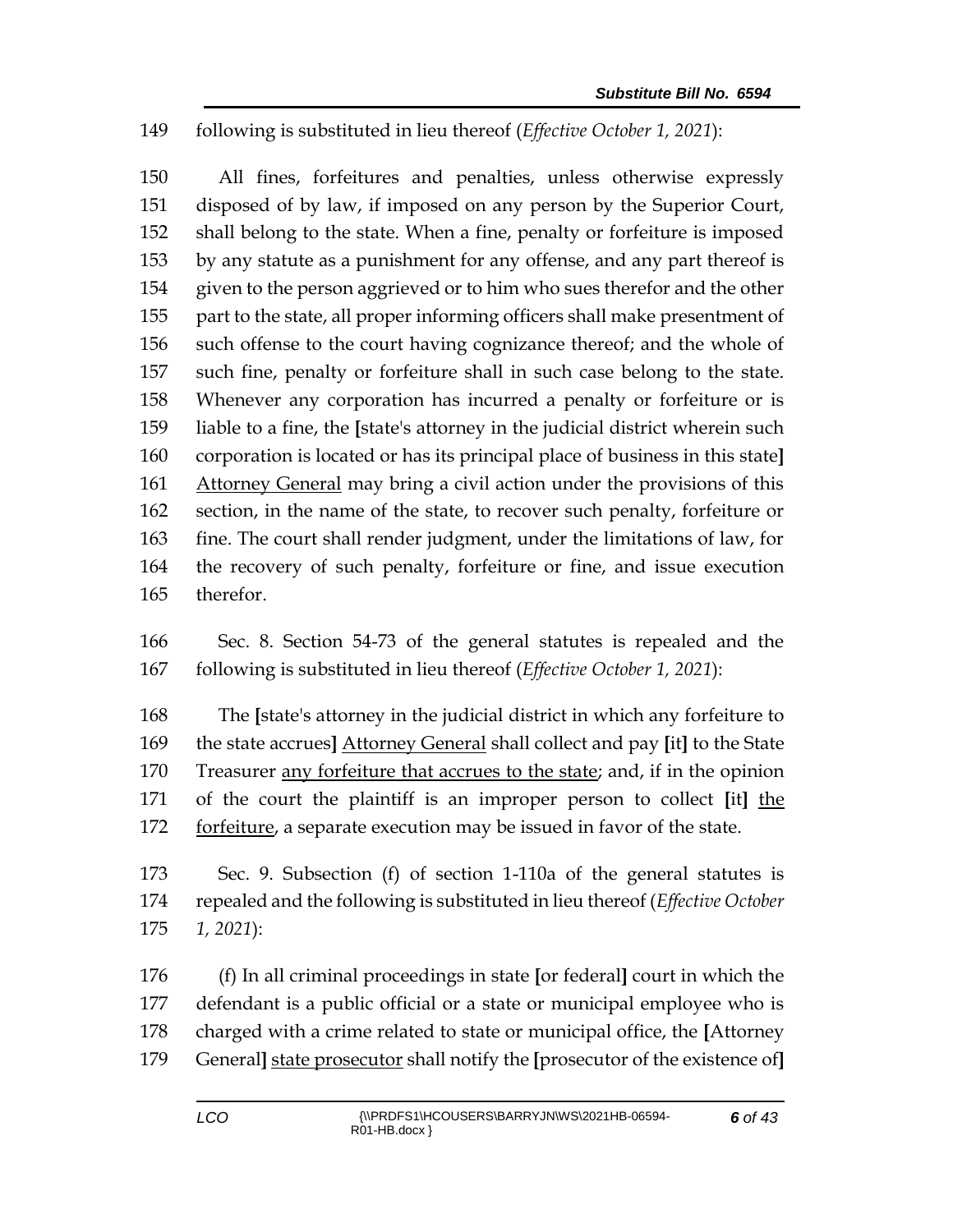Attorney General of such proceedings and the Attorney General shall

pursue remedies under the pension revocation statute, **[**and**]** including

- the possibility that any fine, restitution or other monetary order made
- by the court **[**may**]** be paid from such official's or employee's pension.
- Sec. 10. Section 53a-290 of the general statutes is repealed and the following is substituted in lieu thereof (*Effective October 1, 2021*):

 A person commits vendor fraud when, with intent to defraud and acting on such person's own behalf or on behalf of an entity, such person provides goods or services to a beneficiary under sections 17b-22, 17b- 75 to 17b-77, inclusive, 17b-79 to 17b-103, inclusive, 17b-180a, 17b-183, 17b-260 to 17b-262, inclusive, 17b-264 to 17b-285, inclusive, 17b-357 to 17b-361, inclusive, 17b-600 to 17b-604, inclusive, 17b-749, 17b-807 and 17b-808 or provides services to a recipient under Title XIX of the Social Security Act, as amended, and, (1) presents for payment any false claim for goods or services performed; (2) accepts payment for goods or services performed, which exceeds either the amounts due for goods or services performed, or the amounts authorized by law for the cost of such goods or services; (3) solicits to perform services for or sell goods to any such beneficiary, knowing that such beneficiary is not in need of such goods or services; (4) sells goods to or performs services for any such beneficiary without prior authorization by the Department of Social Services, when prior authorization is required by said department for the buying of such goods or the performance of any service; **[**or**]** (5) accepts from any person or source other than the state an additional 204 compensation in excess of the amount authorized by law; or (6) having knowledge of the occurrence of any event affecting (A) his or her initial or continued right to any such benefit or payment, or (B) the initial or 207 continued right to any such benefit or payment of any other individual in whose behalf he or she has applied for or is receiving such benefit or payment, conceals or fails to disclose such event with an intent to fraudulently secure such benefit or payment either in a greater amount or quantity than is due or when no such benefit or payment is authorized.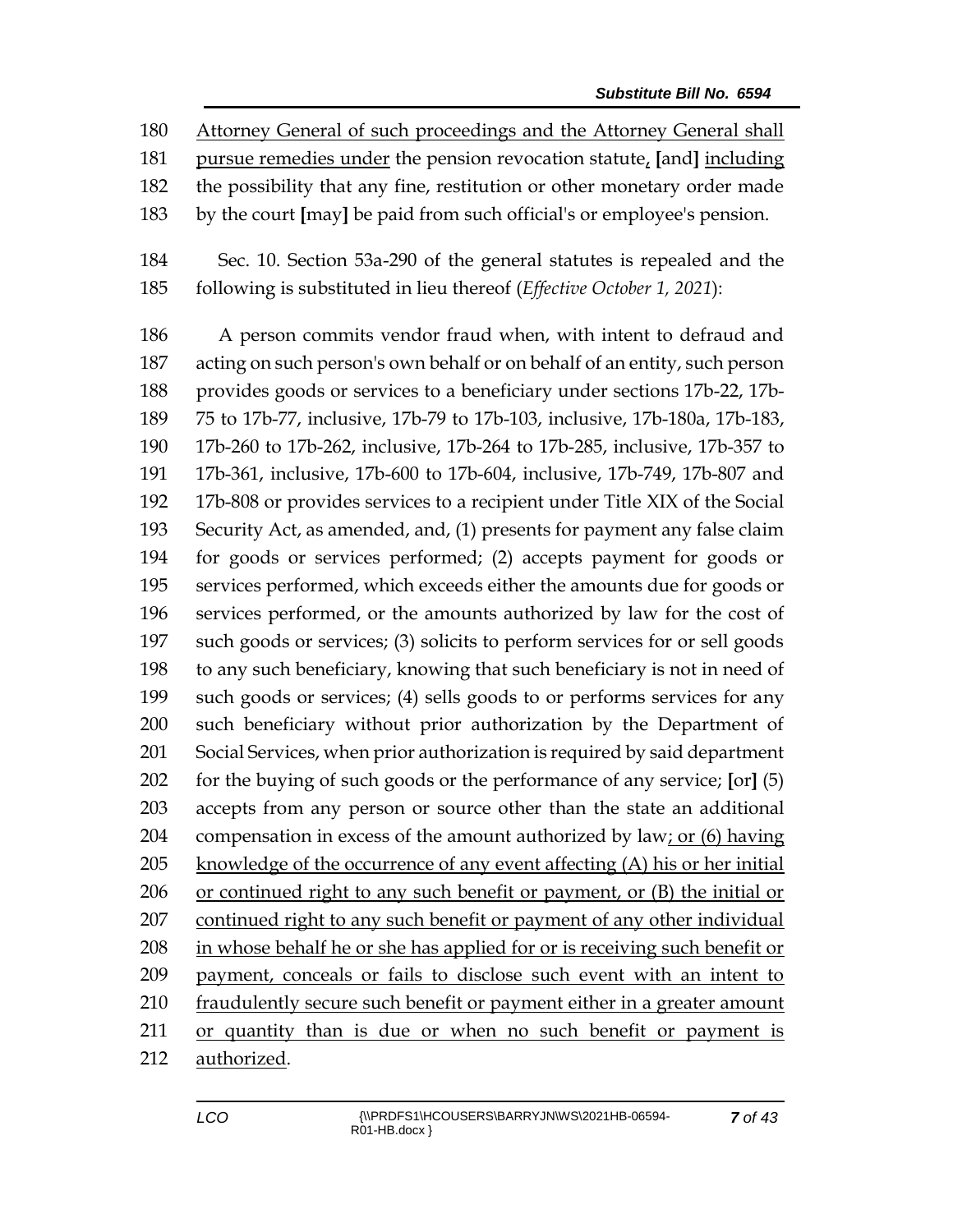Sec. 11. Section 53a-181f of the general statutes is repealed and the following is substituted in lieu thereof (*Effective October 1, 2021*):

 (a) A person is guilty of electronic stalking when such person **[**recklessly causes another person to reasonably fear for his or her physical safety by wilfully and repeatedly using a global positioning system or similar electronic monitoring system to remotely determine or track the position or movement of such other person**]** with the intent to kill, injure, harass or intimidate, places under surveillance another person or otherwise uses any interactive computer service or electronic communication service, electronic communication system or electronic monitoring system to engage in a course of conduct that: (1) Places such other person in reasonable fear of the death of or [serious bodily injury](https://www.law.cornell.edu/definitions/uscode.php?width=840&height=800&iframe=true&def_id=18-USC-402227300-1416750995&term_occur=999&term_src=title:18:part:I:chapter:110A:section:2261A) 225 to  $(A)$  such person,  $(B)$  an immediate family member of such person, or  $(C)$  an intimate partner of such person; or  $(2)$  causes, attempts to cause 227 or would be reasonably expected to cause substantial emotional distress 228 to a person described in subparagraph  $(A)$ ,  $(B)$  or  $(C)$  of subdivision  $(1)$ of this subsection.

(b) Electronic stalking is a class **[**B misdemeanor**]** D felony.

 Sec. 12. Section 53a-189c of the general statutes is repealed and the following is substituted in lieu thereof (*Effective October 1, 2021*):

 (a) A person is guilty of unlawful dissemination of an intimate image when (1) such person intentionally disseminates by electronic or other means a photograph, film, videotape or other recorded image of (A) the genitals, pubic area or buttocks of another person with less than a fully opaque covering of such body part, or the breast of such other person who is female with less than a fully opaque covering of any portion of such breast below the top of the nipple, or (B) another person engaged in sexual intercourse, as defined in section 53a-193, (2) such person disseminates such image without the consent of such other person, knowing that such other person understood that the image would not be so disseminated, and (3) such other person suffers harm as a result of such dissemination. For purposes of this subsection, "disseminate"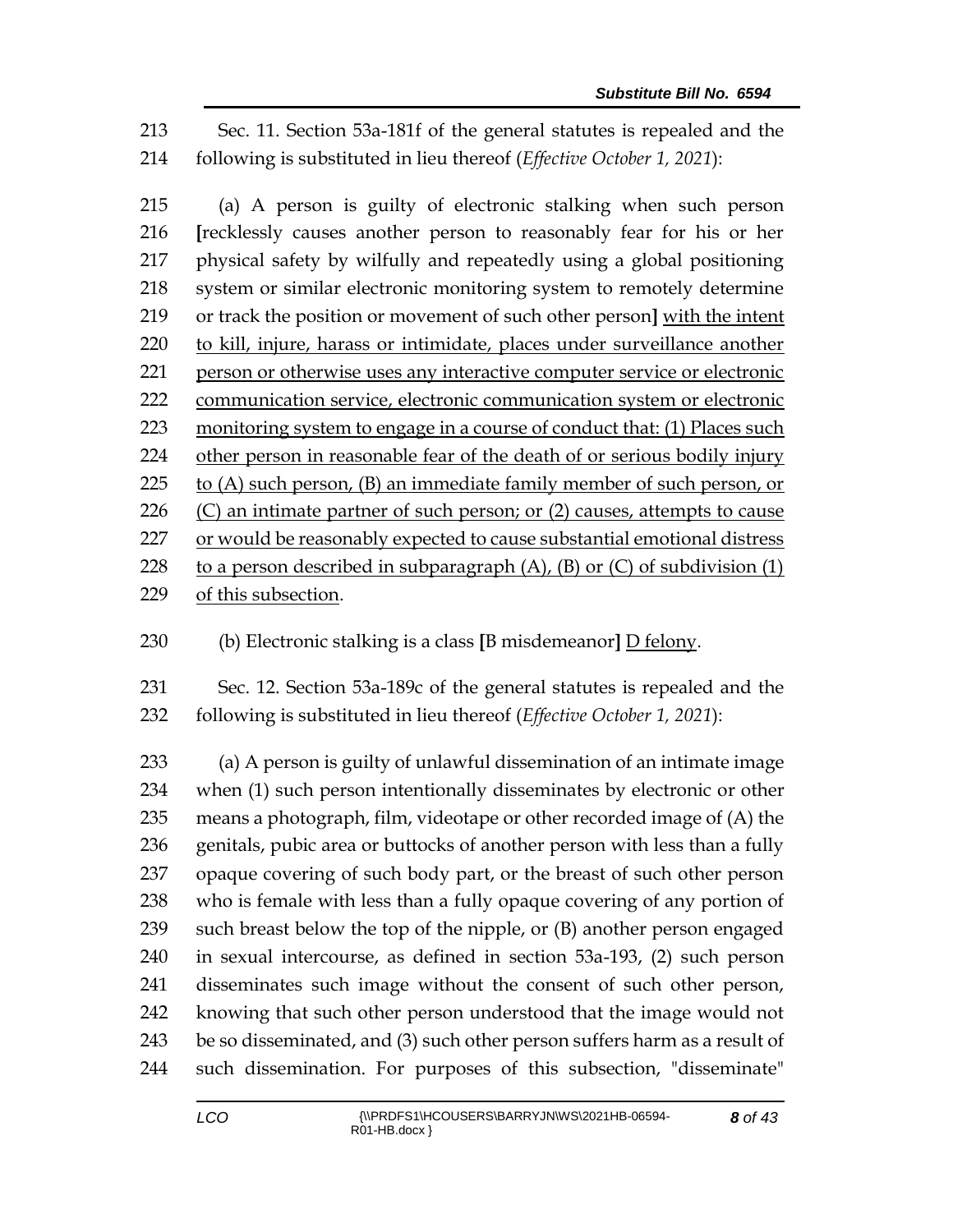means to sell, give, provide, lend, trade, mail, deliver, transfer, publish, distribute, circulate, present, exhibit, advertise or otherwise offer, and "harm" includes, but is not limited to, subjecting such other person to hatred, contempt, ridicule, physical injury, financial injury, psychological harm or serious emotional distress. (b) The provisions of subsection (a) of this subsection shall not apply to: (1) Any image described in subsection (a) of this section of such other person if such image resulted from voluntary exposure or engagement in sexual intercourse by such other person, in a public place, as defined in section 53a-181, or in a commercial setting; (2) Any image described in subsection (a) of this section of such other 257 person, if such other person is not clearly identifiable, unless other personally identifying information is associated with or accompanies the image; or (3) Any image described in subsection (a) of this section of such other person, if the dissemination of such image serves the public interest. (c) Unlawful dissemination of an intimate image **[**is a class A misdemeanor**]** to (1) a person by any means is a class A misdemeanor, and (2) more than one person by means of an interactive computer service, as defined in 47 USC 230, an information service, as defined in 47 USC 153, or a telecommunications service, as defined in section 16- 247a, is a class D felony. (d) Nothing in this section shall be construed to impose liability on the provider of an interactive computer service, as defined in 47 USC 230, an information service, as defined in 47 USC 153, or a telecommunications service, as defined in section 16-247a, for content provided by another person. Sec. 13. Subsections (f) and (g) of section 53a-40 of the general statutes

are repealed and the following is substituted in lieu thereof (*Effective*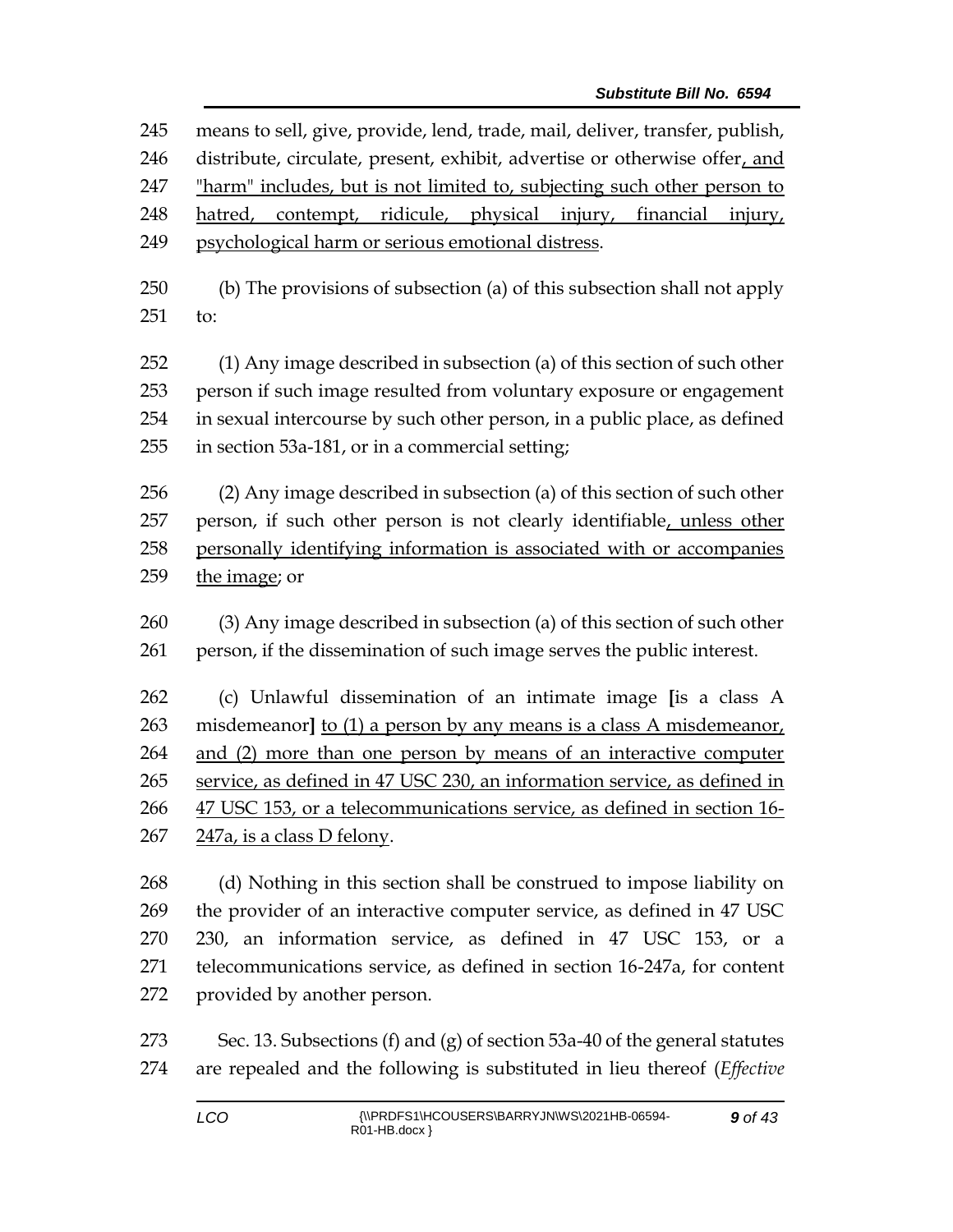*October 1, 2021*):

276 (f) A persistent offender for possession of a controlled substance is a person who (1) stands convicted of possession of a controlled substance in violation of the provisions of section 21a-279, as amended by this act, and (2) has been, at separate times prior to the commission of the present possession of a controlled substance, twice convicted of the crime of possession of a controlled substance during the ten years prior to the commission of the present violation of section 21a-279, as amended by this act.

 (g) A persistent felony offender is a person who (1) stands convicted 285 of a felony other than a class  $D$  or  $E$  felony, and (2) has been, at separate times prior to the commission of the present felony, twice convicted of 287 a felony other than a class D <u>or E</u> felony, if such felonies were committed 288 during the ten years prior to the commission of the present felony.

 Sec. 14. Subsection (b) of section 53a-39c of the general statutes is repealed and the following is substituted in lieu thereof (*Effective October 1, 2021*):

 (b) Any person who enters such program shall pay to the court a participation fee of two hundred five dollars, except that no person may be excluded from such program for inability to pay such fee, provided (1) such person files with the court an affidavit of indigency or inability to pay **[**, (2)**]** such indigency is confirmed by the Court Support Services Division **[**,**]** and **[**(3)**]** the court enters a finding thereof, or (2) the person has been determined indigent and eligible for representation by a public defender who has been appointed on behalf of such person pursuant to section 51-296. The court shall not require a person to perform community service in lieu of payment of such fee, if such fee is waived. All program fees collected under this subsection shall be deposited into the alternative incarceration program account.

 Sec. 15. Section 54-56e of the general statutes is repealed and the following is substituted in lieu thereof (*Effective October 1, 2021*):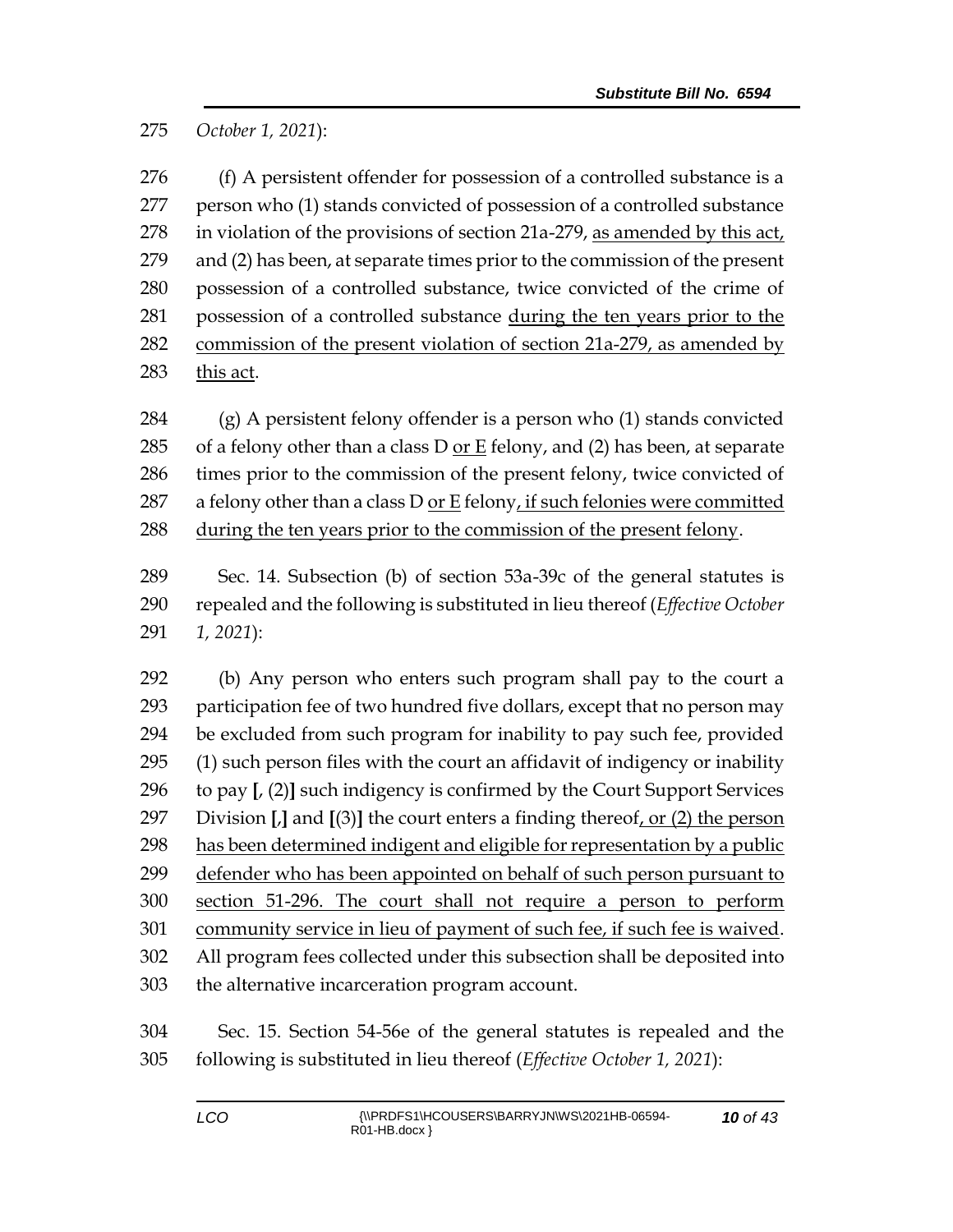(a) There shall be a pretrial program for accelerated rehabilitation of persons accused of a crime or crimes or a motor vehicle violation or violations for which a sentence to a term of imprisonment may be imposed, which crimes or violations are not of a serious nature. Upon application by any such person for participation in the program, the court shall, but only as to the public, order the court file sealed.

 (b) The court may, in its discretion, invoke such program on motion of the defendant or on motion of a state's attorney or prosecuting attorney with respect to a defendant (1) who, the court believes, will probably not offend in the future, (2) who has no previous record of conviction of a crime or of a violation of section 14-196, subsection (c) of section 14-215, section 14-222a, subsection (a) or subdivision (1) of subsection (b) of section 14-224, section 14-227a or 14-227m or subdivision (1) or (2) of subsection (a) of section 14-227n, and (3) who states under oath, in open court or before any person designated by the clerk and duly authorized to administer oaths, under the penalties of perjury, (A) that the defendant has never had such program invoked on the defendant's behalf or that the defendant was charged with a misdemeanor or a motor vehicle violation for which a term of imprisonment of one year or less may be imposed and ten or more years have passed since the date that any charge or charges for which the program was invoked on the defendant's behalf were dismissed by the court, or (B) with respect to a defendant who is a veteran, that the defendant has not had such program invoked in the defendant's behalf more than once previously, provided the defendant shall agree thereto and provided notice has been given by the defendant, on a form prescribed by the Office of the Chief Court Administrator, to the victim or victims of such crime or motor vehicle violation, if any, by registered or certified mail and such victim or victims have an opportunity to be heard thereon. Any defendant who makes application for participation in such program shall pay to the court an application fee of thirty-five dollars, except as provided in subsection (g) of this section. No defendant shall be allowed to participate in the pretrial program for accelerated rehabilitation more than two times. For the purposes of this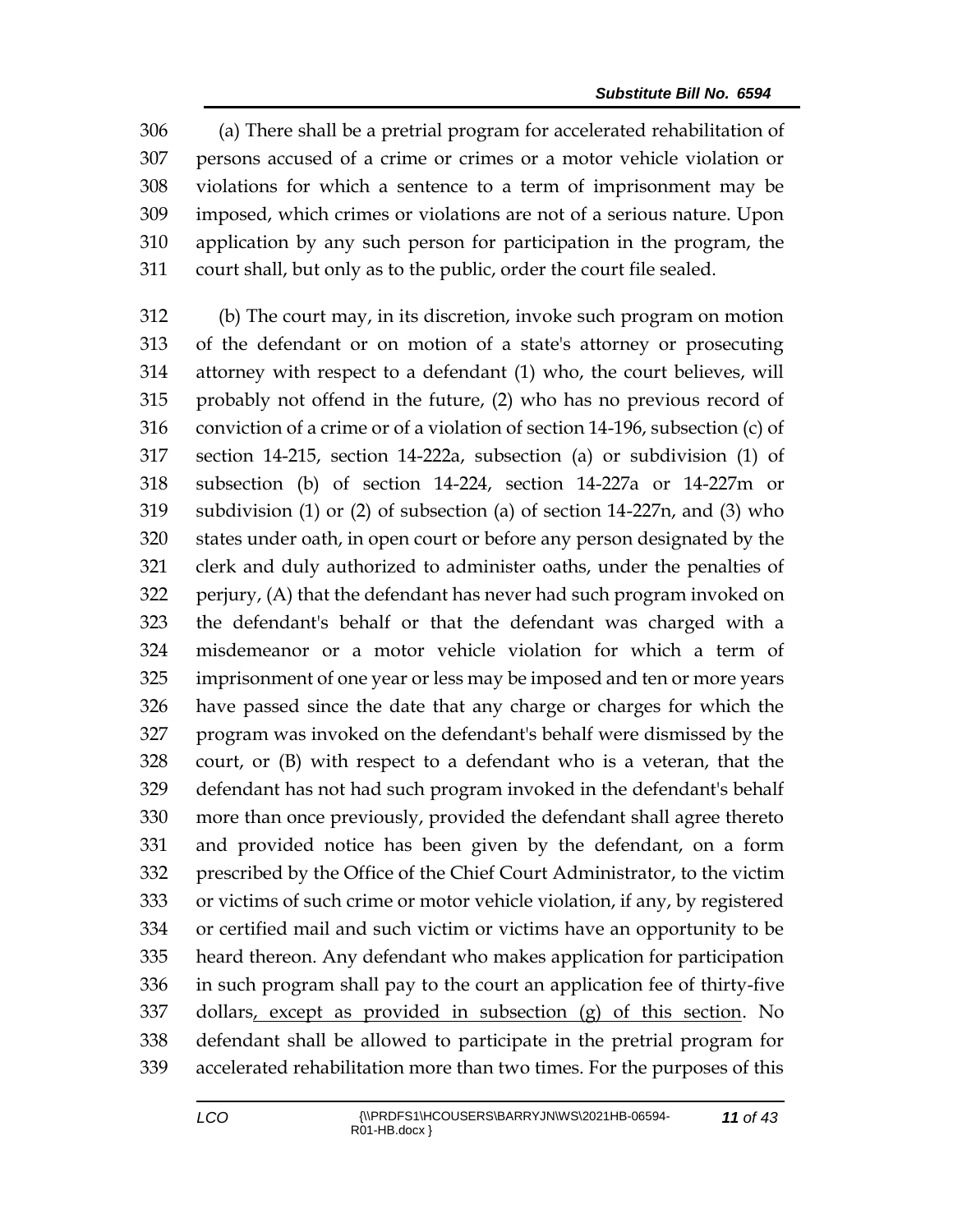section, "veteran" means any person who was discharged or released under conditions other than dishonorable from active service in the armed forces as defined in section 27-103.

 (c) This section shall not be applicable: (1) To any person charged with (A) a class A felony, (B) a class B felony, except a violation of subdivision (1), (2) or (3) of subsection (a) of section 53a-122 that does not involve the use, attempted use or threatened use of physical force against another person, or a violation of subdivision (4) of subsection (a) of section 53a-122 that does not involve the use, attempted use or threatened use of physical force against another person and does not involve a violation by a person who is a public official, as defined in section 1-110, or a state or municipal employee, as defined in section 1- 110, or (C) a violation of section 53a-70b of the general statutes, revision of 1958, revised to January 1, 2019, or section 14-227a or 14-227m, subdivision (1) or (2) of subsection (a) of section 14-227n, subdivision (2) of subsection (a) of section 53-21 or section 53a-56b, 53a-60d, 53a-70, 53a- 70a, 53a-71, except as provided in subdivision (5) of this subsection, 53a- 72a, 53a-72b, 53a-90a, 53a-196e or 53a-196f, (2) to any person charged with a crime or motor vehicle violation who, as a result of the commission of such crime or motor vehicle violation, causes the death of another person, (3) to any person accused of a family violence crime as defined in section 46b-38a who (A) is eligible for the pretrial family violence education program established under section 46b-38c, as amended by this act, or (B) has previously had the pretrial family violence education program invoked in such person's behalf, (4) to any person charged with a violation of section 21a-267, as amended by this act, or 21a-279, as amended by this act, who (A) is eligible for the pretrial drug education and community service program established under section 54-56i, as amended by this act, or (B) has previously had the pretrial drug education program or the pretrial drug education and community service program invoked on such person's behalf, (5) unless good cause is shown, to (A) any person charged with a class C felony, or (B) any person charged with committing a violation of subdivision (1) of subsection (a) of section 53a-71 while such person was less than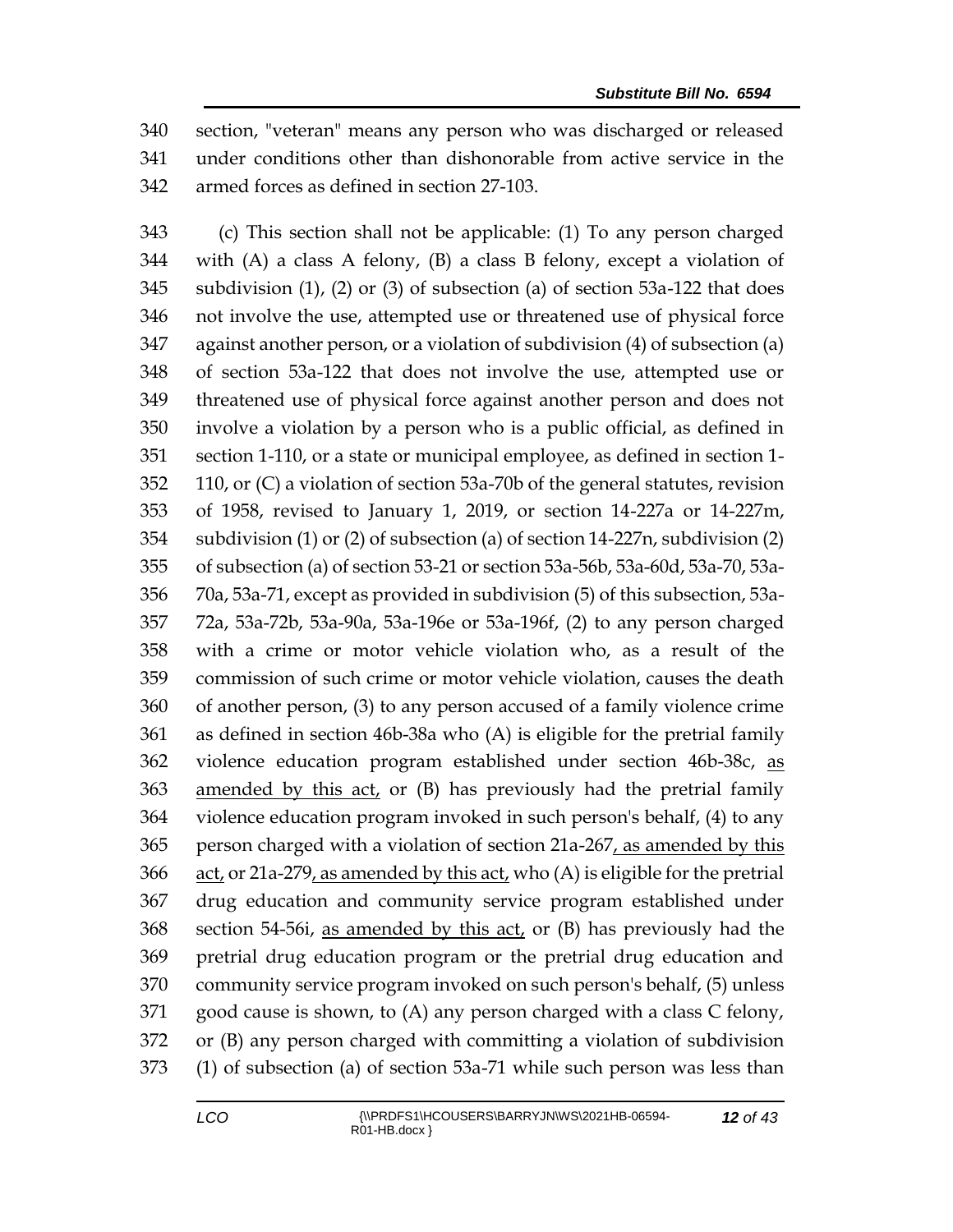four years older than the other person, (6) to any person charged with a violation of section 9-359 or 9-359a, (7) to any person charged with a motor vehicle violation (A) while operating a commercial motor vehicle, as defined in section 14-1, or (B) who holds a commercial driver's license or commercial driver's instruction permit at the time of the violation, (8) to any person charged with a violation of subdivision (6) of subsection (a) of section 53a-60, or (9) to a health care provider or vendor participating in the state's Medicaid program charged with a violation of section 53a-122 or subdivision (4) of subsection (a) of section 53a-123.

 (d) Except as provided in subsection **[**(e)**]** (g) of this section, any defendant who enters such program shall pay to the court a participation fee of one hundred dollars. Any defendant who enters such program shall agree to the tolling of any statute of limitations with respect to such crime and to a waiver of the right to a speedy trial. Any such defendant shall appear in court and shall, under such conditions as the court shall order, be released to the custody of the Court Support Services Division, except that, if a criminal docket for drug-dependent persons has been established pursuant to section 51-181b in the judicial district, such defendant may be transferred, under such conditions as the court shall order, to the court handling such docket for supervision by such court. If the defendant refuses to accept, or, having accepted, violates such conditions, the defendant's case shall be brought to trial. The period of such probation or supervision, or both, shall not exceed two years. If the defendant has reached the age of sixteen years but has not reached the age of eighteen years, the court may order that as a condition of such probation the defendant be referred for services to a youth service bureau established pursuant to section 10-19m, provided the court finds, through an assessment by a youth service bureau or its designee, that the defendant is in need of and likely to benefit from such services. When determining any conditions of probation to order for a person entering such program who was charged with a misdemeanor that did not involve the use, attempted use or threatened use of physical force against another person or a motor vehicle violation, the court shall consider ordering the person to perform community service in the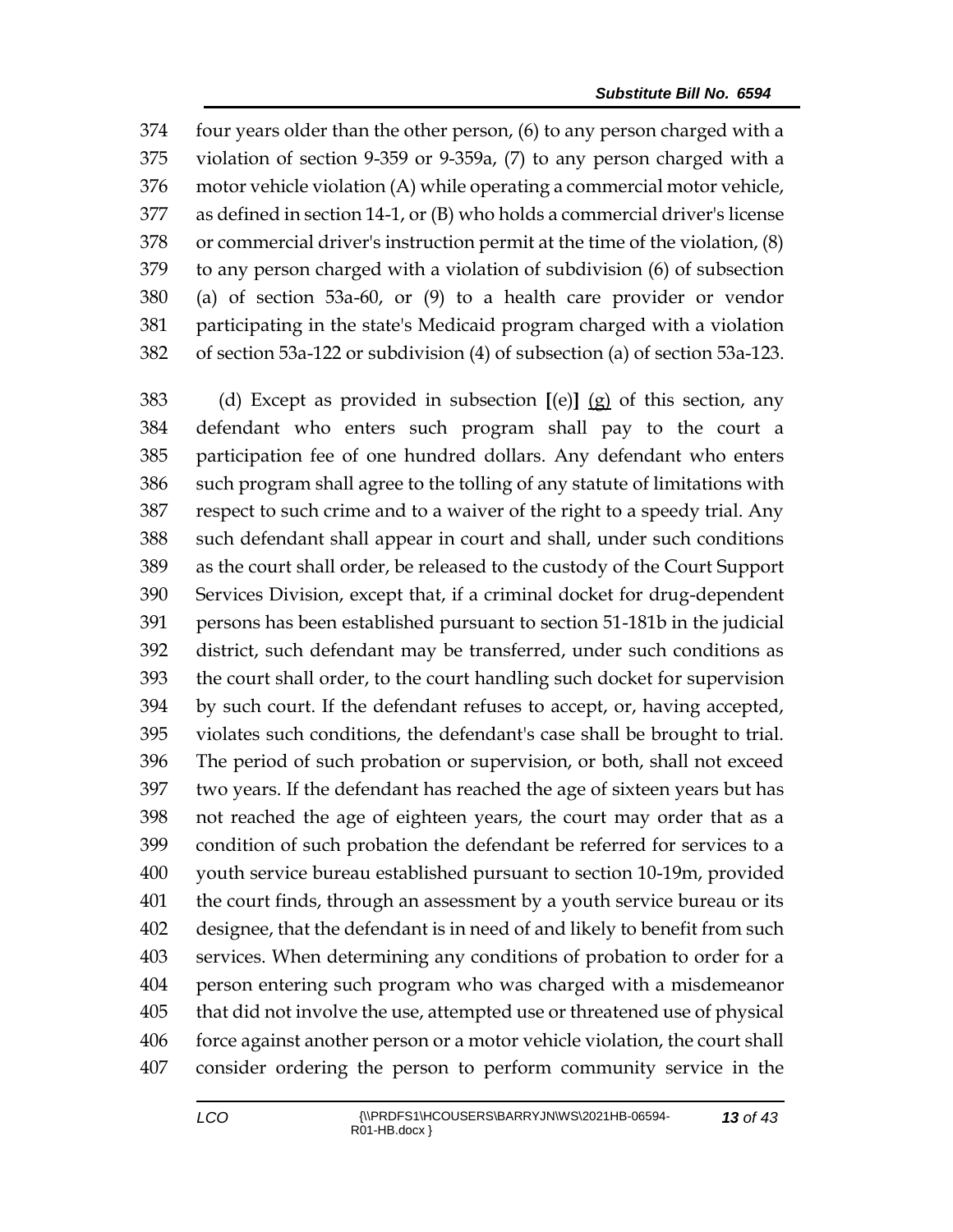community in which the offense or violation occurred. If the court determines that community service is appropriate, such community service may be implemented by a community court established in accordance with section 51-181c if the offense or violation occurred within the jurisdiction of a community court established by said section. If the defendant is charged with a violation of section 46a-58, 53-37a, 53a-181j, 53a-181k or 53a-181*l*, the court may order that as a condition of such probation the defendant participate in a hate crimes diversion program as provided in subsection (e) of this section. If a defendant is charged with a violation of section 53-247, the court may order that as a condition of such probation the defendant undergo psychiatric or psychological counseling or participate in an animal cruelty prevention and education program provided such a program exists and is available to the defendant.

 (e) If the court orders the defendant to participate in a hate crimes diversion program as a condition of probation, the defendant shall pay to the court a participation fee of four hundred twenty-five dollars, except as provided in subsection (g) of this section. **[**No person may be excluded from such program for inability to pay such fee, provided (1) such person files with the court an affidavit of indigency or inability to pay, (2) such indigency or inability to pay is confirmed by the Court Support Services Division, and (3) the court enters a finding thereof.**]** The Judicial Department shall contract with service providers, develop standards and oversee appropriate hate crimes diversion programs to meet the requirements of this section. Any defendant whose employment or residence makes it unreasonable to attend a hate crimes diversion program in this state may attend a program in another state which has standards substantially similar to, or higher than, those of this 436 state, subject to the approval of the court and payment of the application and program fees as provided in this section. The hate crimes diversion program shall consist of an educational program and supervised community service.

(f) If a defendant released to the custody of the Court Support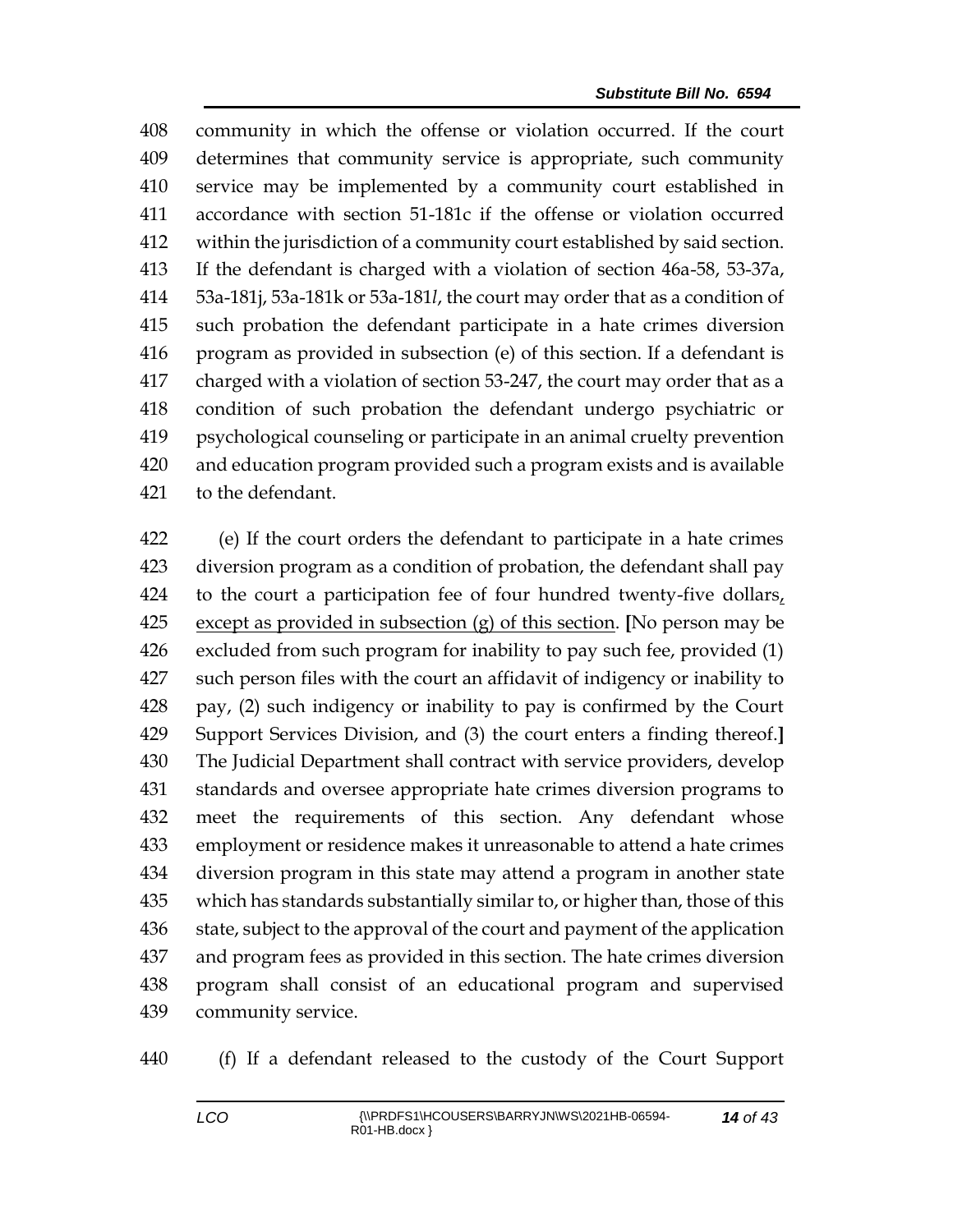Services Division satisfactorily completes such defendant's period of probation, such defendant may apply for dismissal of the charges against such defendant and the court, on finding such satisfactory completion, shall dismiss such charges. If the defendant does not apply for dismissal of the charges against such defendant after satisfactorily completing such defendant's period of probation, the court, upon receipt of a report submitted by the Court Support Services Division that the defendant satisfactorily completed such defendant's period of probation, may on its own motion make a finding of such satisfactory completion and dismiss such charges. If a defendant transferred to the court handling the criminal docket for drug-dependent persons satisfactorily completes such defendant's period of supervision, the court shall release the defendant to the custody of the Court Support Services Division under such conditions as the court shall order or shall dismiss such charges. Upon dismissal, all records of such charges shall be erased pursuant to section 54-142a. An order of the court denying a motion to dismiss the charges against a defendant who has completed such defendant's period of probation or supervision or terminating the participation of a defendant in such program shall be a final judgment for purposes of appeal.

 (g) The court shall waive any application or participation fee under this section for any person who (1) files with the court an affidavit of indigency or inability to pay, has such indigency confirmed by the Court Support Services Division and the court enters a finding thereof, or (2) has been determined indigent and eligible for representation by a public defender who has been appointed on behalf of such person pursuant to section 51-296. The court shall not require a person to perform 468 community service in lieu of payment of such fee, if such fee is waived.

 Sec. 16. Section 54-56g of the general statutes is repealed and the following is substituted in lieu thereof (*Effective October 1, 2021*):

 (a) (1) There shall be a pretrial alcohol education program for persons charged with a violation of section 14-227a, 14-227g or 14-227m, subdivision (1) or (2) of subsection (a) of section 14-227n or section 15-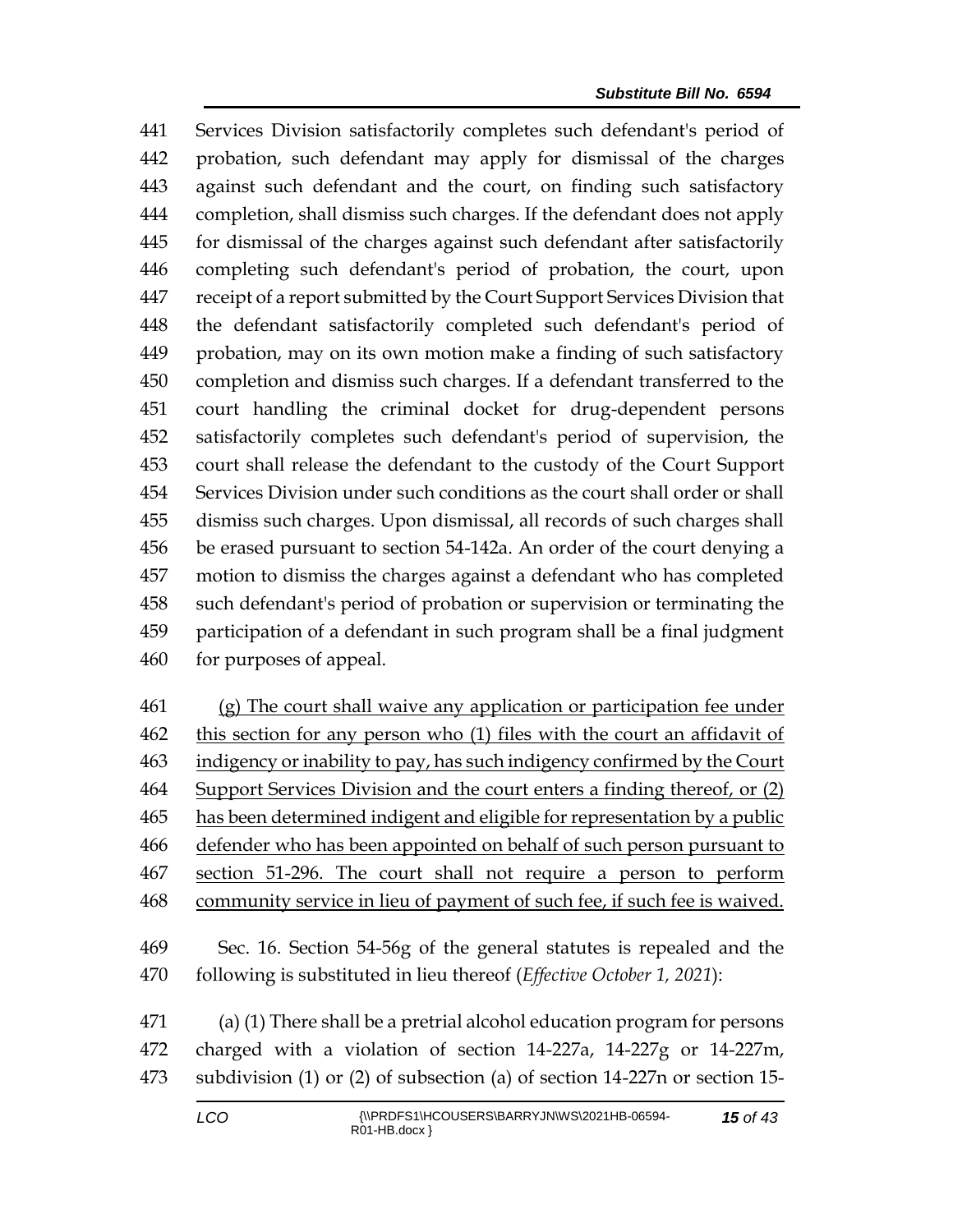133 or 15-140n. Upon application by any such person for participation in such program, the court shall, but only as to the public, order the court file sealed, and such person shall pay to the court an application fee of one hundred dollars and a nonrefundable evaluation fee of one hundred dollars, except as provided for in subsection (i) of this section, and such person shall state under oath, in open court or before any person designated by the clerk and duly authorized to administer oaths, under penalties of perjury that: (A) If such person is charged with a violation of section 14-227a, 14-227g or 14-227m, subdivision (1) or (2) of subsection (a) of section 14-227n, subsection (d) of section 15-133 or section 15-140n, such person has not had such program invoked in such person's behalf within the preceding ten years for a violation of section 14-227a, 14-227g or 14-227m, subdivision (1) or (2) of subsection (a) of section 14-227n, subsection (d) of section 15-133 or section 15-140n, (B) such person has not been convicted of a violation of section 53a-56b or 53a-60d, a violation of subsection (a) of section 14-227a before, on or after October 1, 1981, a violation of subdivision (1) or (2) of subsection (a) of section 14-227a on or after October 1, 1985, a violation of section 14-227g, a violation of section 14-227m or a violation of subdivision (1) or (2) of subsection (a) of section 14-227n, (C) such person has not been convicted of a violation of section 15-132a, subsection (d) of section 15- 133, section 15-140*l* or section 15-140n, (D) such person has not been convicted in any other state at any time of an offense the essential elements of which are substantially the same as section 53a-56b, 53a-60d, 15-132a, 15-140*l* or 15-140n, subdivision (1) or (2) of subsection (a) of section 14-227a, section 14-227m, subdivision (1) or (2) of subsection (a) of section 14-227n or subsection (d) of section 15-133, and (E) notice has been given by such person, by registered or certified mail on a form prescribed by the Office of the Chief Court Administrator, to each victim who sustained a serious physical injury, as defined in section 53a-3, which was caused by such person's alleged violation, that such person has applied to participate in the pretrial alcohol education program and that such victim has an opportunity to be heard by the court on the application.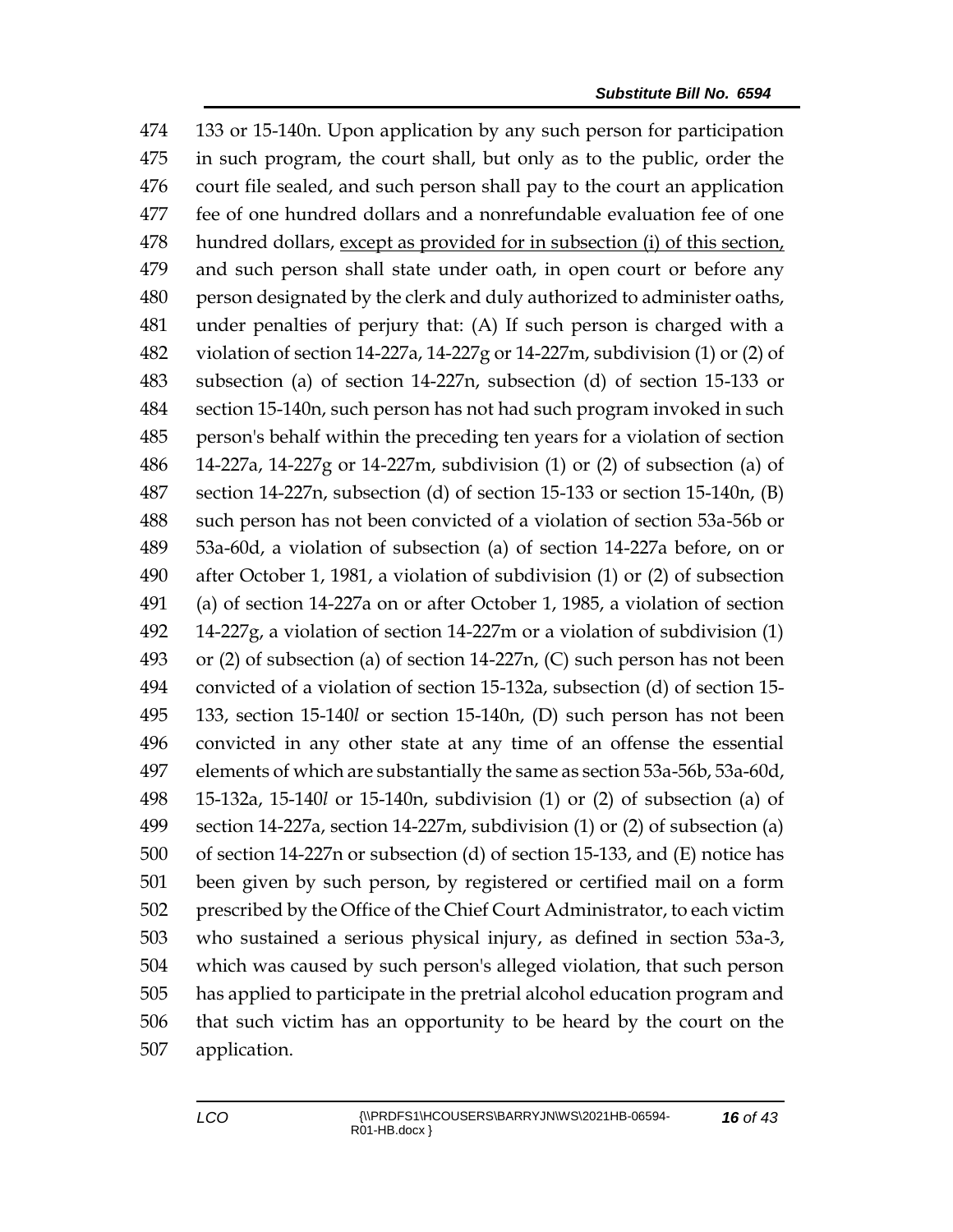(2) The court shall provide each such victim who sustained a serious physical injury an opportunity to be heard prior to granting an application under this section. Unless good cause is shown, a person shall be ineligible for participation in such pretrial alcohol education program if such person's alleged violation of section 14-227a, 14-227g or 14-227m, subdivision (1) or (2) of subsection (a) of section 14-227n or subsection (d) of section 15-133 caused the serious physical injury, as defined in section 53a-3, of another person.

 (3) The application fee imposed under this subsection shall be credited to the Criminal Injuries Compensation Fund established under section 54-215. The evaluation fee imposed under this subsection shall be credited to the pretrial account established under section 54-56k.

 (b) The court, after consideration of the recommendation of the state's attorney, assistant state's attorney or deputy assistant state's attorney in charge of the case, may, in its discretion, grant such application. If the court grants such application, the court shall refer such person to the Court Support Services Division for assessment and confirmation of the eligibility of the applicant and to the Department of Mental Health and Addiction Services for evaluation. The Court Support Services Division, in making its assessment and confirmation, may rely on the representations made by the applicant under oath in open court with respect to convictions in other states of offenses specified in subsection (a) of this section. Upon confirmation of eligibility and receipt of the evaluation report, the defendant shall be referred to the Department of Mental Health and Addiction Services by the Court Support Services Division for placement in an appropriate alcohol intervention program for one year, or be placed in a state-licensed substance abuse treatment program. The alcohol intervention program shall include a ten-session intervention program and a fifteen-session intervention program. Any person who enters the pretrial alcohol education program shall agree: (1) To the tolling of the statute of limitations with respect to such crime, (2) to a waiver of such person's right to a speedy trial, (3) to complete ten or fifteen counseling sessions in an alcohol intervention program or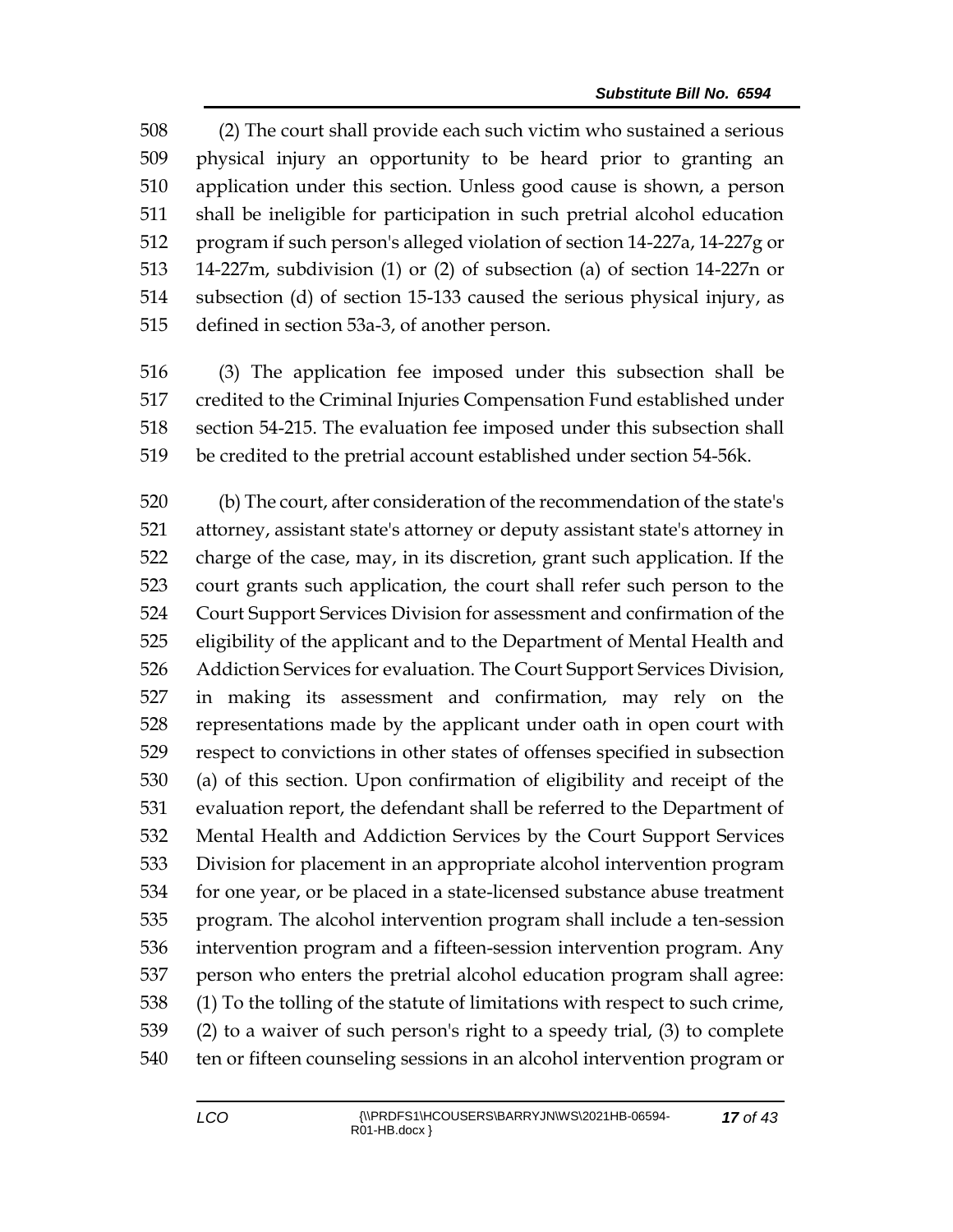successfully complete a substance abuse treatment program of not less than twelve sessions pursuant to this section dependent upon the evaluation report and the court order, (4) to commence participation in an alcohol intervention program or substance abuse treatment program not later than ninety days after the date of entry of the court order unless granted a delayed entry into a program by the court, (5) upon completion of participation in the alcohol intervention program, to accept placement in a substance abuse treatment program upon the recommendation of a provider under contract with the Department of Mental Health and Addiction Services pursuant to subsection (f) of this section or placement in a state-licensed substance abuse treatment program which meets standards established by the Department of Mental Health and Addiction Services, if the Court Support Services Division deems it appropriate, and (6) if ordered by the court, to participate in at least one victim impact panel. The suspension of the motor vehicle operator's license of any such person pursuant to section 14-227b shall be effective during the period such person is participating in the pretrial alcohol education program, provided such person shall have the option of not commencing the participation in such program until the period of such suspension is completed. If the Court Support Services Division informs the court that the defendant is ineligible for such program and the court makes a determination of ineligibility or if the program provider certifies to the court that the defendant did not successfully complete the assigned program or is no longer amenable to treatment and such person does not request, or the court denies, program reinstatement under subsection (e) of this section, the court shall order the court file to be unsealed, enter a plea of not guilty for such defendant and immediately place the case on the trial list. If such defendant satisfactorily completes the assigned program, such defendant may apply for dismissal of the charges against such defendant and the court, on reviewing the record of the defendant's participation in such program submitted by the Court Support Services Division and on finding such satisfactory completion, shall dismiss the charges. If the defendant does not apply for dismissal of the charges against such defendant after satisfactorily completing the assigned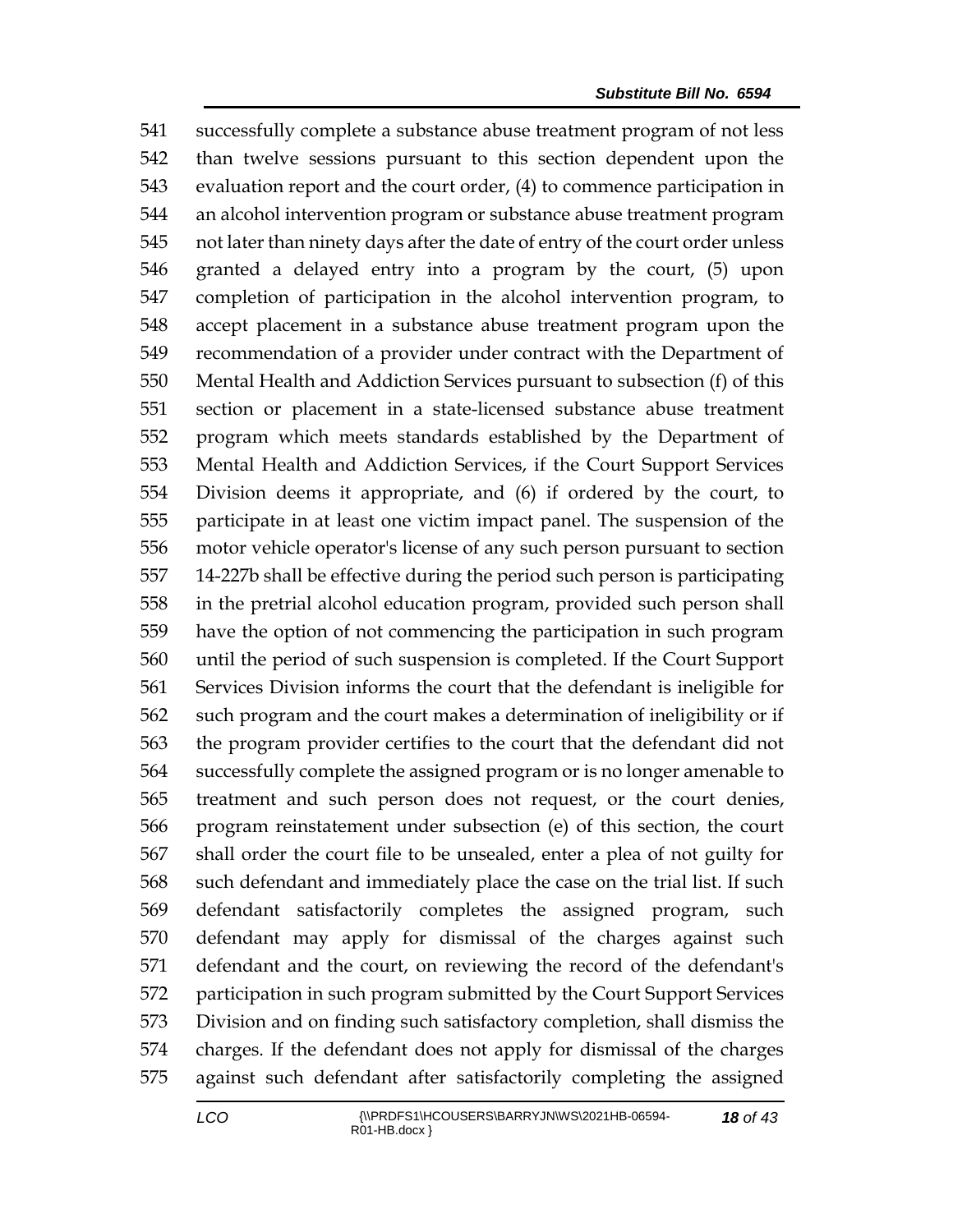program the court, upon receipt of the record of the defendant's participation in such program submitted by the Court Support Services Division, may on its own motion make a finding of such satisfactory completion and dismiss the charges. Upon motion of the defendant and a showing of good cause, the court may extend the one-year placement period for a reasonable period for the defendant to complete the assigned program. A record of participation in such program shall be retained by the Court Support Services Division for a period of ten years from the date the court grants the application for participation in such program. The Court Support Services Division shall transmit to the Department of Motor Vehicles a record of participation in such program for each person who satisfactorily completes such program. The Department of Motor Vehicles shall maintain for a period of ten years the record of a person's participation in such program as part of such person's driving record. The Court Support Services Division shall transmit to the Department of Energy and Environmental Protection the record of participation of any person who satisfactorily completes such program who has been charged with a violation of the provisions of subsection (d) of section 15-133 or section 15-140n. The Department of Energy and Environmental Protection shall maintain for a period of ten years the record of a person's participation in such program as a part of such person's boater certification record.

 (c) (1) At the time the court grants the application for participation in the pretrial alcohol education program, such person shall also pay to the court a nonrefundable program fee of three hundred fifty dollars if such person is ordered to participate in the ten-session intervention program and a nonrefundable program fee of five hundred dollars if such person is ordered to participate in the fifteen-session intervention program,. If the court grants the application for participation in the pretrial alcohol education program and such person is ordered to participate in a substance abuse treatment program, such person shall be responsible for the costs associated with participation in such program. No person may be excluded from either program for inability to pay such fee or cost, **[**provided (1) such person files with the court an affidavit of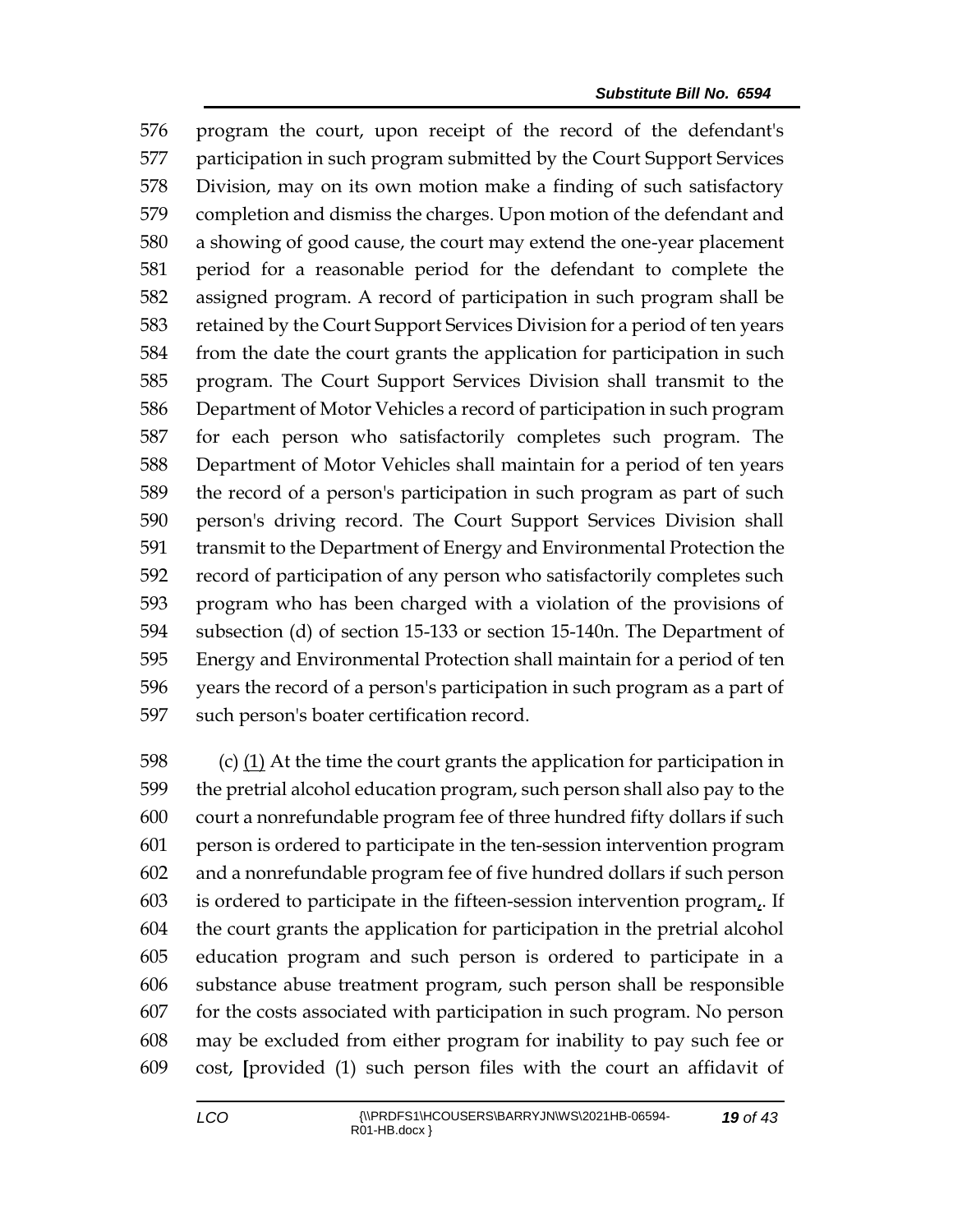indigency or inability to pay, (2) such indigency or inability to pay is confirmed by the Court Support Services Division, and (3) the court enters a finding thereof**]** and the court shall waive any such fee or cost for any intervention program if such person is found eligible to have such fee or cost waived under subsection (i) of this section.

 $(2)$  If the court finds that a person is indigent or unable to pay for a treatment program using the method for determining indigency described in subsection (i) of this section, the costs of such program shall be paid from the pretrial account established under section 54-56k. **[**If the court finds that a person is indigent or unable to pay for an intervention program, the court may waive all or any portion of the fee for such intervention program.**]**

 (3) If the court denies the application, such person shall not be required to pay the program fee. If the court grants the application and such person is later determined to be ineligible for participation in such pretrial alcohol education program or fails to complete the assigned program, the program fee shall not be refunded. All program fees shall be credited to the pretrial account established under section 54-56k.

 (d) If a person returns to court with certification from a program provider that such person did not successfully complete the assigned program or is no longer amenable to treatment, the provider, to the extent practicable, shall include a recommendation to the court as to whether a ten-session intervention program, a fifteen-session intervention program or placement in a state-licensed substance abuse treatment program would best serve such person's needs. The provider shall also indicate whether the current program referral was an initial referral or a reinstatement to the program.

 (e) When a person subsequently requests reinstatement into an alcohol intervention program or a substance abuse treatment program and the Court Support Services Division verifies that such person is eligible for reinstatement into such program and thereafter the court favorably acts on such request, such person shall pay a nonrefundable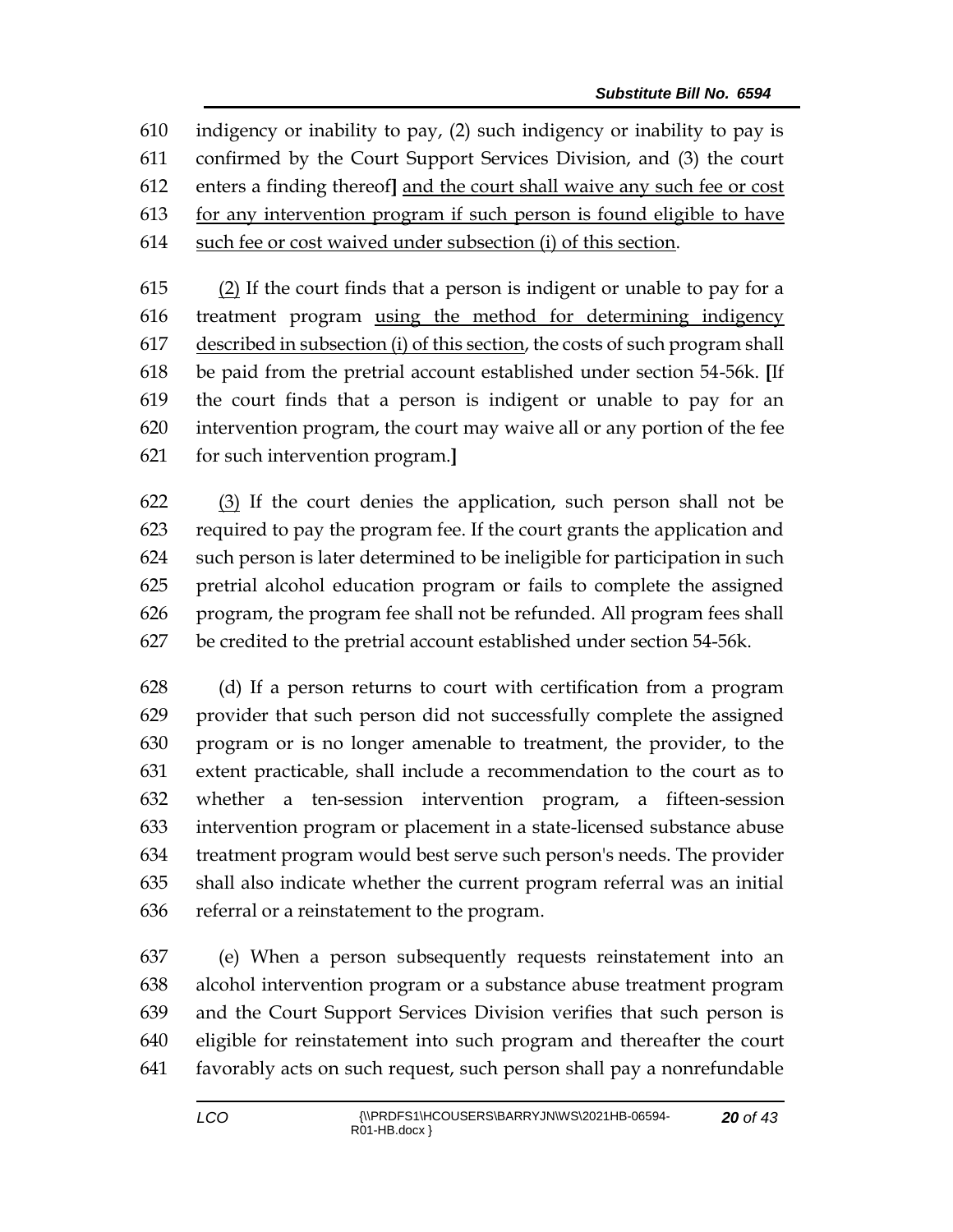program fee of one hundred seventy-five dollars if ordered to complete a ten-session intervention program or two hundred fifty dollars if ordered to complete a fifteen-session intervention program, as the case may be, **[**. Unless good cause is shown, such fees shall not be waived**]** except as provided in subsection (i) of this section. If the court grants a person's request to be reinstated into a treatment program, such person shall be responsible for the costs, if any, associated with being reinstated into the treatment program. All program fees collected in connection with a reinstatement to an intervention program shall be credited to the pretrial account established under section 54-56k. No person shall be permitted more than two program reinstatements pursuant to this subsection.

 (f) The Department of Mental Health and Addiction Services shall contract with service providers, develop standards and oversee appropriate alcohol programs to meet the requirements of this section. Said department shall adopt regulations, in accordance with chapter 54, to establish standards for such alcohol programs. Any person ordered to participate in a treatment program shall do so at a state-licensed treatment program which meets the standards established by said department. Any defendant whose employment or residence makes it unreasonable to attend an alcohol intervention program or a substance abuse treatment program in this state may attend a program in another state which has standards substantially similar to, or higher than, those of this state, subject to the approval of the court and payment of the application, evaluation and program fees and treatment costs, as appropriate, as provided in this section.

 (g) The court may, as a condition of granting such application, require that such person participate in a victim impact panel program approved by the Court Support Services Division of the Judicial Department. Such victim impact panel program shall provide a nonconfrontational forum for the victims of alcohol-related or drug-related offenses and offenders to share experiences on the impact of alcohol-related or drug-related incidents in their lives. Such victim impact panel program shall be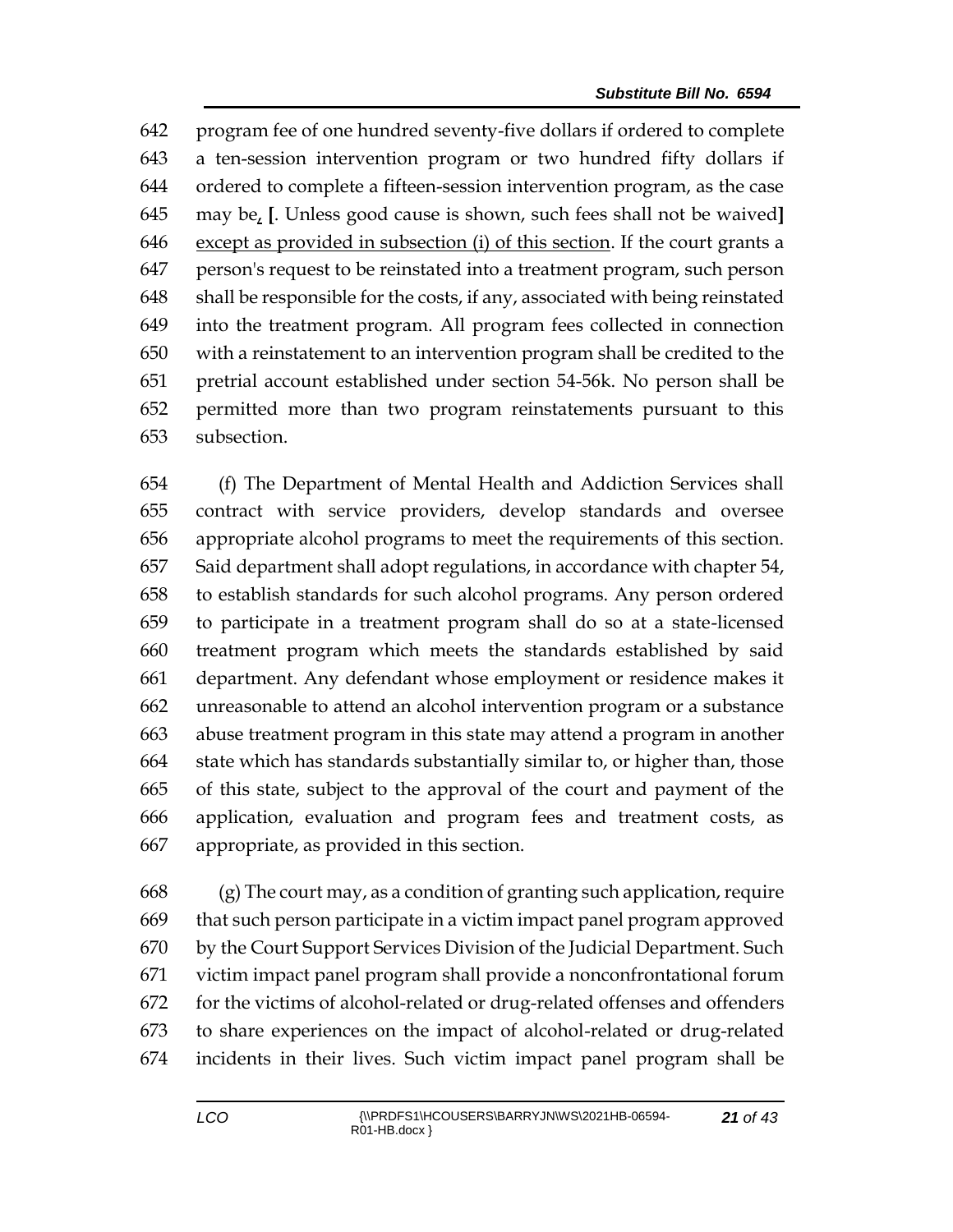conducted by a nonprofit organization that advocates on behalf of victims of accidents caused by persons who operated a motor vehicle while under the influence of intoxicating liquor or any drug, or both. Such organization may assess a participation fee of not more than seventy-five dollars on any person required by the court to participate in such program, provided such organization shall offer a **[**hardship**]** waiver when **[**it has determined that the imposition of a fee would pose an economic hardship for such person**]** such person has been determined indigent and eligible for representation by a public defender who has been appointed on behalf of such person pursuant to section 51-296.

 (h) The provisions of this section shall not be applicable in the case of any person charged with a violation of section 14-227a or 14-227m or subdivision (1) or (2) of subsection (a) of section 14-227n (1) while operating a commercial motor vehicle, as defined in section 14-1, or (2) who holds a commercial driver's license or commercial driver's instruction permit at the time of the violation.

692 (i) The court shall waive any fee or cost under subsection (a), (c) or (e) 693 of this section for any person who (1) files with the court an affidavit of indigency or inability to pay, has such indigency confirmed by the Court Support Services Division and the court enters a finding thereof, or (2) has been determined indigent and eligible for representation by a public defender who has been appointed on behalf of such person pursuant to section 51-296. The court shall not require a person to perform community service in lieu of payment of such fee or cost, if such fee or cost is waived.

 Sec. 17. Section 54-56i of the general statutes is repealed and the following is substituted in lieu thereof (*Effective October 1, 2021*):

 (a) There is established a pretrial drug education and community service program for persons charged with a violation of section 21a-257, as amended by this act, 21a-267, as amended by this act, 21a-279, as amended by this act, or 21a-279a. The pretrial drug education and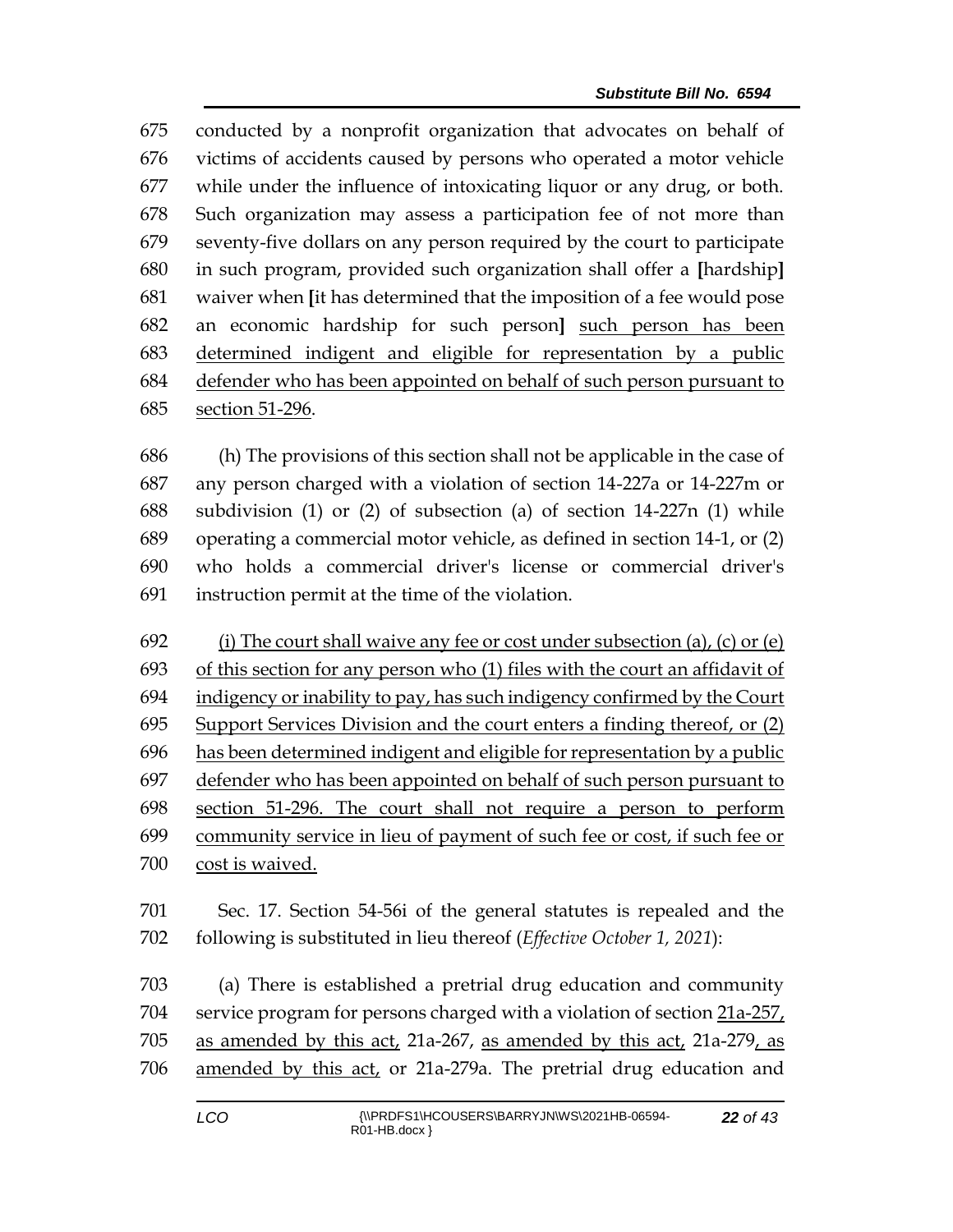community service program shall include a fifteen-session drug education program and a substance abuse treatment program of not less than fifteen sessions, and the performance of community service.

 (b) Upon application by any such person for participation in such program, the court shall, but only as to the public, order the court file sealed, and such person shall pay to the court of an application fee of one hundred dollars and a nonrefundable evaluation fee of one hundred fifty dollars, except as provided in subsection (l) of this section. A person shall be ineligible for participation in such pretrial drug education and community service program if such person has twice previously participated in (1) the pretrial drug education program established under the provisions of this section in effect prior to October 1, 2013, (2) the community service labor program established under section 53a-39c, as amended by this act, (3) the pretrial drug education and community service program established under this section, or (4) any of such programs, except that the court may allow a person who has twice previously participated in such programs to participate in the pretrial drug education and community service program one additional time, for good cause shown. The evaluation and application fee imposed under this subsection shall be credited to the pretrial account established under section 54-56k.

 (c) The court, after consideration of the recommendation of the state's attorney, assistant state's attorney or deputy assistant state's attorney in charge of the case, may, in its discretion, grant such application. If the court grants such application, the court shall refer such person (1) to the Court Support Services Division for confirmation of the eligibility of the applicant, (2) to the Department of Mental Health and Addiction Services for evaluation and determination of an appropriate drug education or substance abuse treatment program for the first or second time such application is granted, and (3) to a state-licensed substance abuse treatment program for evaluation and determination of an appropriate substance abuse treatment program for the third time such application is granted, except that, if such person is a veteran, the court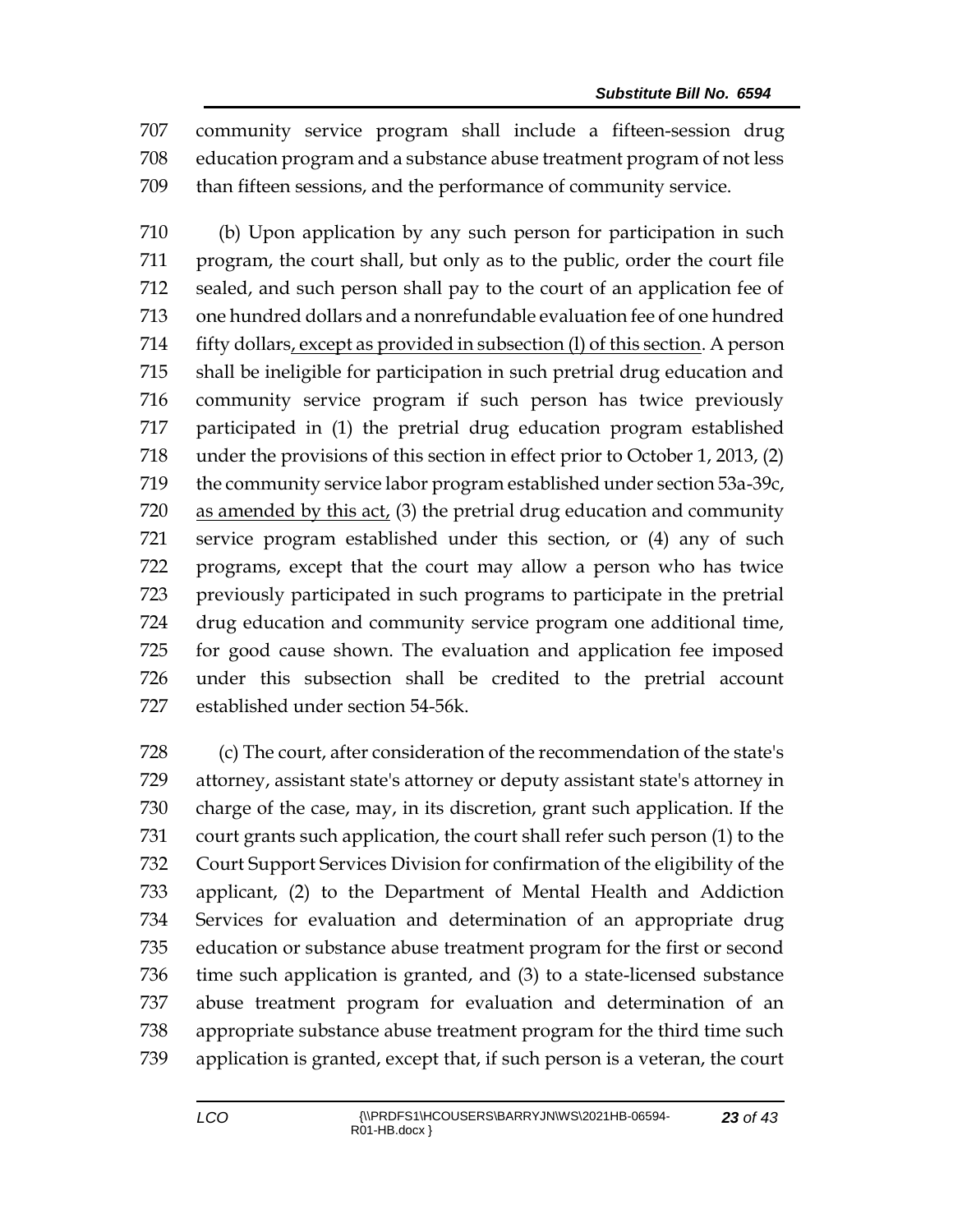may refer such person to the Department of Veterans Affairs or the United States Department of Veterans Affairs, as applicable, for any such evaluation and determination. For the purposes of this subsection and subsection (d) of this section, "veteran" means any person who was discharged or released under conditions other than dishonorable from active service in the armed forces as defined in section 27-103.

 (d) (1) (A) Upon confirmation of eligibility and receipt of the evaluation and determination required under subsection (c) of this section, such person shall be placed in the pretrial drug education and community service program and referred by the Court Support Services Division for the purpose of receiving appropriate drug education services or substance abuse treatment program services, as recommended by the evaluation conducted pursuant to subsection (c) of this section and ordered by the court, to the Department of Mental Health and Addiction Services or to a state-licensed substance abuse treatment program for placement in the appropriate drug education or substance abuse treatment program, except that, if such person is a veteran, the division may refer such person to the Department of Veterans Affairs or the United States Department of Veterans Affairs, subject to the provisions of subdivision (2) of this subsection.

 (B) Persons who have been granted entry into the pretrial drug education and community service program for the first time shall participate in either a fifteen-session drug education program or a substance abuse treatment program of not less than fifteen sessions, as ordered by the court on the basis of the evaluation and determination required under subsection (c) of this section. Persons who have been granted entry into the pretrial drug education and community service program for the second time shall participate in either a fifteen-session drug education program or a substance abuse treatment program of not less than fifteen sessions, as ordered by the court based on the evaluation and determination required under subsection (c) of this section. Persons who have been granted entry into the pretrial drug education and community service program for a third time shall be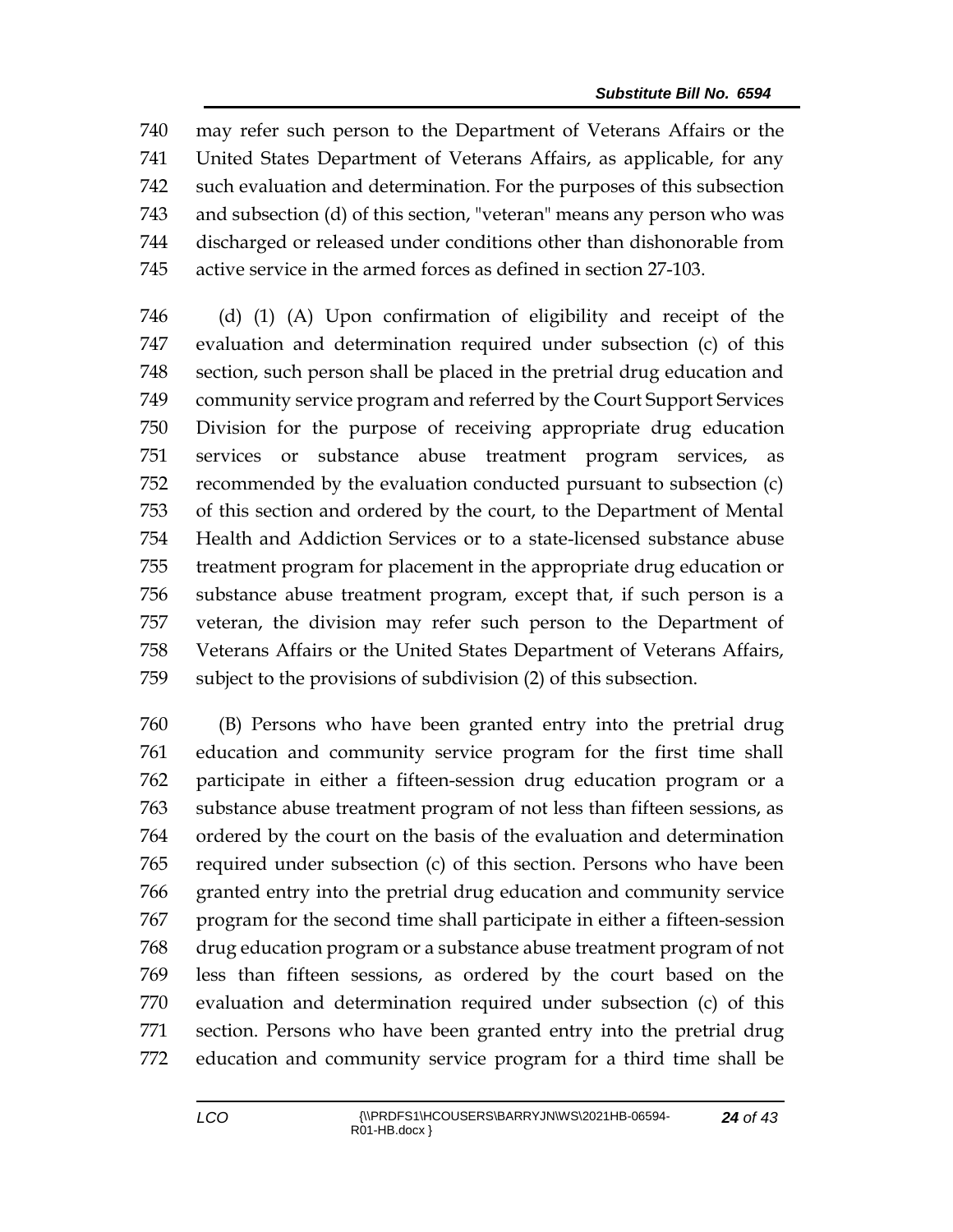referred to a state-licensed substance abuse program for evaluation and participation in a course of treatment as ordered by the court based on the evaluation and determination required under subsection (c) of this section.

 (C) Persons who have been granted entry into the pretrial drug education and community service program shall also participate in a community service program administered by the Court Support Services Division pursuant to section 53a-39c, as amended by this act. Persons who have been granted entry into the pretrial drug education and community service program for the first time shall participate in the community service program for a period of five days. Persons who have been granted entry into the pretrial drug education and community service program for the second time shall participate in the community service program for a period of fifteen days. Persons who have been granted entry into the pretrial drug education and community service program for a third or additional time shall participate in the community service program for a period of thirty days.

 (D) Placement in the pretrial drug education and community service program pursuant to this section shall not exceed one year. Persons receiving substance abuse treatment program services in accordance with the provisions of this section shall only receive such services at state-licensed substance abuse treatment program facilities that are in compliance with all state standards governing the operation of such facilities, except that, if such person is a veteran, such person may receive services from facilities under the supervision of the Department of Veterans Affairs or the United States Department of Veterans Affairs, subject to the provisions of subdivision (2) of this subsection.

 (E) Any person who enters the pretrial drug education and community service program shall agree: (i) To the tolling of the statute of limitations with respect to such crime; (ii) to a waiver of such person's right to a speedy trial; (iii) to complete participation in the pretrial drug education and community service program, as ordered by the court; (iv) to commence participation in the pretrial drug education and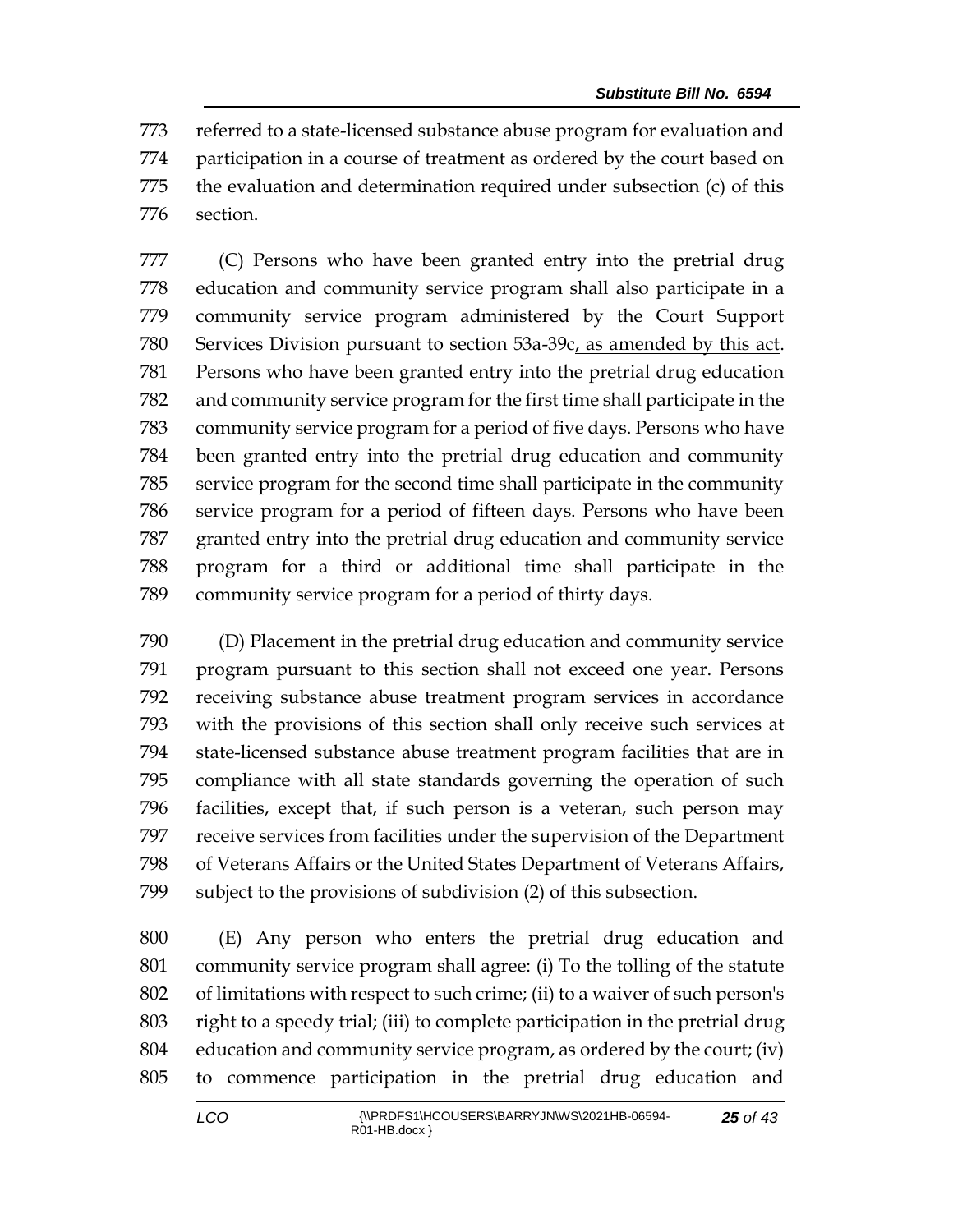community service program not later than ninety days after the date of entry of the court order unless granted a delayed entry into the program by the court; and (v) upon completion of participation in the pretrial drug education and community service program, to accept (I) placement in a treatment program upon the recommendation of a provider under contract with the Department of Mental Health and Addiction Services or a provider under the supervision of the Department of Veterans Affairs or the United States Department of Veterans Affairs, or (II) placement in a treatment program that has standards substantially similar to, or higher than, a program of a provider under contract with the Department of Mental Health and Addiction Services, if the Court Support Services Division deems it appropriate.

 (2) The Court Support Services Division may only refer a veteran to the Department of Veterans Affairs or the United States Department of Veterans Affairs for the receipt of services under the program if (A) the division determines that such services will be provided in a timely manner under standards substantially similar to, or higher than, standards for services provided by the Department of Mental Health and Addiction Services under the program, and (B) the applicable department agrees to submit timely program participation and completion reports to the division in the manner required by the division.

 (e) If the Court Support Services Division informs the court that such person is ineligible for the program and the court makes a determination of ineligibility or if the program provider certifies to the court that such person did not successfully complete the assigned program and such person did not request, or the court denied, reinstatement in the program under subsection (i) of this section, the court shall order the court file to be unsealed, enter a plea of not guilty for such person and immediately place the case on the trial list.

 (f) If such person satisfactorily completes the assigned program, such person may apply for dismissal of the charges against such person and the court, on reviewing the record of such person's participation in such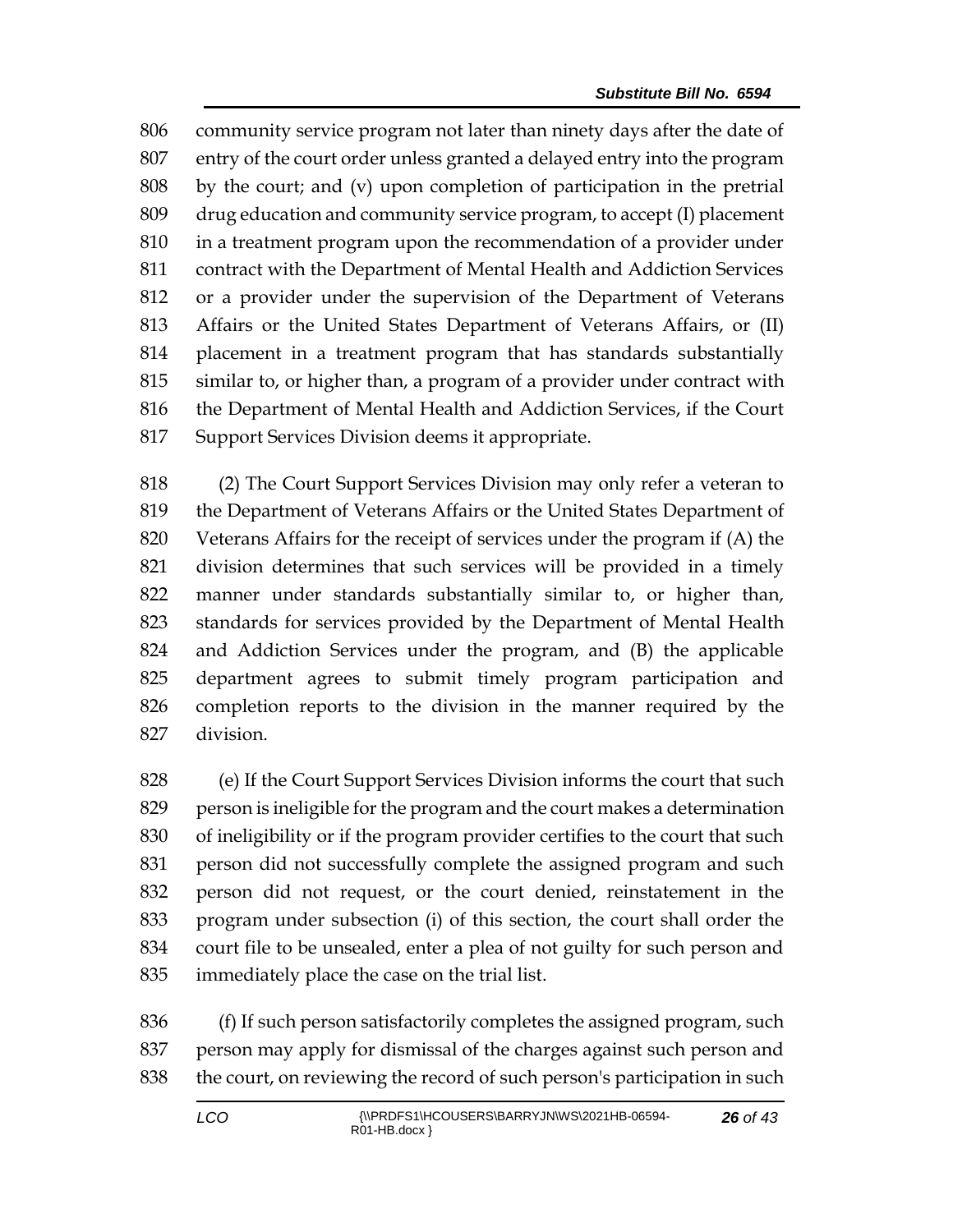program submitted by the Court Support Services Division and on finding such satisfactory completion, shall dismiss the charges. If such person does not apply for dismissal of the charges against such person after satisfactorily completing the assigned program, the court, upon receipt of the record of such person's participation in such program submitted by the Court Support Services Division, may on its own motion make a finding of such satisfactory completion and dismiss the charges. Upon motion of such person and a showing of good cause, the court may extend the placement period for a reasonable period of time to allow such person to complete the assigned program. A record of participation in such program shall be retained by the Court Support Services Division for a period of ten years from the date the court grants the application for participation in the program.

 (g) At the time the court grants the application for participation in the pretrial drug education and community service program, any person ordered to participate in such drug education program shall pay to the court a nonrefundable program fee of six hundred dollars. If the court orders participation in a substance abuse treatment program, such person shall pay to the court a nonrefundable program fee of one hundred dollars and shall be responsible for the costs associated with such program. No person may be excluded from any such program for inability to pay such fee or cost, **[**provided (1) such person files with the court an affidavit of indigency or inability to pay, (2) such indigency or inability to pay is confirmed by the Court Support Services Division, and (3) the court enters a finding thereof. The court may waive all or any portion of such fee depending on such person's ability to pay**]** and the court shall waive any such fee or cost if such person is found eligible to have such fee or cost waived under subsection (l) of this section. If the court **[**finds that a person is indigent or unable to pay**]** waives the costs for a substance abuse treatment program, the costs of such program shall be paid from the pretrial account established under section 54-56k. If the court denies the application, such person shall not be required to pay the program fee. If the court grants the application, and such person is later determined to be ineligible for participation in such pretrial drug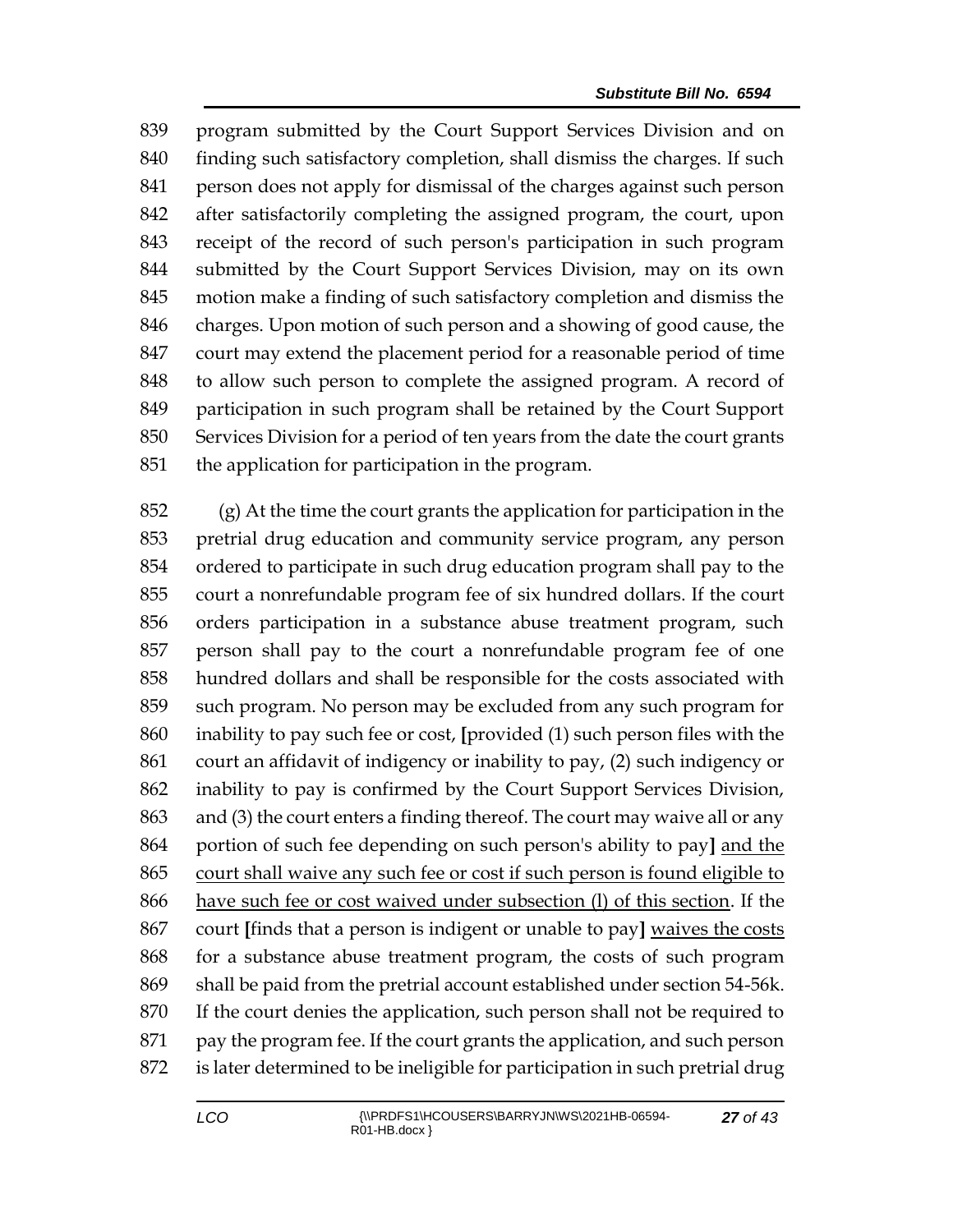education and community service program or fails to complete the assigned program, the program fee shall not be refunded. All program fees shall be credited to the pretrial account established under section 54-56k.

 (h) If a person returns to court with certification from a program provider that such person did not successfully complete the assigned program or is no longer amenable to treatment, the provider, to the extent practicable, shall include a recommendation to the court as to whether placement in a drug education program or placement in a substance abuse treatment program would best serve such person's needs. The provider shall also indicate whether the current program referral was an initial referral or a reinstatement to the program.

 (i) When a person subsequently requests reinstatement into a drug education program or a substance abuse treatment program and the Court Support Services Division verifies that such person is eligible for reinstatement into such program and thereafter the court favorably acts on such request, any person reinstated into such drug education program shall pay a nonrefundable program fee of two hundred fifty dollars, and any person reinstated into a substance abuse treatment program shall be responsible for the costs, if any, associated with being reinstated into the treatment program, **[**. Unless good cause is shown, such program fee shall not be waived**]** unless such person is found eligible to have such fee or costs waived under subsection (l) of this section. All program fees collected in connection with a reinstatement to a drug education program shall be credited to the pretrial account established under section 54-56k. No person shall be permitted more than two program reinstatements pursuant to this subsection.

 (j) The Department of Mental Health and Addiction Services shall develop standards and oversee appropriate drug education programs that it administers to meet the requirements of this section and may contract with service providers to provide such programs. The department shall adopt regulations, in accordance with chapter 54, to establish standards for such drug education programs.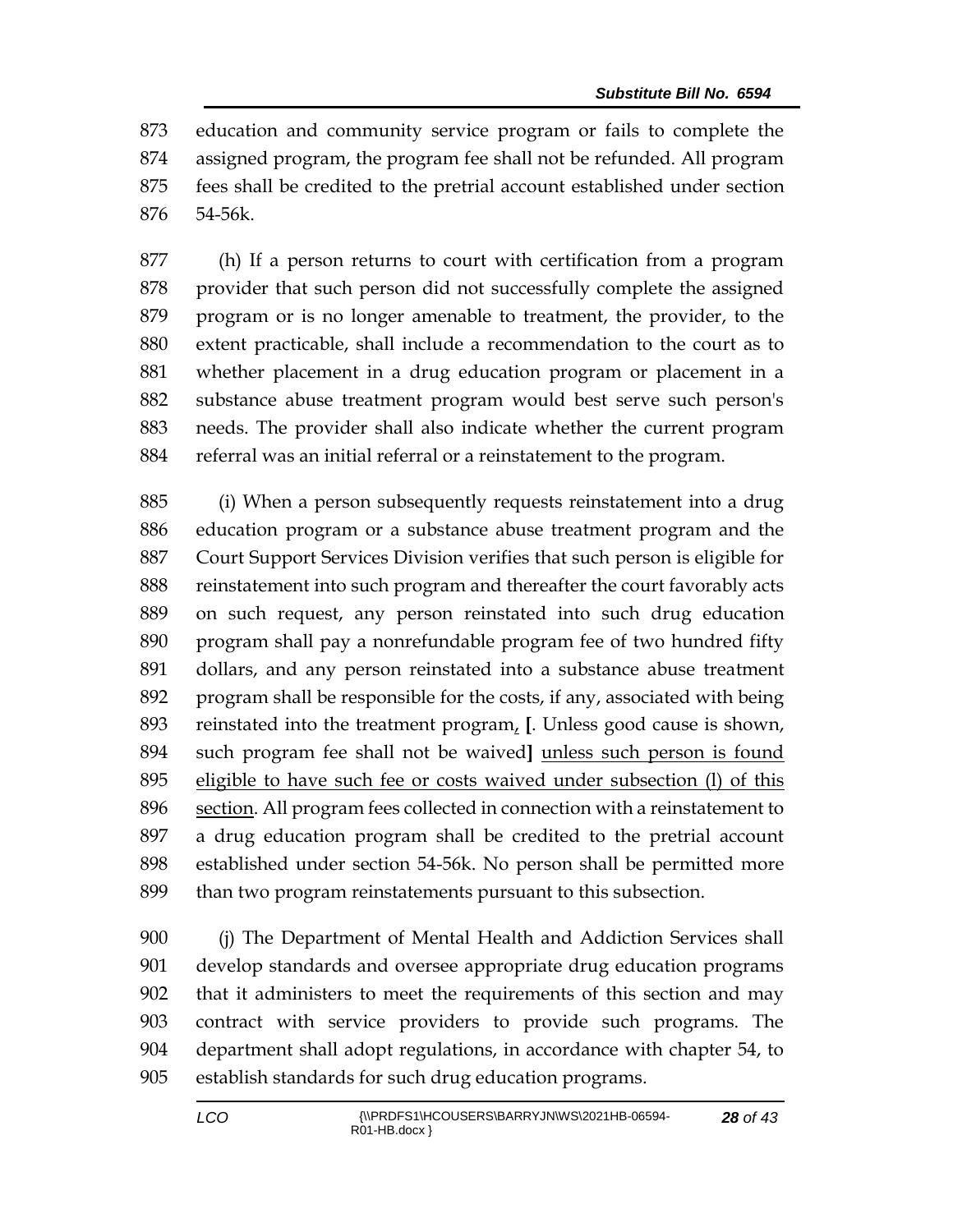(k) Any person whose employment or residence or schooling makes it unreasonable to attend a drug education program or substance abuse treatment program in this state may attend a program in another state that has standards similar to, or higher than, those of this state, subject to the approval of the court and payment of the program fee or costs as provided in this section.

 (l) The court shall waive any fee or cost under subsection (b), (g) or (i) of this section for any person who (1) files with the court an affidavit of indigency or inability to pay, has such indigency confirmed by the Court Support Services Division and the court enters a finding thereof, or (2) has been determined indigent and eligible for representation by a public defender who has been appointed on behalf of such person pursuant to section 51-296. The court shall not require a person to perform community service in lieu of payment of such fee or cost, if such fee or cost is waived.

 Sec. 18. Subsection (f) of section 54-56j of the general statutes is repealed and the following is substituted in lieu thereof (*Effective October 1, 2021*):

 (f) The cost of participation in such program shall be paid by the parent or guardian of such student, except that no student shall be excluded from such program for inability to pay such cost provided (1) the parent or guardian of such student files with the court an affidavit of indigency or inability to pay **[**,**]** and **[**(2)**]** the court enters a finding thereof, or (2) the parent or guardian of such student has been 930 determined indigent and such student is eligible for representation by a public defender who has been appointed on behalf of such student pursuant to section 51-296. The court shall not require a person to perform community service in lieu of payment of such cost, if such cost is waived.

 Sec. 19. Subsection (i) of section 46b-38c of the general statutes is repealed and the following is substituted in lieu thereof (*Effective October 1, 2021*):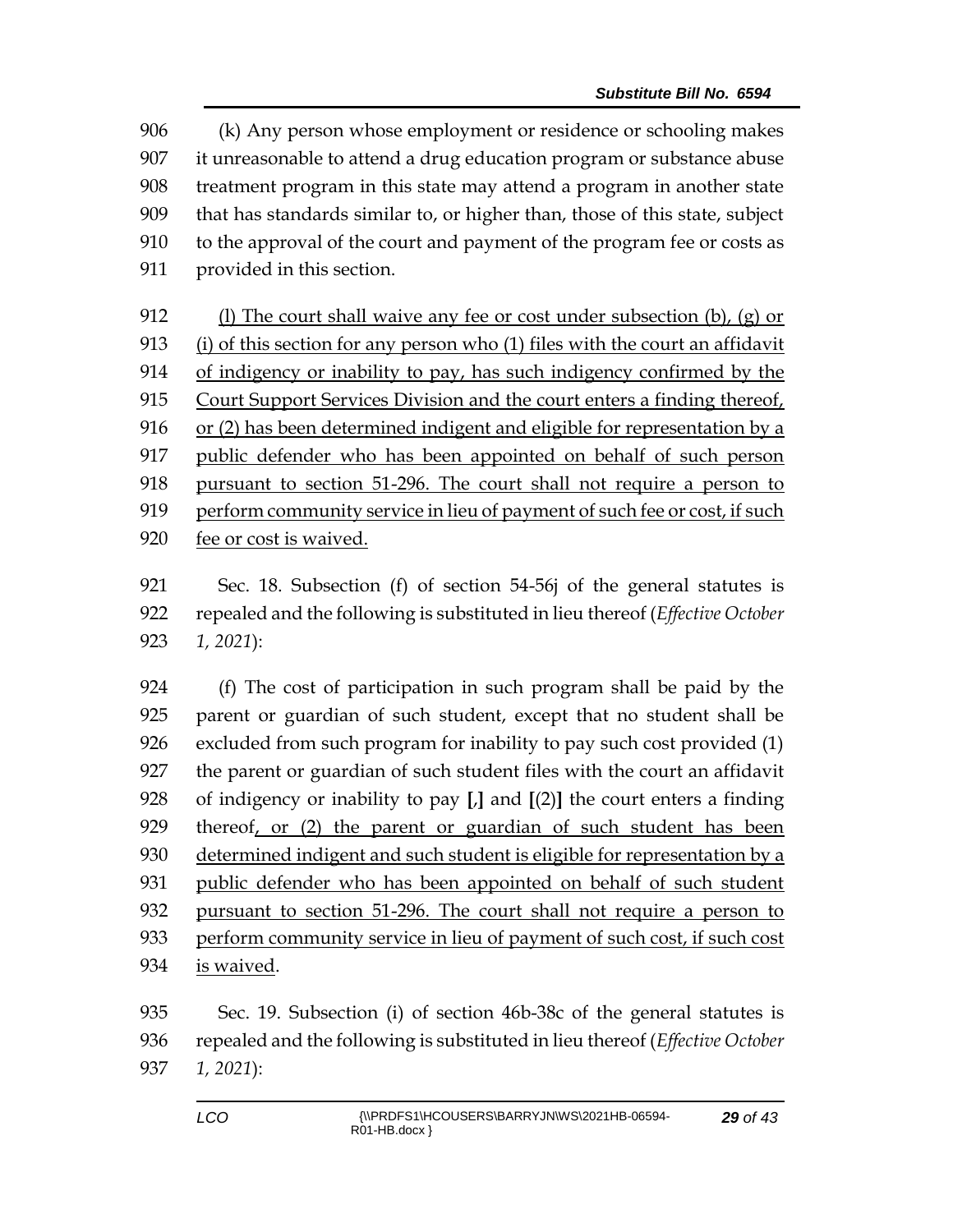(i) A nonrefundable application fee of one hundred dollars shall be paid to the court by any person who files a motion pursuant to subdivision (1) of subsection (h) of this section to participate in the pretrial family violence education program, and a fee of three hundred dollars shall be paid to the court by any person who enters the family violence education program, except that no person shall be excluded from such program for inability to pay any such fee, provided (1) the person files with the court an affidavit of indigency or inability to pay **[**,**]** and **[**(2)**]** the court enters a finding thereof, or (2) such person has been determined indigent and eligible for representation by a public defender who has been appointed on behalf of such person pursuant to section 51-296. The court shall not require a person to perform community service in lieu of payment of such fee, if such fee is waived. All such fees shall be credited to the General Fund.

 Sec. 20. Section 17a-694 of the general statutes is repealed and the following is substituted in lieu thereof (*Effective October 1, 2021*):

 (a) The Commissioner of Mental Health and Addiction Services or the commissioner's designee shall appoint one or more clinical examiners to conduct examinations for alcohol or drug dependency ordered pursuant to the provisions of section 17a-693. Each examiner shall be authorized by the department to conduct independent evaluations.

 (b) (1) The examiner shall determine whether the person being examined was an alcohol-dependent or drug-dependent person at the time of the crime. The commissioner shall disclose to the examiner information contained in the Department of Mental Health and Addiction Service's database concerning the date that the person received treatment for alcohol or drug dependence, if at all, and the location where such treatment was provided, for the purpose of allowing the examiner to request a release of treatment information from the department for the person.

(2) If such person is determined to have been dependent on alcohol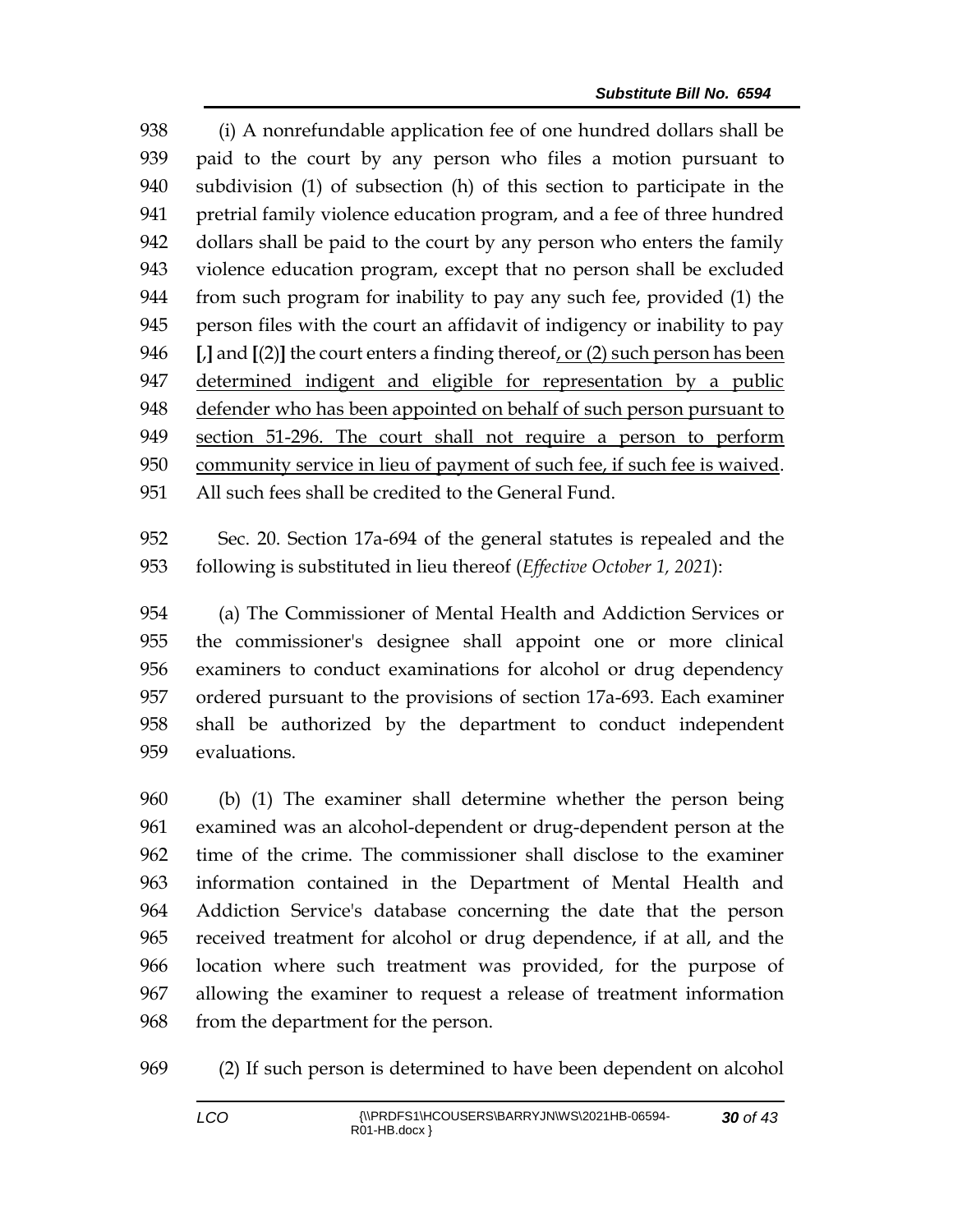or drugs, the examiner shall further determine (A) the history and pattern of the dependency, and (B) whether the person presently needs and is likely to benefit from treatment for the dependency. If the examiner determines that the person presently needs and is likely to benefit from treatment, the examiner shall recommend treatment and state the date when space will be available in an appropriate treatment program, provided such date shall not be more than forty-five days from the date of the examination report. A recommendation for treatment shall include provisions for appropriate placement and the type and length of treatment and may include provisions for outpatient treatment.

 (c) The examiner shall prepare and sign, without notarization, a written examination report and deliver it to the court, the Court Support Services Division, the state's attorney and defense counsel no later than thirty days after the examination was ordered. An examination report ordered pursuant to this section and section 17a-693 shall otherwise be confidential and not open to public inspection or subject to disclosure.

 (d) No statement made by the person in the course of an examination under the provisions of this section may be admitted in evidence on the issue of guilt in a criminal proceeding concerning the person.

 (e) No person shall be denied an examination or participation in a 991 program under this section for inability to pay any cost or fee associated with such examination or program, provided (1) the person files with the court an affidavit of indigency or inability to pay and the court enters a finding thereof, or (2) such person has been determined indigent and eligible for representation by a public defender who has been appointed on behalf of such person pursuant to section 51-296. The court shall not require a person to perform community service in lieu of payment of 998 such cost or fee, if such cost or fee is waived.

 Sec. 21. Section 17a-696 of the general statutes is repealed and the following is substituted in lieu thereof (*Effective October 1, 2021*):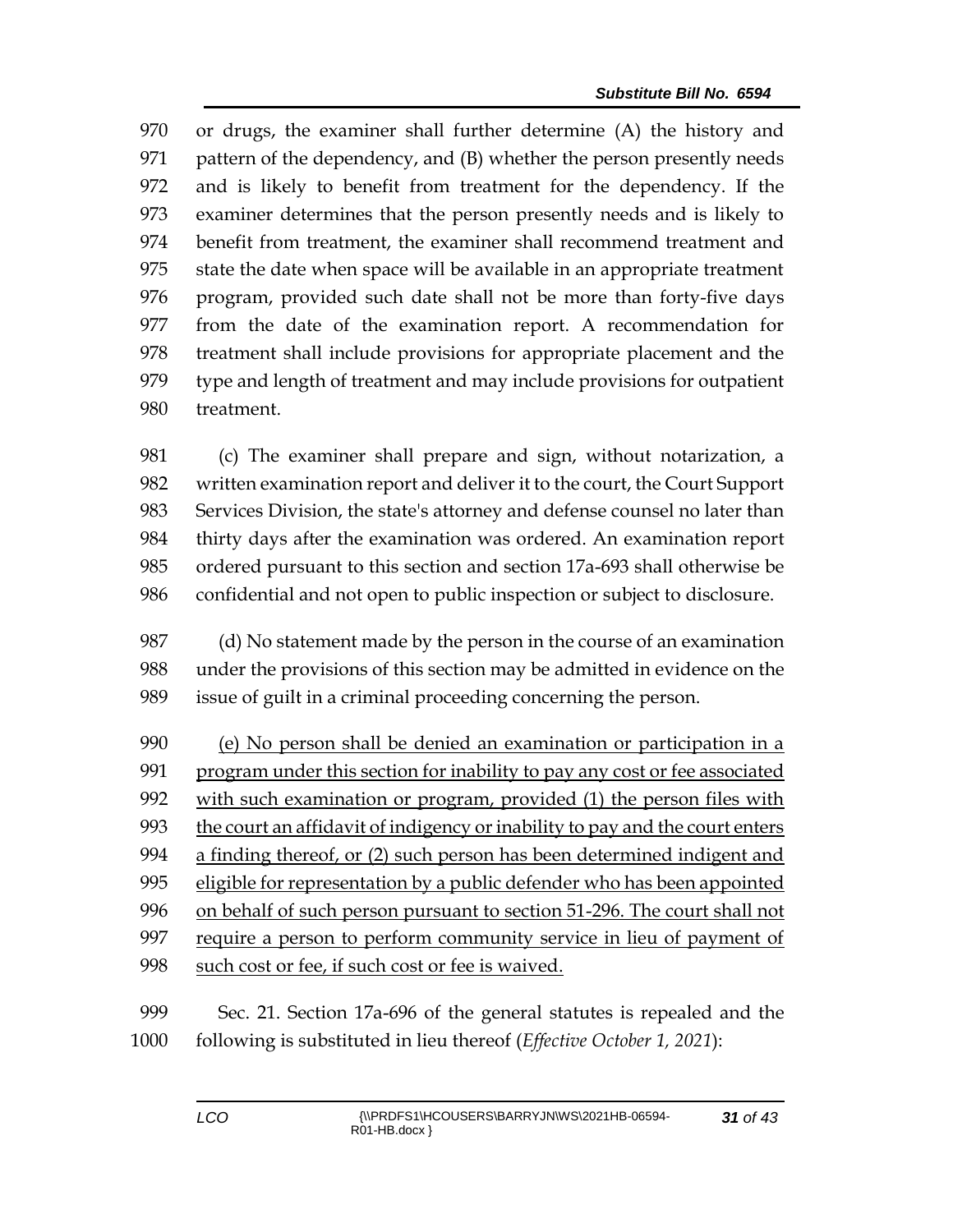(a) The provisions of this section shall not apply to any person charged with a violation of section 14-227a, 14-227g or 14-227m, subdivision (1) or (2) of subsection (a) of section 14-227n or section 53a- 56b or 53a-60d or with a class A, B or C felony or to any person who was twice previously ordered treated under this section, subsection (i) of section 17-155y, section 19a-386 or section 21a-284 of the general statutes revised to 1989, or any combination thereof. The court may waive the ineligibility provisions of this subsection for any person, except that the court shall not waive the ineligibility provisions of this subsection for any person charged with a violation of section 14-227a, 14-227g, 53a-56b or 53a-60d if, at the time of the offense, such person was operating a commercial vehicle, as defined in section 14-1, or held a commercial driver's license or a commercial driver's instruction permit.

 (b) The court may order suspension of prosecution and order treatment for alcohol or drug dependency as provided in this section and sections 17a-697 and 17a-698 if it, after considering information before it concerning the alcohol or drug dependency of the person, including the examination report made pursuant to the provisions of section 17a-694, as amended by this act, finds that (1) the accused person was an alcohol-dependent or drug-dependent person at the time of the crime, (2) the person presently needs and is likely to benefit from treatment for the dependency, and (3) suspension of prosecution will advance the interests of justice. Treatment may begin no earlier than the date the clinical examiner reports under the provisions of section 17a- 694, as amended by this act, that space is available in a treatment program. Upon application by any such person for participation in a treatment program, the court shall, but only as to the public, order the court file sealed.

 (c) A suspension of prosecution ordered under the provisions of subsection (b) of this section may be for a period not exceeding two years. During the period of suspension, an accused person shall be placed in the custody of the Court Support Services Division for treatment for alcohol or drug dependency. The court or the Court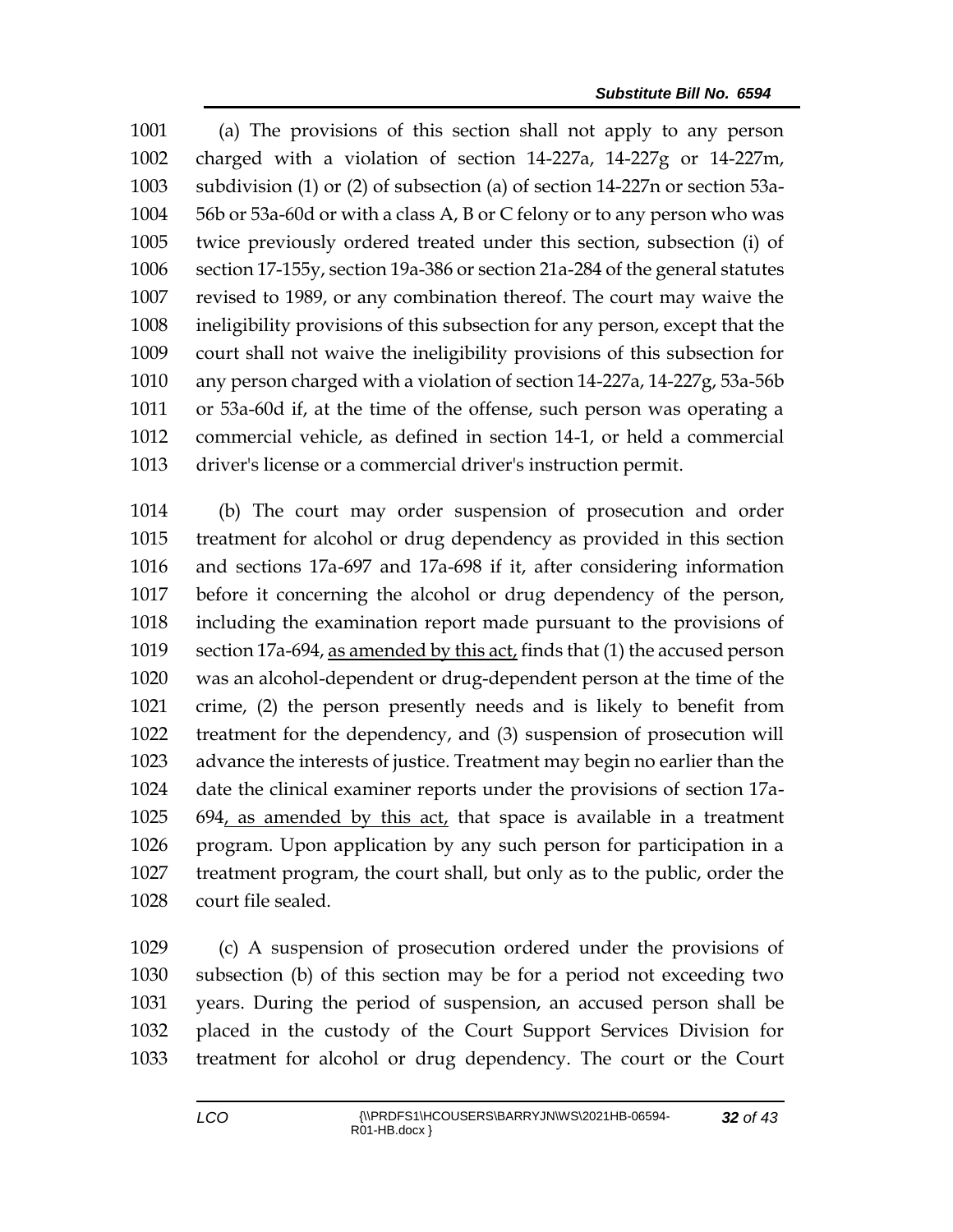Support Services Division may require that the person (1) comply with any of the conditions specified in subsections (a) and (b) of section 53a- 30, and (2) be tested for use of alcohol or drugs during the period of suspension. The accused person shall, unless indigent, pay the cost of treatment ordered under this section.

 (d) If prosecution is suspended under the provisions of subsection (b) of this section, (1) the statute of limitations applicable to the crime charged shall be tolled during the period of suspension, and (2) the accused person shall be deemed to have waived such accused person's 1043 right to a speedy trial for the crime charged.

 (e) The court shall not suspend prosecution under subsection (b) of this section unless (1) the accused person has acknowledged that he or she understands the consequences of the suspension of prosecution, (2) the accused person has given notice, by registered or certified mail on a form prescribed by the Chief Court Administrator, to the victim, if any, of the crime of which the person is accused and of the pending motion for suspension of prosecution, (3) such victim, if any, has been given an opportunity to be heard on the motion for suspension of prosecution, and (4) the accused person, unless such accused person is indigent, has paid to the clerk of the court an administration fee of twenty-five dollars.

 (f) If the prosecution is suspended, the person shall be released on a written promise to appear or on a bond and any other bond posted in any criminal proceeding concerning such person shall be terminated.

 (g) If the court denies the motion for suspension of prosecution, the state's attorney may proceed with prosecution of the crime.

 (h) A person shall be deemed to be indigent for the purposes of this section if the court determines the person (1) has an estate insufficient to provide for the person's support or there is no other person legally liable or able to support the person, or (2) the person has been determined indigent and eligible for representation by a public defender who has been appointed on behalf of such person pursuant to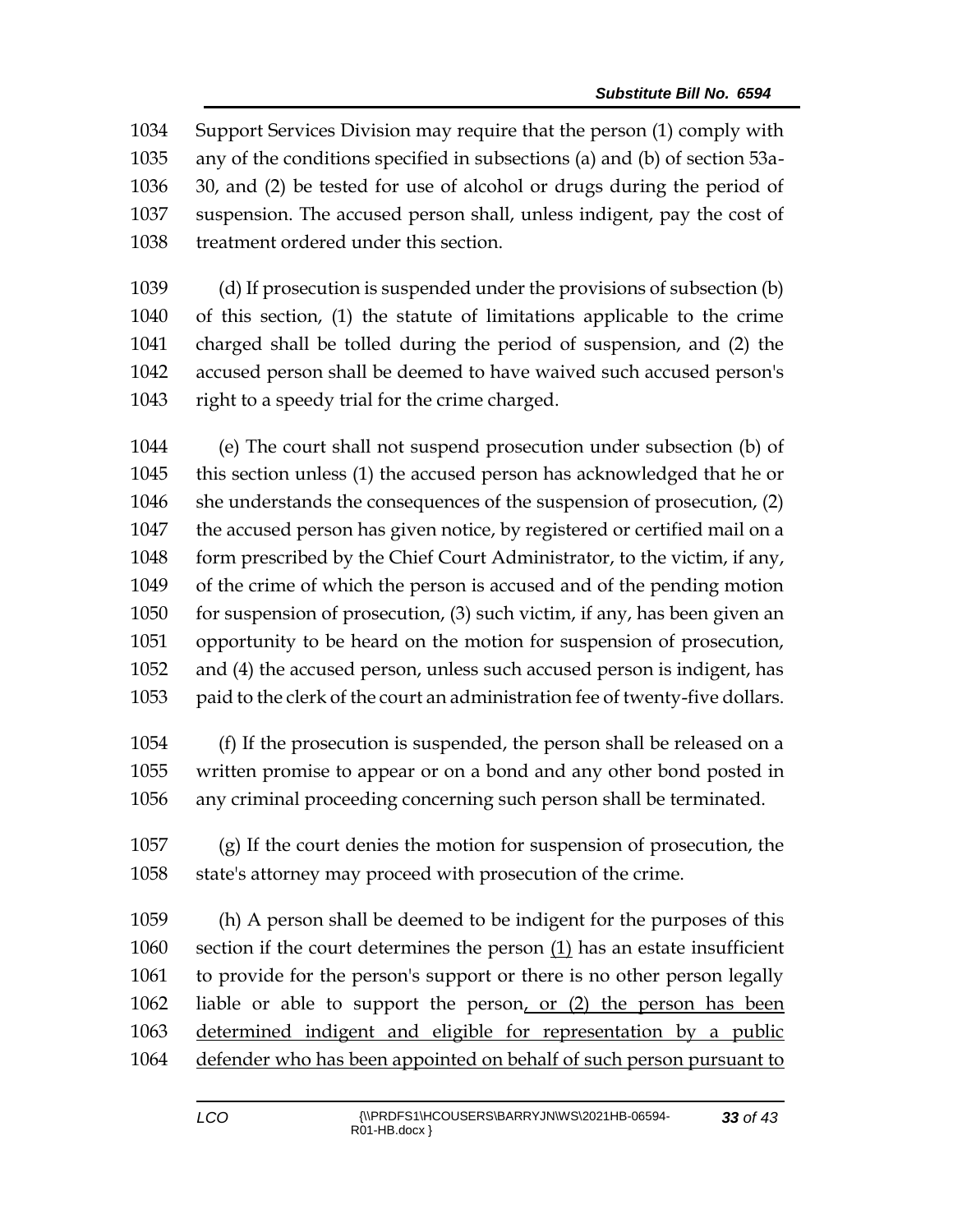| 1065<br>1066<br>1067 | section 51-296. The court shall not require a person to perform<br>community service in lieu of payment of any cost or fee, if a cost or fee<br>is waived due to indigency. |
|----------------------|-----------------------------------------------------------------------------------------------------------------------------------------------------------------------------|
| 1068<br>1069         | Sec. 22. Section 21a-257 of the general statutes is repealed and the<br>following is substituted in lieu thereof (Effective October 1, 2021):                               |
| 1070                 | (a) A person to whom or for whose use any narcotic drug has been                                                                                                            |
| 1071                 | prescribed, sold or dispensed by a physician, dentist, pharmacist or                                                                                                        |
| 1072                 | other person authorized under the provisions of section 21a-248, and the                                                                                                    |
| 1073                 | owner of any animal for which any such drug has been prescribed, sold                                                                                                       |
| 1074                 | or dispensed may lawfully possess it only in the container in which it                                                                                                      |
| 1075                 | was delivered to the recipient by the person selling or dispensing the                                                                                                      |
| 1076                 | same except as may be authorized by regulations adopted [hereunder]                                                                                                         |
| 1077                 | in accordance with the provisions of chapter 54.                                                                                                                            |
|                      |                                                                                                                                                                             |
| 1078                 | (b) Any person who fails to keep such narcotic drug in the original                                                                                                         |
| 1079                 | container as provided in subsection (a) of this section, except as                                                                                                          |
| 1080                 | provided in subsection (c) of this section, shall be guilty of a class D                                                                                                    |
| 1081                 | misdemeanor.                                                                                                                                                                |
| 1082                 | (c) The provisions of subsection (b) of this section shall not apply to                                                                                                     |
| 1083                 | any person who in good faith places such narcotic drug in either a (1)                                                                                                      |
| 1084                 | pill box, case or organizer stored within such person's residence, or (2)                                                                                                   |
| 1085                 | secured or locked pill box, case or organizer, provided such pill box,                                                                                                      |
| 1086                 | case or organizer is accompanied by proof of such person's prescription.                                                                                                    |
|                      |                                                                                                                                                                             |
| 1087                 | Sec. 23. Section 51-164r of the general statutes is repealed and the                                                                                                        |
| 1088                 | following is substituted in lieu thereof (Effective October 1, 2021):                                                                                                       |
| 1089                 | (a) Any person charged with an infraction who fails to pay the fine                                                                                                         |
| 1090                 | and any additional fee imposed or send in [his] a plea of not guilty by                                                                                                     |
| 1091                 | the answer date or wilfully fails to appear for any scheduled court                                                                                                         |
| 1092                 | appearance date which may be required shall be guilty of [a class C                                                                                                         |
| 1093                 | misdemeanor] an unclassified misdemeanor and may be sentenced to a                                                                                                          |
| 1094                 | term of imprisonment of not more than ten days.                                                                                                                             |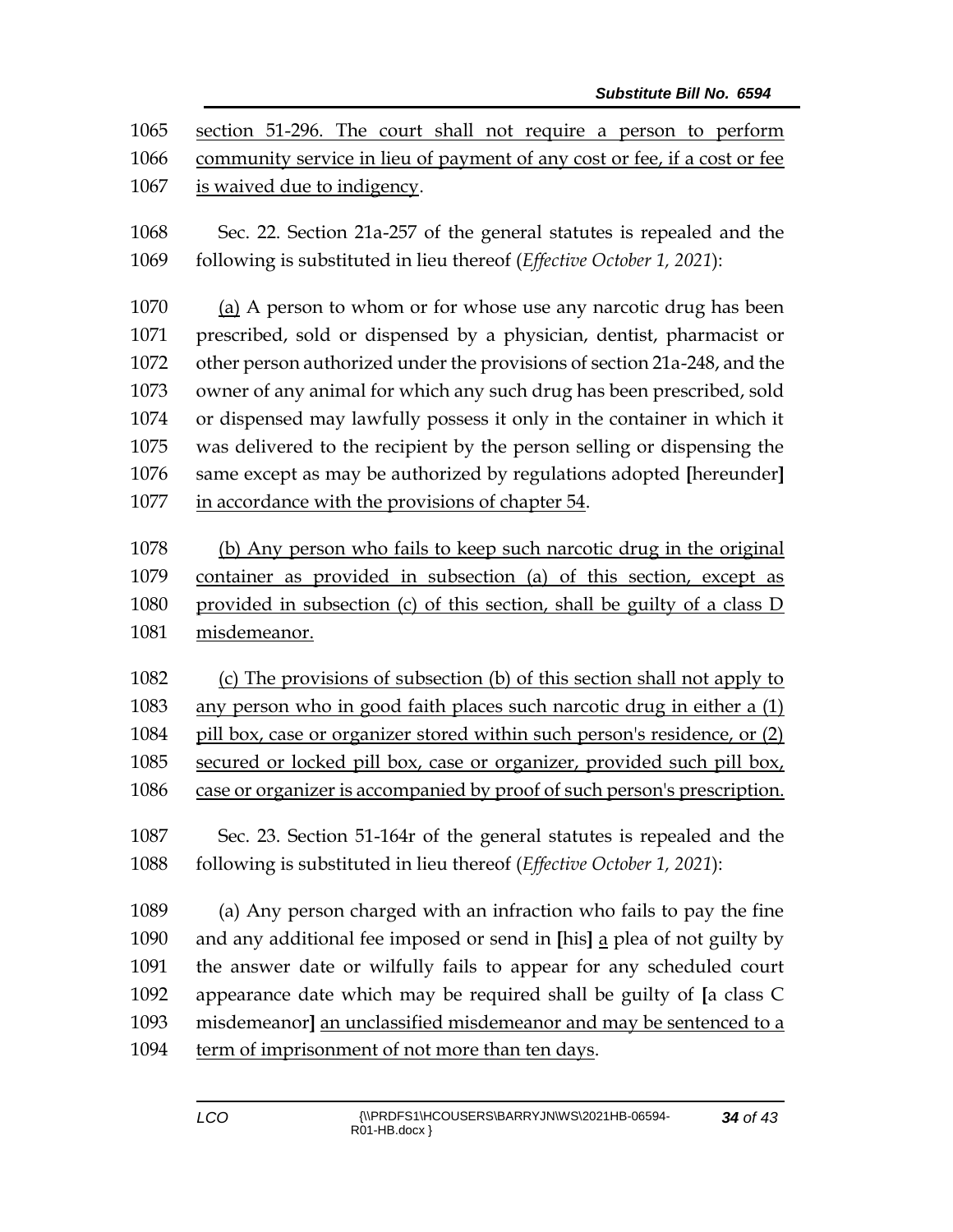(b) Any person charged with any violation specified in subsection (b) of section 51-164n who fails to pay the fine and any additional fee imposed or send in **[**his**]** a plea of not guilty by the answer date or wilfully fails to appear for any scheduled court appearance date which may be required shall be guilty of **[**a class A misdemeanor**]** an unclassified misdemeanor and may be sentenced to a term of imprisonment of not more than ten days.

 Sec. 24. Subdivision (1) of subsection (a) of section 18-98d of the general statutes is repealed and the following is substituted in lieu thereof (*Effective October 1, 2021*):

 (a) (1) (A) Any person who is confined to a community correctional center or a correctional institution for an offense committed on or after 1107 July 1, 1981, and prior to October 1, 2021, under a mittimus or because such person is unable to obtain bail or is denied bail shall, if subsequently imprisoned, earn a reduction of such person's sentence equal to the number of days which such person spent in such facility from the time such person was placed in presentence confinement to the time such person began serving the term of imprisonment imposed; provided **[**(A)**]** (i) each day of presentence confinement shall be counted only once for the purpose of reducing all sentences imposed after such presentence confinement; and **[**(B)**]** (ii) the provisions of this section shall only apply to a person for whom the existence of a mittimus, an inability to obtain bail or the denial of bail is the sole reason for such person's presentence confinement, except that if a person is serving a term of imprisonment at the same time such person is in presentence confinement on another charge and the conviction for such imprisonment is reversed on appeal, such person shall be entitled, in any sentence subsequently imposed, to a reduction based on such presentence confinement in accordance with the provisions of this section. In the case of a fine, each day spent in such confinement prior to sentencing shall be credited against the sentence at a per diem rate equal to the average daily cost of incarceration as determined by the Commissioner of Correction.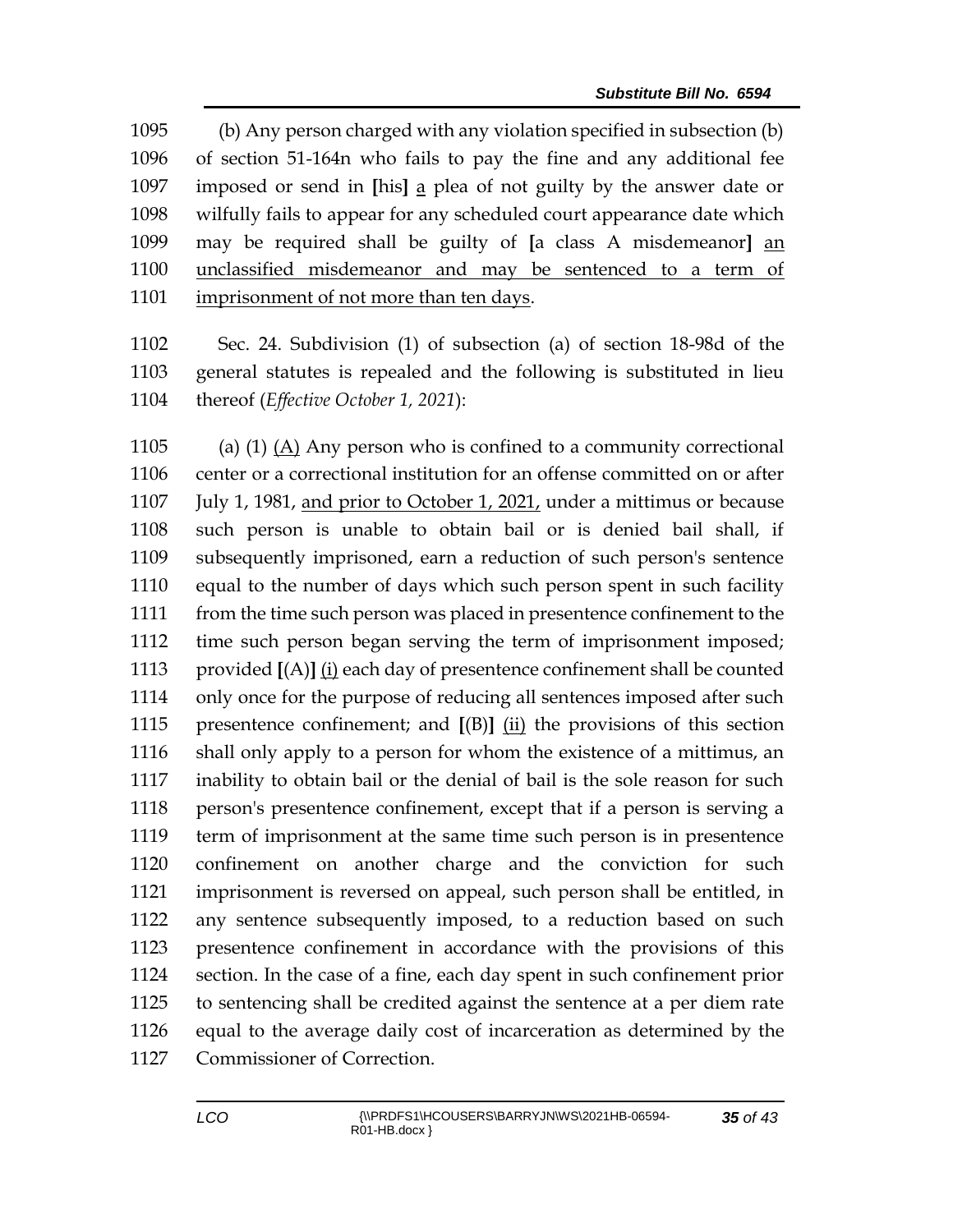(B) Any person who is confined to a community correctional center or a correctional institution for an offense committed on or after October 1, 2021, under a mittimus or because such person is unable to obtain bail or is denied bail shall, if subsequently imprisoned, earn a reduction of such person's sentence equal to the number of days which such person spent in such facility from the time such person was placed in presentence confinement to the time such person began serving the term of imprisonment imposed; provided (i) each day of presentence confinement shall be counted equally in reduction of any concurrent sentence imposed for any offense pending at the time such sentence was imposed; (ii) each day of presentence confinement shall be counted only once in reduction of any consecutive sentence so imposed; and (iii) the provisions of this section shall only apply to a person for whom the existence of a mittimus, an inability to obtain bail or the denial of bail is the sole reason for such person's presentence confinement, except that if a person is serving a term of imprisonment at the same time such person is in presentence confinement on another charge and the conviction for which such imprisonment was imposed is reversed on appeal, such person shall be entitled, in any sentence subsequently imposed, to a reduction based on such presentence confinement in accordance with the provisions of this section. In the case of a fine, each day spent in such confinement prior to sentencing shall be credited against the sentence at a per diem rate equal to the average daily cost of incarceration as determined by the Commissioner of Correction.

 Sec. 25. Section 21a-267 of the general statutes is repealed and the following is substituted in lieu thereof (*Effective October 1, 2021*):

 (a) No person shall use or possess with intent to use drug paraphernalia, as defined in subdivision (20) of section 21a-240, to plant, propagate, cultivate, grow, harvest, manufacture, compound, convert, produce, process, prepare, test, analyze, pack, repack, store, contain or conceal, or to ingest, inhale or otherwise introduce into the human body, any controlled substance, as defined in subdivision (9) of section 21a-240, other than a cannabis-type substance in a quantity of less than one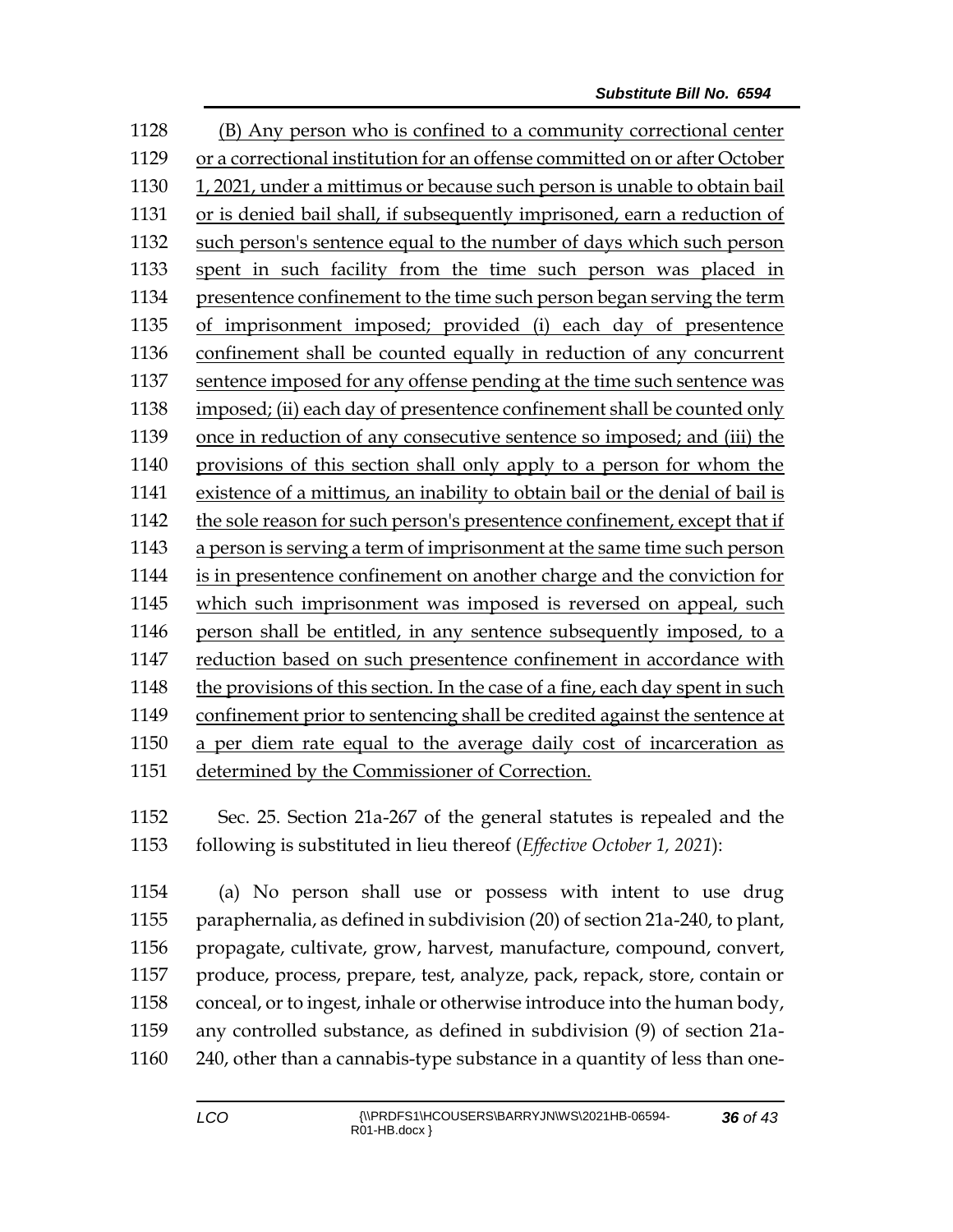half ounce. Any person who violates any provision of this subsection 1162 shall be guilty of a class C misdemeanor.

 (b) No person shall deliver, possess with intent to deliver or manufacture with intent to deliver drug paraphernalia knowing, or under circumstances where one reasonably should know, that it will be used to plant, propagate, cultivate, grow, harvest, manufacture, compound, convert, produce, process, prepare, test, analyze, pack, repack, store, contain or conceal, or to ingest, inhale or otherwise introduce into the human body, any controlled substance, other than a cannabis-type substance in a quantity of less than one-half ounce. Any person who violates any provision of this subsection shall be guilty of a class A misdemeanor.

 (c) Any person who violates subsection (a) or (b) of this section **[**in or on, or within one thousand five hundred feet of,**]** (1) with intent to commit such violation at a specific location that the trier of fact determines is (A) in or on the real property comprising a public or private elementary or secondary school, or (B) within two hundred feet of the perimeter of the real property comprising a public or private 1179 elementary or secondary school, and (2) who is not enrolled as a student in such school shall be imprisoned for a term of one year which shall not be suspended and shall be in addition and consecutive to any term of imprisonment imposed for violation of subsection (a) or (b) of this section.

 (d) No person shall (1) use or possess with intent to use drug paraphernalia to plant, propagate, cultivate, grow, harvest, manufacture, compound, convert, produce, process, prepare, test, analyze, pack, repack, store, contain or conceal, or to ingest, inhale or otherwise introduce into the human body, less than one-half ounce of a cannabis-type substance, or (2) deliver, possess with intent to deliver or manufacture with intent to deliver drug paraphernalia knowing, or under circumstances where one reasonably should know, that it will be used to plant, propagate, cultivate, grow, harvest, manufacture, compound, convert, produce, process, prepare, test, analyze, pack,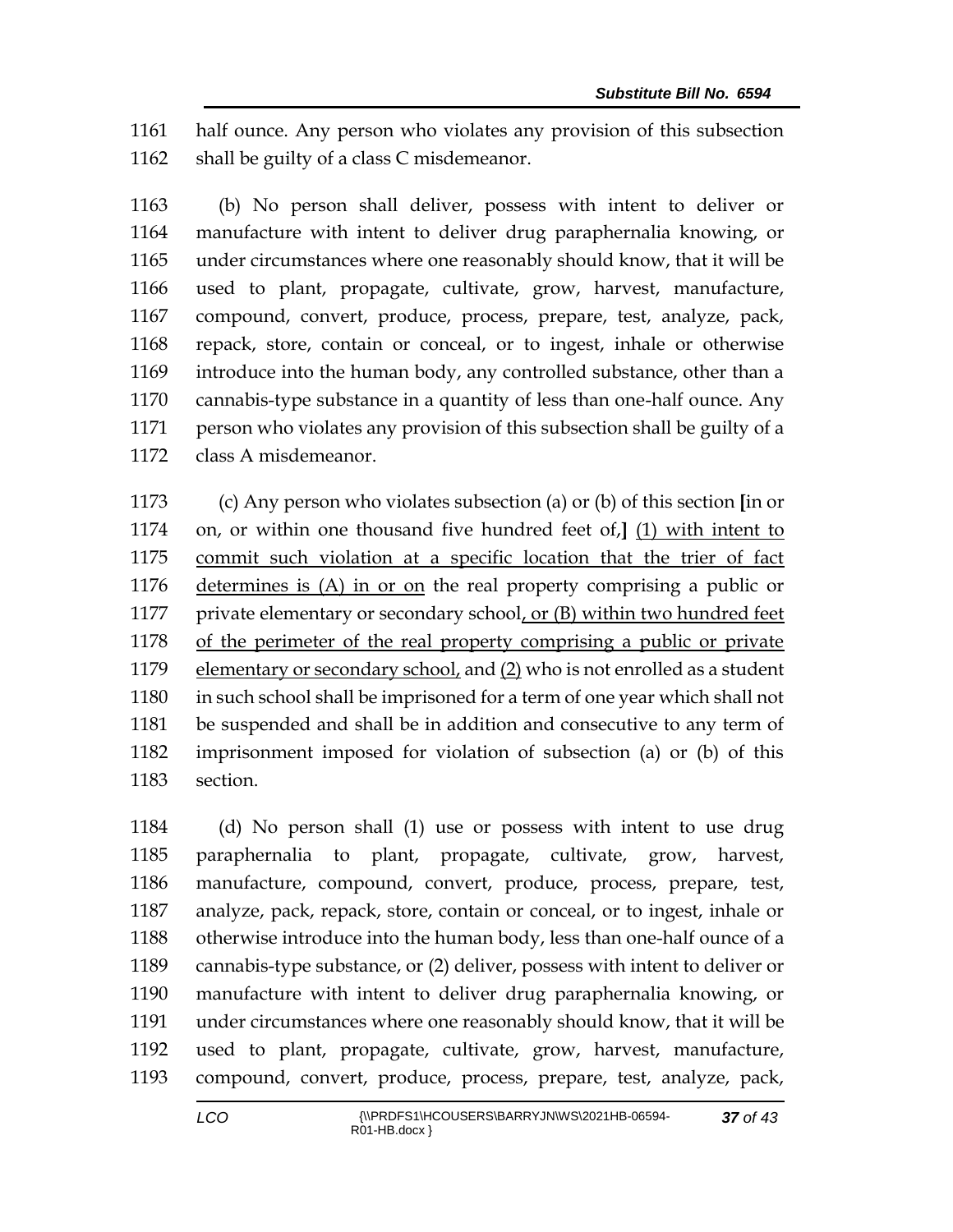repack, store, contain or conceal, or to ingest, inhale or otherwise introduce into the human body, less than one-half ounce of a cannabis- type substance. Any person who violates any provision of this subsection shall have committed an infraction.

 (e) The provisions of subsection (a) of this section shall not apply to any person (1) who in good faith, seeks medical assistance for another person who such person reasonably believes is experiencing an overdose from the ingestion, inhalation or injection of intoxicating liquor or any drug or substance, (2) for whom another person, in good faith, seeks medical assistance, reasonably believing such person is experiencing an overdose from the ingestion, inhalation or injection of intoxicating liquor or any drug or substance, or (3) who reasonably believes he or she is experiencing an overdose from the ingestion, inhalation or injection of intoxicating liquor or any drug or substance and, in good faith, seeks medical assistance for himself or herself, if evidence of the use or possession of drug paraphernalia in violation of said subsection was obtained as a result of the seeking of such medical assistance. For the purposes of this subsection, "good faith" does not include seeking medical assistance during the course of the execution of an arrest warrant or search warrant or a lawful search.

 Sec. 26. Section 21a-278a of the general statutes is repealed and the following is substituted in lieu thereof (*Effective October 1, 2021*):

 (a) Any person eighteen years of age or older who violates section 21a-277 or 21a-278, and who is not, at the time of such action, a drug- dependent person, by distributing, selling, prescribing, dispensing, offering, giving or administering any controlled substance to another person who is under eighteen years of age and is at least two years younger than such person who is in violation of section 21a-277 or 21a- 278, shall be imprisoned for a term of two years, which shall not be suspended and shall be in addition and consecutive to any term of imprisonment imposed for violation of section 21a-277 or 21a-278.

(b) Any person who violates section 21a-277 or 21a-278 by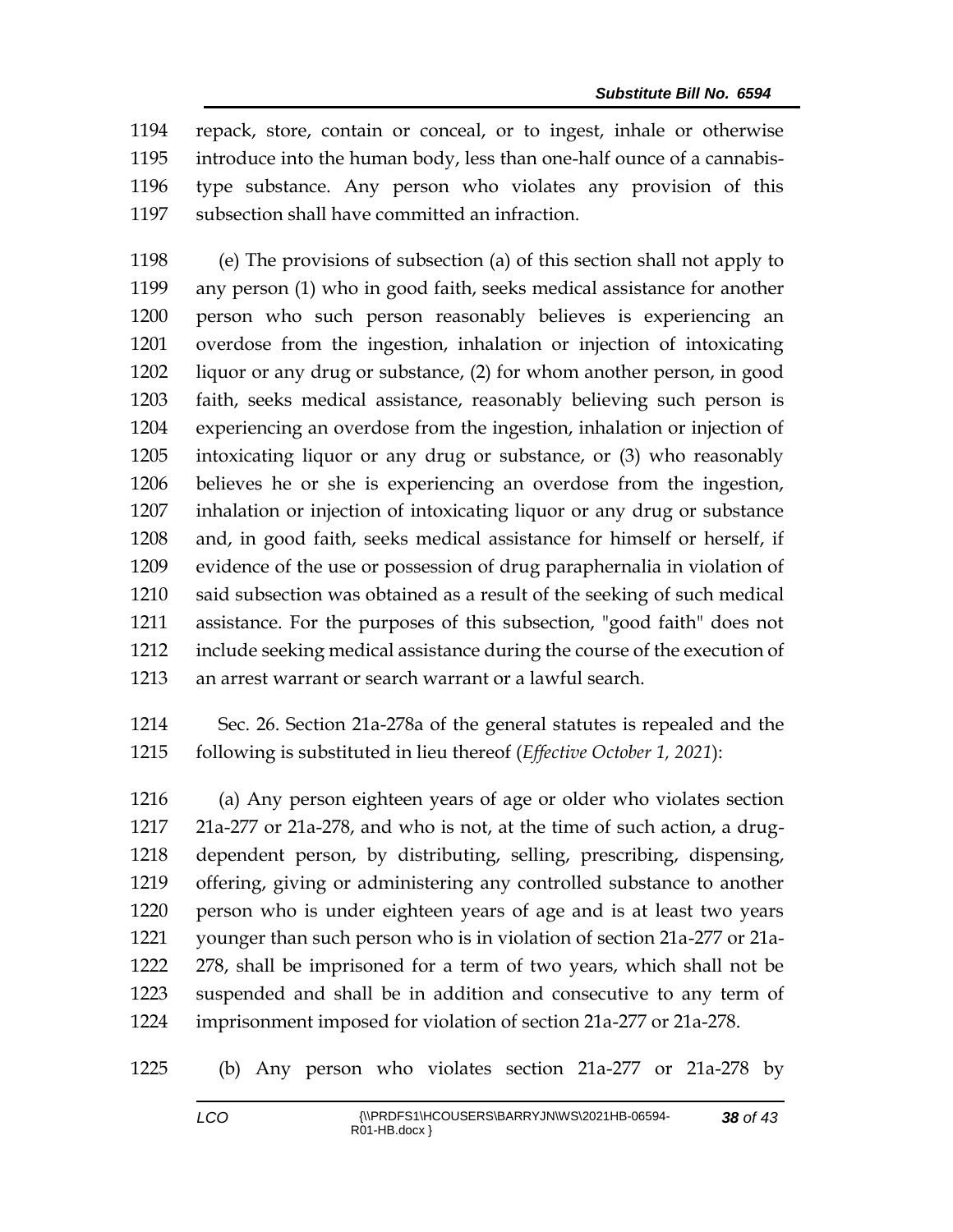manufacturing, distributing, selling, prescribing, dispensing, compounding, transporting with the intent to sell or dispense, possessing with the intent to sell or dispense, offering, giving or administering to another person any controlled substance **[**in or on, or within one thousand five hundred feet of,**]** with intent to commit such violation at a specific location that the trier of fact determines is (1) in or 1232 on the real property comprising a  $(A)$  public or private elementary or secondary school, **[**a**]** (B) public housing project, or **[**a**]** (C) licensed child care center, as defined in section 19a-77, that is identified as a child care center by a sign posted in a conspicuous place, or (2) within two hundred feet of the perimeter of the real property comprising such (A) public or private elementary or secondary school, (B) public housing 1238 project, or (C) licensed child care center, shall be imprisoned for a term of three years, which shall not be suspended and shall be in addition and consecutive to any term of imprisonment imposed for violation of section 21a-277 or 21a-278. To constitute a violation of this subsection, an act of transporting or possessing a controlled substance shall be with intent to sell or dispense in or on, or within **[**one thousand five**]** two hundred feet of the perimeter of, the real property comprising a public or private elementary or secondary school, a public housing project or a licensed child care center, as defined in section 19a-77, that is identified as a child care center by a sign posted in a conspicuous place. For the purposes of this subsection, "public housing project" means dwelling accommodations operated as a state or federally subsidized multifamily housing project by a housing authority, nonprofit corporation or municipal developer, as defined in section 8-39, pursuant to chapter 128 or by the Connecticut Housing Authority pursuant to chapter 129.

 (c) Any person who employs, hires, uses, persuades, induces, entices or coerces a person under eighteen years of age to violate section 21a- 277 or 21a-278 shall be imprisoned for a term of three years, which shall not be suspended and shall be in addition and consecutive to any term of imprisonment imposed for violation of section 21a-277 or 21a-278.

Sec. 27. Section 21a-279 of the general statutes is repealed and the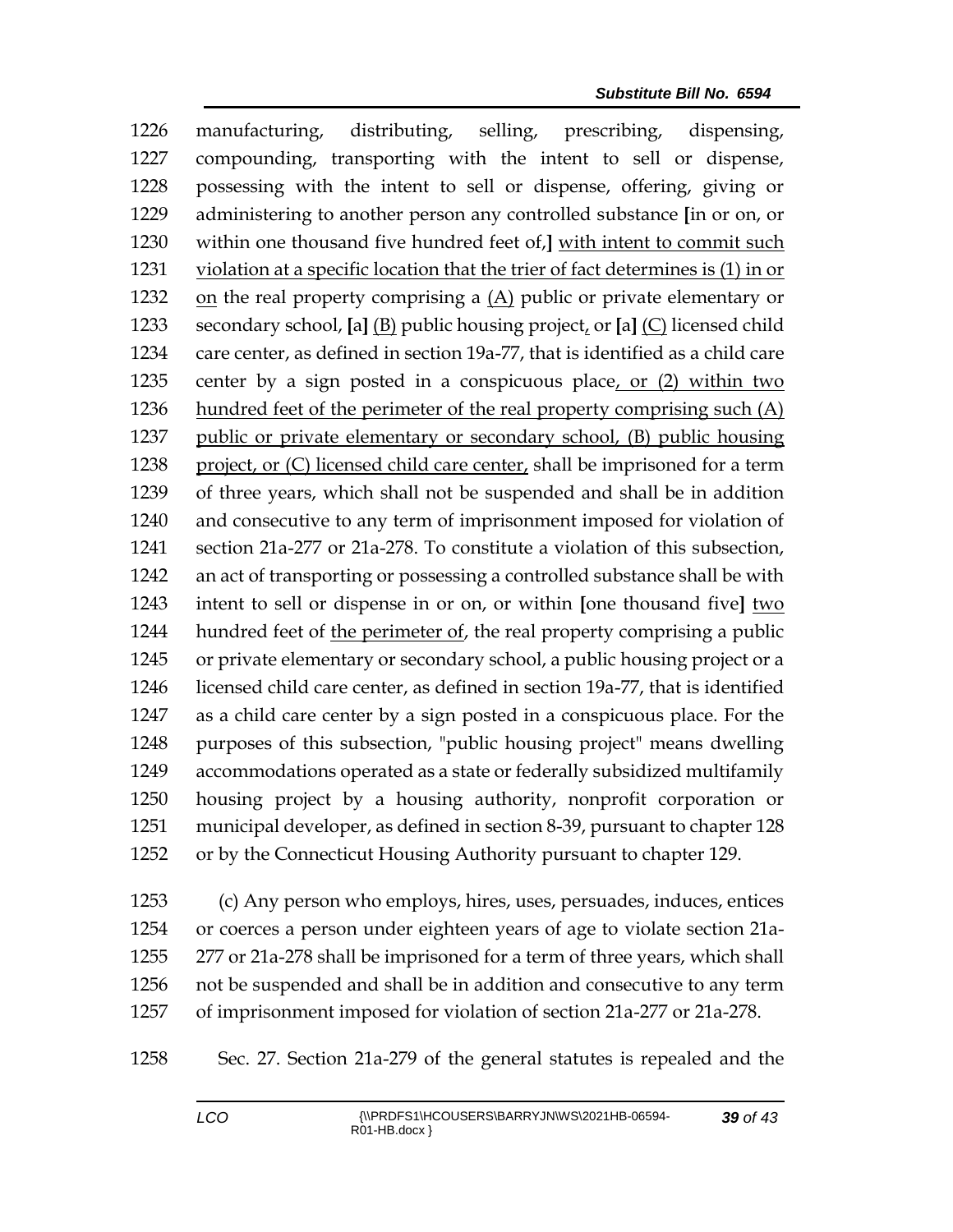following is substituted in lieu thereof (*Effective October 1, 2021*):

 (a) (1) Any person who possesses or has under such person's control any quantity of any controlled substance, except less than one-half ounce of a cannabis-type substance and except as authorized in this chapter, shall be guilty of a class A misdemeanor.

 (2) For a second offense of subdivision (1) of this subsection, the court shall evaluate such person and, if the court determines such person is a drug-dependent person, the court may suspend prosecution of such person and order such person to undergo a substance abuse treatment program.

 (3) For any subsequent offense of subdivision (1) of this subsection, the court may find such person to be a persistent offender for possession 1271 of a controlled substance in accordance with section 53a-40, as amended by this act.

 (b) Any person who violates subsection (a) of this section in or on, or within **[**one thousand five**]** two hundred feet of **[**,**]** the perimeter of the real property comprising a (1) public or private elementary or secondary school and who is not enrolled as a student in such school, or **[**a**]** (2) licensed child care center, as defined in section 19a-77, that is identified 1278 as a child care center by a sign posted in a conspicuous place, shall be guilty of a class A misdemeanor and shall be sentenced to a term of imprisonment and a period of probation during which such person shall perform community service as a condition of such probation, in a manner ordered by the court.

 (c) To the extent that it is possible, medical treatment rather than criminal sanctions shall be afforded individuals who breathe, inhale, sniff or drink the volatile substances described in subdivision (49) of section 21a-240.

 (d) The provisions of subsection (a) of this section shall not apply to any person (1) who in good faith, seeks medical assistance for another person who such person reasonably believes is experiencing an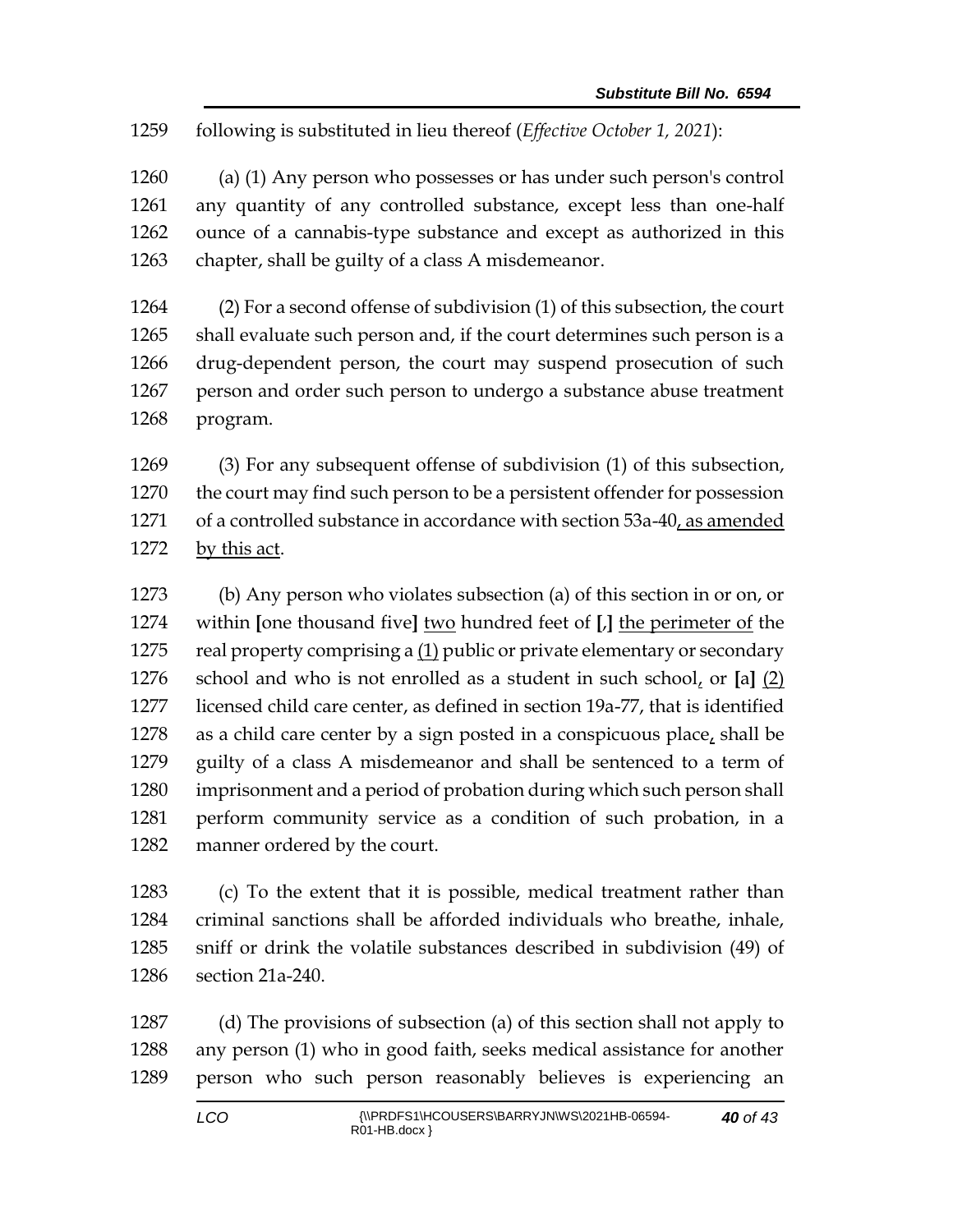overdose from the ingestion, inhalation or injection of intoxicating liquor or any drug or substance, (2) for whom another person, in good faith, seeks medical assistance, reasonably believing such person is experiencing an overdose from the ingestion, inhalation or injection of intoxicating liquor or any drug or substance, or (3) who reasonably believes he or she is experiencing an overdose from the ingestion, inhalation or injection of intoxicating liquor or any drug or substance and, in good faith, seeks medical assistance for himself or herself, if evidence of the possession or control of a controlled substance in violation of subsection (a) of this section was obtained as a result of the seeking of such medical assistance. For the purposes of this subsection, "good faith" does not include seeking medical assistance during the course of the execution of an arrest warrant or search warrant or a lawful search.

- (e) No provision of this section shall be construed to alter or modify the meaning of the provisions of section 21a-278.
- Sec. 28. Section 53a-39 of the general statutes is repealed and the following is substituted in lieu thereof (*Effective from passage*):

 (a) **[**At**]** Except as provided in subsection (b) of this section, at any time during **[**the period of a definite sentence of three years or less**]** an executed period of incarceration, the sentencing court or judge may, after hearing and for good cause shown, reduce the sentence, order the defendant discharged, or order the defendant discharged on probation or conditional discharge for a period not to exceed that to which the defendant could have been originally sentenced.

 (b) At any time during the period of a **[**definite**]** sentence in which a defendant has been sentenced to an executed period of incarceration of more than **[**three**]** seven years as a result of a plea agreement, including an agreement in which there is an agreed upon range of sentence, upon agreement of the defendant and the state's attorney to seek review of the sentence, the sentencing court or judge may, after hearing and for good cause shown, reduce the sentence, order the defendant discharged, or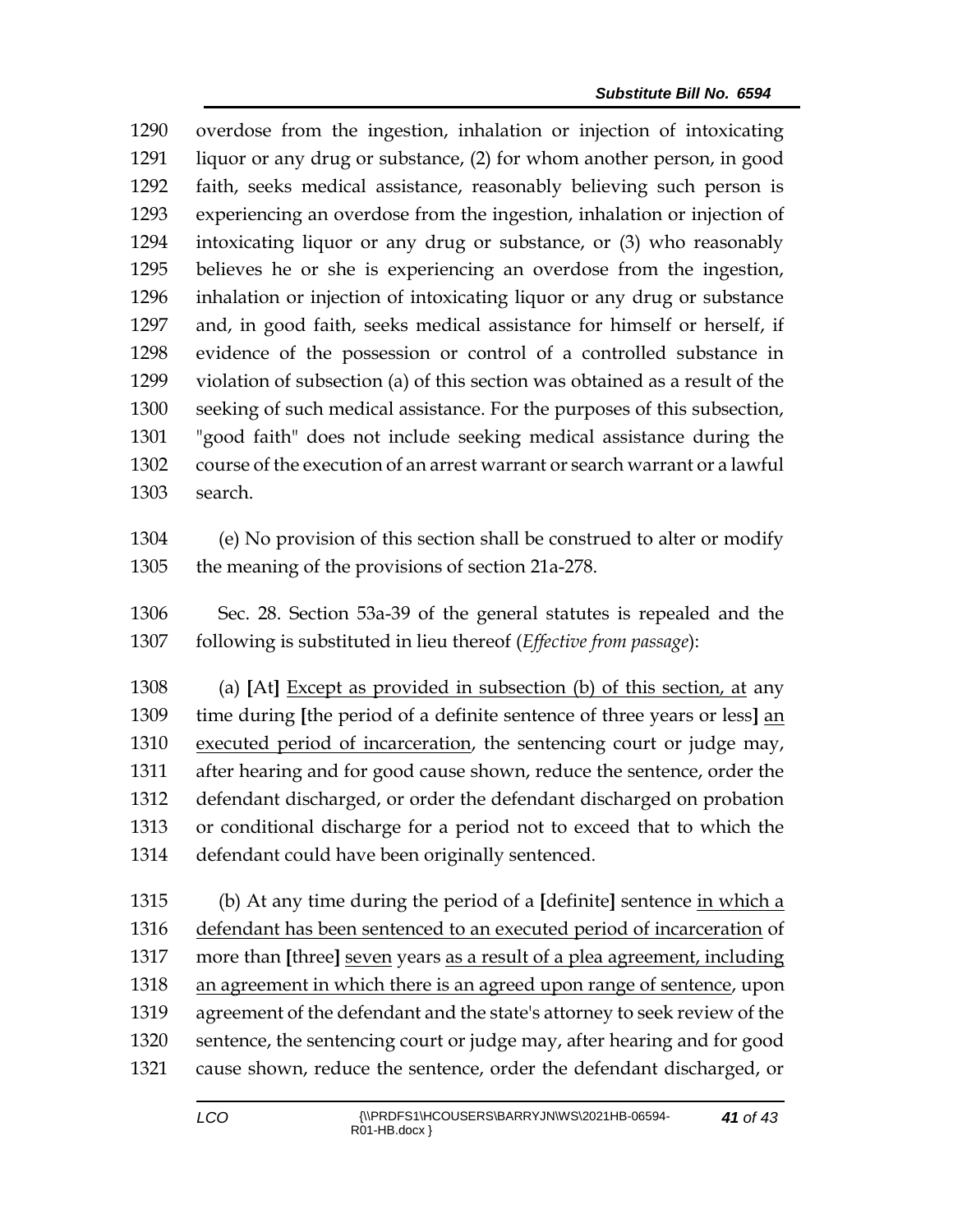order the defendant discharged on probation or conditional discharge for a period not to exceed that to which the defendant could have been originally sentenced.

 (c) If, after a hearing pursuant to this section, the sentencing court or judge denies a motion to reduce a defendant's sentence or discharge the defendant, the defendant may not file a subsequent motion for relief

under this section until five years have elapsed from the date of the most

recent decision denying such defendant relief pursuant to this section.

 **[**(c)**]** (d) The provisions of this section shall not apply to any portion of a sentence imposed that is a mandatory minimum sentence for an offense which may not be suspended or reduced by the court.

 **[**(d)**]** (e) At a hearing held by the sentencing court or judge under this section, such court or judge shall permit any victim of the crime to appear before the court or judge for the purpose of making a statement 1336 for the record concerning whether or not the sentence of the defendant should be reduced, the defendant should be discharged or the defendant should be discharged on probation or conditional discharge pursuant to subsection (a) or (b) of this section. In lieu of such appearance, the victim may submit a written statement to the court or judge and the court or judge shall make such statement a part of the record at the hearing. For the purposes of this subsection, "victim" means the victim, the legal representative of the victim or a member of the deceased victim's immediate family.

| This act shall take effect as follows and shall amend the following<br>sections: |                 |            |  |  |
|----------------------------------------------------------------------------------|-----------------|------------|--|--|
| Section 1                                                                        | October 1, 2021 | $54-86(a)$ |  |  |
| Sec. 2                                                                           | October 1, 2021 | 53a-83     |  |  |
| Sec. 3                                                                           | October 1, 2021 | 53a-84     |  |  |
| Sec. 4                                                                           | October 1, 2021 | $7-22$     |  |  |
| Sec. 5                                                                           | October 1, 2021 | 7-81       |  |  |
| Sec. 6                                                                           | October 1, 2021 | 51-279b    |  |  |
| Sec. 7                                                                           | October 1, 2021 | 54-72      |  |  |